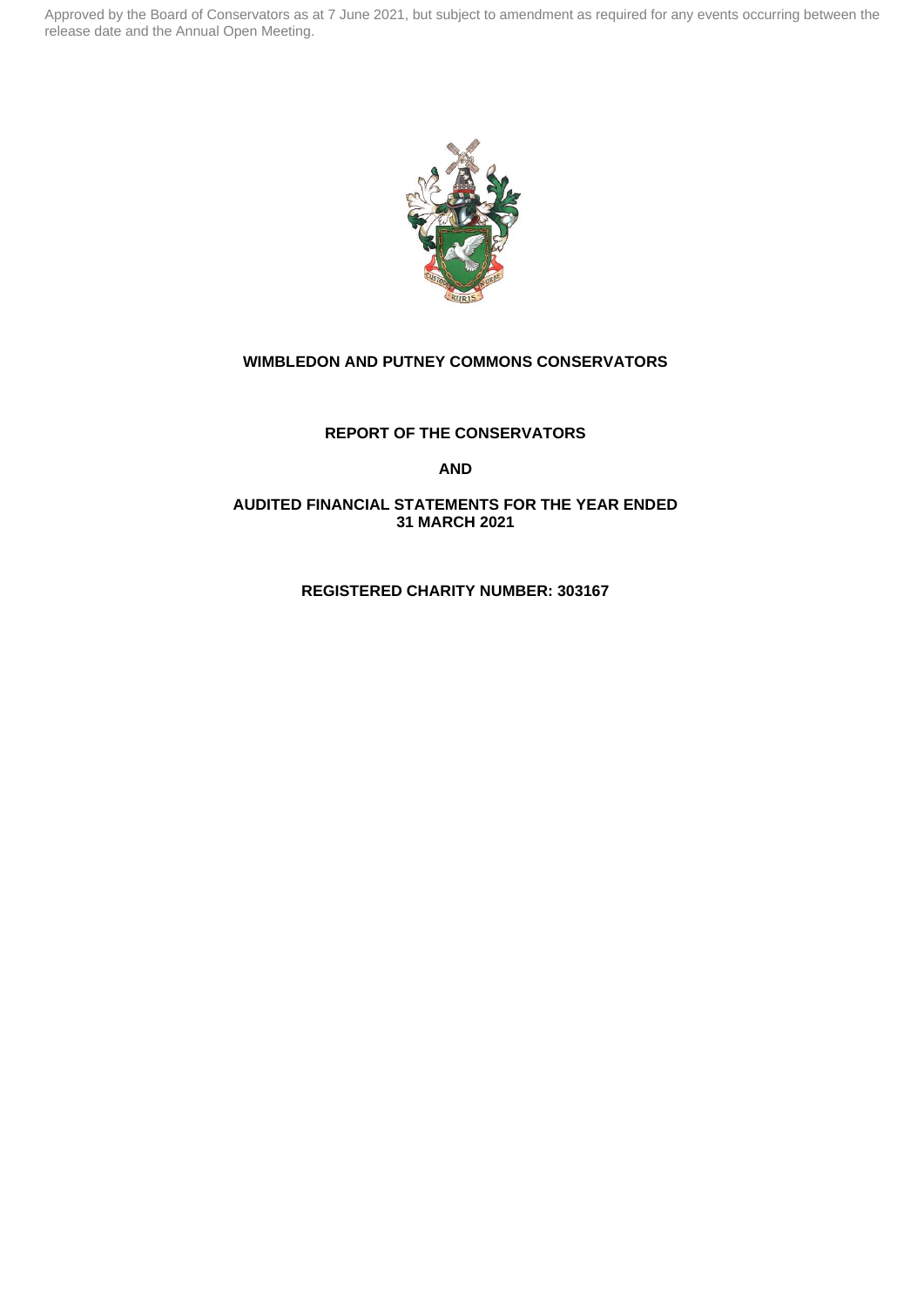# **Wimbledon and Putney Commons Conservators**

|                                  | <b>Reference and Administrative Details</b><br>for the Year Ended 31 March 2021                                                                                                                                                                                                                                                                                                                                                                                                                            |
|----------------------------------|------------------------------------------------------------------------------------------------------------------------------------------------------------------------------------------------------------------------------------------------------------------------------------------------------------------------------------------------------------------------------------------------------------------------------------------------------------------------------------------------------------|
| <b>Conservators</b>              | Mr O Bennett MBE – appointed by DEFRA January 2021<br>Mrs S Bucknall - elected April 2021<br>Mr D Hince - elected April 2018; re-elected April 2021<br>Mr P Hirsch - elected April 2018; re-elected April 2021<br>Mr Michael Johnston - elected April 2021<br>Mrs D Neil Mills (Chairman) - elected April 2018; re-elected April 2021<br>Mr M Rappolt – appointed by Ministry of Defence May 2017;<br>re-appointed May 2020<br>Mr N Ware - appointed by Home Office March 2018;<br>re-appointed March 2021 |
| <b>Retiring Conservators</b>     | Mrs S Gillbe – elected April 2015; re-elected April 2018<br>Mrs S-J Holden - elected April 2018<br>Dr R Taylor - appointed by DEFRA April 2013; re-appointed April 2017                                                                                                                                                                                                                                                                                                                                    |
| <b>Chief Executive</b>           | Mr S Lee (to December 2020)<br>Mr S Bound (acting from January 2021; appointed from June 2021)                                                                                                                                                                                                                                                                                                                                                                                                             |
| <b>Principal Address</b>         | Ranger's Office<br>Manor Cottage<br><b>Windmill Road</b><br>Wimbledon<br>London<br><b>SW19 5NR</b>                                                                                                                                                                                                                                                                                                                                                                                                         |
| <b>Registered Charity Number</b> | 303167                                                                                                                                                                                                                                                                                                                                                                                                                                                                                                     |
| <b>Independent Auditors</b>      | <b>Kreston Reeves LLP</b><br><b>Chartered Accountants and Statutory Auditor</b><br>9 Donnington Park<br>85 Birdham Road<br>Chichester<br>West Sussex<br><b>PO207AJ</b>                                                                                                                                                                                                                                                                                                                                     |
| <b>Solicitors</b>                | <b>Russell Cooke LLP</b><br>2 Putney Hill<br>London<br><b>SW15 6AB</b>                                                                                                                                                                                                                                                                                                                                                                                                                                     |
| <b>Bankers</b>                   | Barclays Bank plc<br>8 Alexandra Road<br>Wimbledon<br>London<br><b>SW197JZ</b>                                                                                                                                                                                                                                                                                                                                                                                                                             |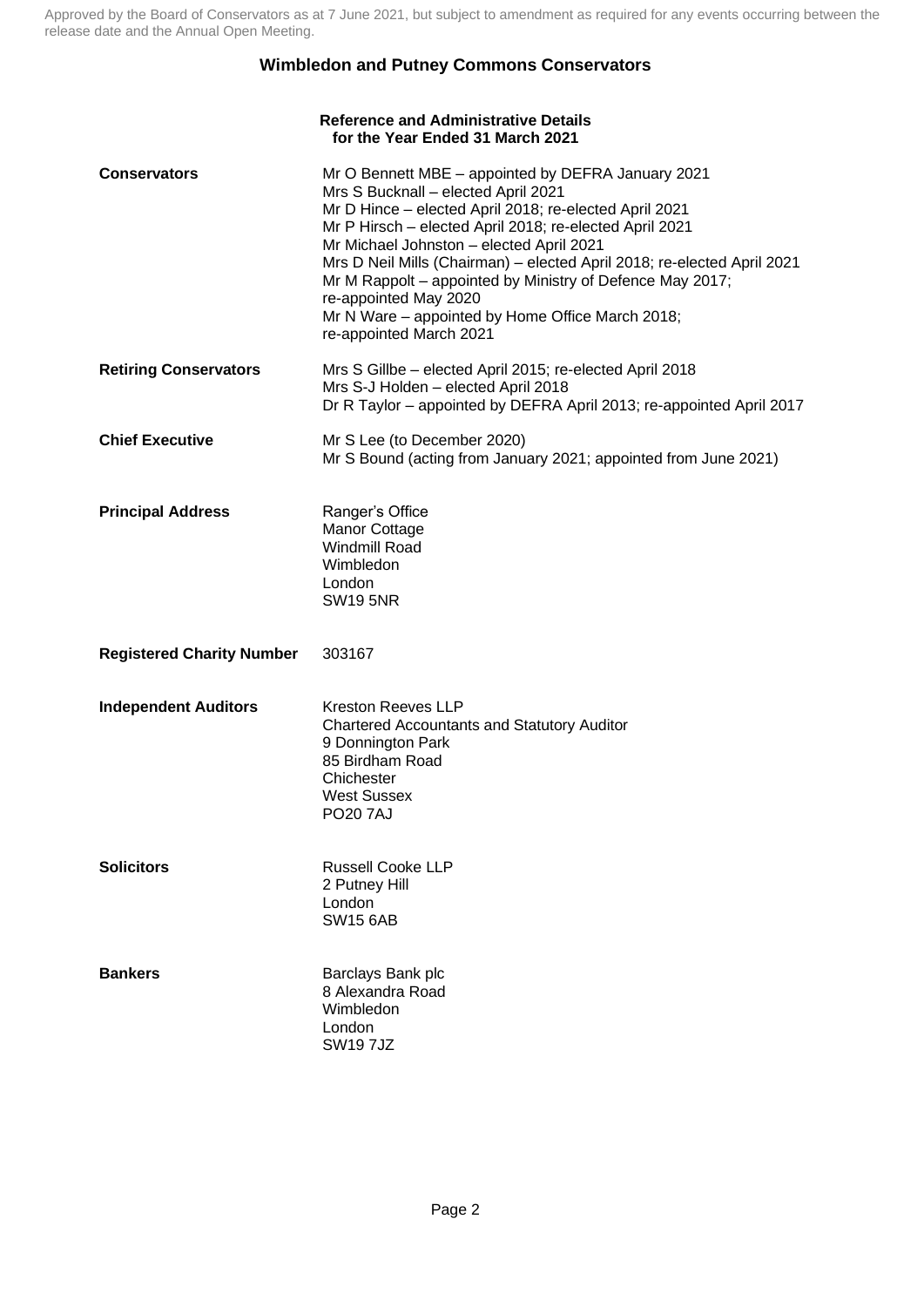## **Wimbledon and Putney Commons Conservators**

# **Report and Financial Statements**

# **For the Year Ended 31 March 2021**

## **Contents**

|                                                                                | Page      |
|--------------------------------------------------------------------------------|-----------|
| Reference and administrative details of the charity, its trustees and advisers | 2         |
| <b>Conservators' report</b>                                                    | $4 - 30$  |
| Independent auditors' report                                                   | $31 - 34$ |
| <b>Statement of financial activities</b>                                       | 35        |
| <b>Balance sheet</b>                                                           | 36        |
| <b>Statement of cash flows</b>                                                 | 37        |
| Notes to the financial statements                                              | 38-60     |

## *The following abbreviations are used in this document*

| <b>WPCC or Charity</b> | The Wimbledon and Putney Commons Conservators |
|------------------------|-----------------------------------------------|
| 1871 Act               | Wimbledon and Putney Commons Act 1871         |
| Board                  | The Board of Conservators of WPCC             |
| <b>NLHF</b>            | National Lottery Heritage Fund                |
| LGPS                   | <b>Local Government Pension Scheme</b>        |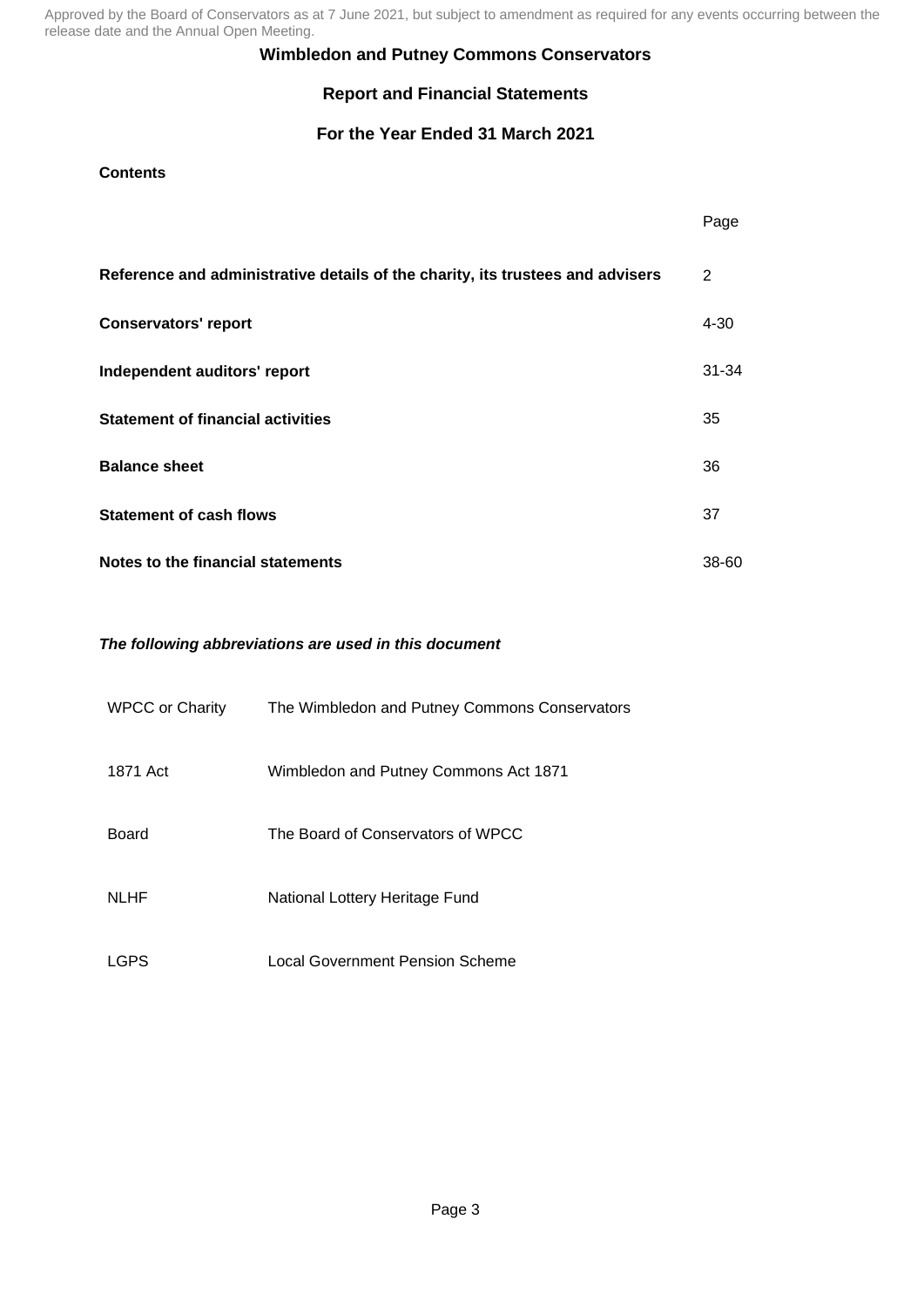## **Wimbledon and Putney Commons Conservators**

## **Report of the Conservators**

## **For the Year Ended 31 March 2021**

### **CHAIRMAN'S STATEMENT**

The 16th of August 2021 marks 150 years since the Wimbledon and Putney Commons Act received Royal Assent and this important milestone is indeed a cause for celebration. Following hard on the heels of the most stringent restriction of freedoms any of us has ever experienced, we are all acutely thankful for the unstinting efforts of the team who manage this special open space that has been a source of solace, sanctuary and inspiration to so many of us over the past months.

It is also a moment when we should pause and record our appreciation to the individuals who had the vision and foresight in 1871 to recognise that open space was at least as important to the well-being of the population as were homes and transportation. We are all beneficiaries of their efforts and we should be reflecting not only on the great physical legacy that they created, but on their determination and courage to defy convention and challenge what must have appeared to have been an inevitable outcome.

Through their efforts, they not only defeated Earl Spencer's seemingly innocuous bill to enclose a portion of the Commons, but they galvanised support for the establishment of Wimbledon and Putney Commons through a separate Act of Parliament. In doing so, they created an independent organisation funded by a local levy and defined by a unique model of governance that allowed both local and the wider public interests to be directly represented and decision-making to be fully devolved. And it is this independence that has been fundamental in preserving the character and culture that make this resource so unique. In the words of its founder, Sir Henry Peek, 'Wimbledon and Putney Commons had no parallel in the United Kingdom'.

The pandemic has not only highlighted the importance of this unique resource but also its fragility and the need to think about the way in which the Commons are managed. Recognition of this fact has played a key role in furthering the development of our Masterplan, which will provide a long-term vision for both the natural and built landscapes of the Commons.

As the nation takes its first tentative steps towards a return to normality, we will continue our focus on developing this framework and, as part of that process, allow the ideas to be tested through public consultation. Delivery of the Masterplan will however only be possible with the funding necessary to support the initiatives and we have agreed to bolster our fundraising efforts for that purpose. As we have previously stated, we are also considering a reform of the levy though despite any increase, there will always be a need for fundraising to support capital projects. Constitutional reform will also be required to provide the legal certainty necessary to underpin certain investments and our collective resolve to progress this initiative remains undiminished.

In reviewing the events of the past year, the term 'unprecedented' seems both overworked and yet wholly inadequate. Our revenue has suffered due to the restrictions limiting formal use of the Commons whilst our cost base has increased due to the increased visitor numbers. The operational focus has shifted squarely to coping with the effects of increased usage and I am immensely grateful to the staff for their relentless effort to ensure that the Commons have remained accessible to all even during the most difficult periods of the pandemic.

Despite these challenges, on a strategic level, we have made important progress in governance matters over the course of the past year. Bringing the Charity Commission's Statutory Inquiry, opened on 18 August 2016, to a close has been our highest priority and we therefore welcomed the publication of the final report on 2 July 2020. As many of you are aware, the inquiry was established to investigate the charity's governance arrangements with particular focus on the Putney Lower Common easement. It represented a challenging period in the charity's long and distinguished history. With its closure, we have been able to move on and focus on the delivery of our charitable objectives.

In support of the inquiry's underlying objectives, the Conservators openly recognised the opportunity to provide further resilience in governance related processes and over the course of the past three years have put in place measures to deliver additional clarity, structure and rigour in a number of areas including the Access Framework, the Code of Conduct and the Enquiries and Complaints Procedure (including requests submitted under the Environmental Information Regulations).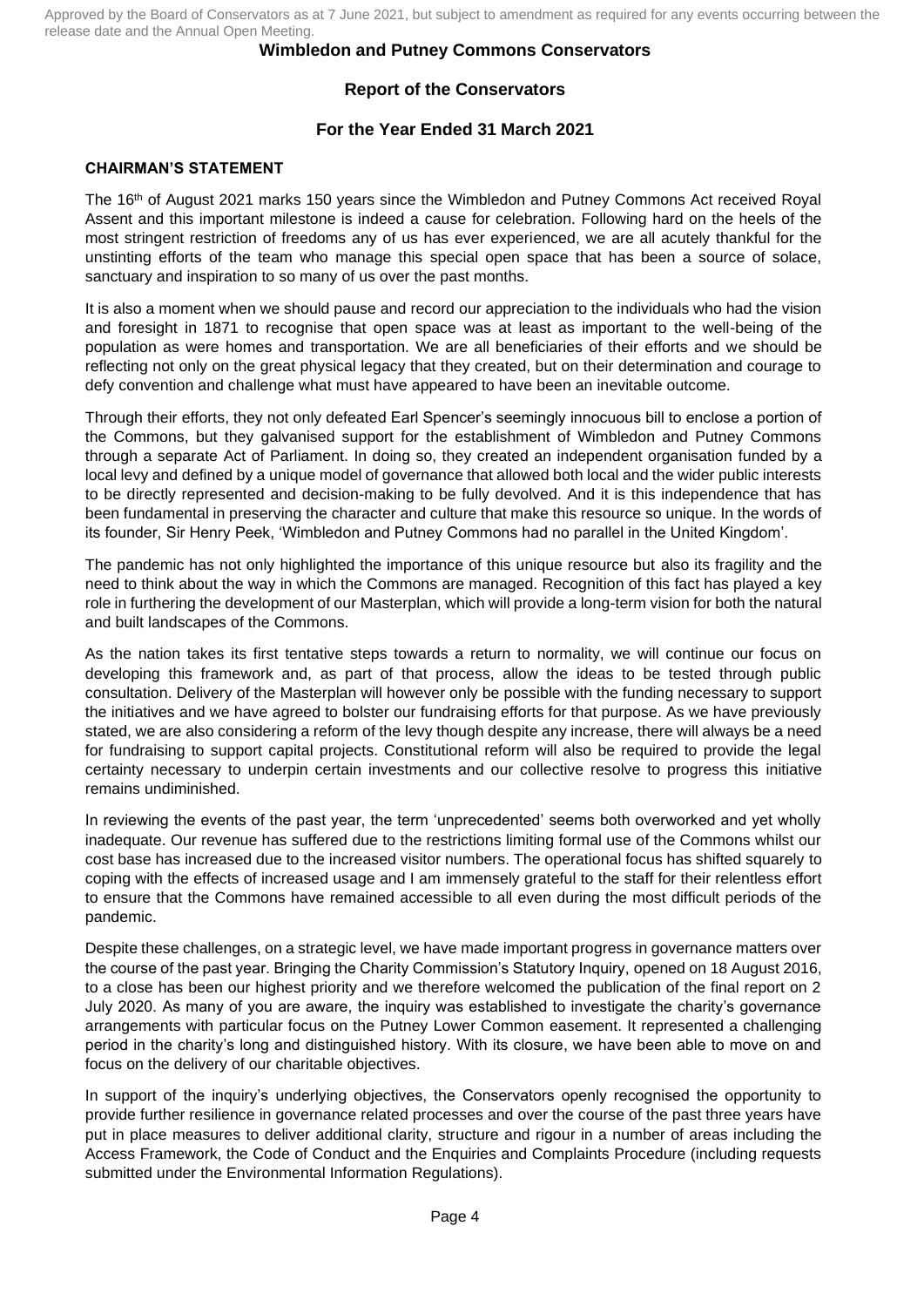### **Wimbledon and Putney Commons Conservators**

## **Report of the Conservators**

## **For the Year Ended 31 March 2021**

In addition, we recognised the value in clarifying certain election procedures, a matter addressed by the Commission as part of the inquiry. As a result, we developed and published Election Guidelines in advance of the March 2021 triennial elections; the guidelines proved helpful for all parties involved in the elections and despite the restrictions in place due to the pandemic, the seamless execution of the elections demonstrates their value. Home Office appointed Conservator Nigel Ware acted as Returning Officer for the elections and I would like to record my appreciation to him for executing the role so effectively.

The Commission's report also identified the scope to further clarify certain provisions of the 1871 Act. We initiated a review of the constitution in 2018 through the establishment of a working group and since then have made significant progress to identify the areas requiring amendment and the various procedures through which any changes could be effected. In December 2019, we announced that our preferred approach to constitutional reform would be through secondary legislation and that we would begin a phased consultation process on the proposal in spring 2020. Although the consultation was suspended due to the pandemic, it remains very much our view that only through meaningful consultation that allows proper debate and scrutiny will the level of public support for change to the constitution be tested.

Given my earlier comments about our constitution serving us well, I would like to reassure everyone that constitutional reform is not about introducing a more permissive regime or diluting the fundamental purposes of the charity. There is a clear mandate through our founding legislation, charitable objectives and the special designations of our sites for our duty to protect and preserve the Commons and make them available for the purposes of exercise and recreation. We are absolutely not looking to alter these.

We are fortunate to have the support in principle of the Charity Commission with this initiative although a decision by the Commission in March 2020 to review the scope of their powers to effect constitutional reform in general has delayed the process. We are also very grateful for the continuing support of two local barristers, Mr George Laurence QC and Mrs Francesca Quint, who serve as external members of the working group. Both are experts in their respective fields of open spaces and charity law and have provided invaluable assistance with this important undertaking.

The work of the Audit and Risk Committee, chaired by Conservator Mike Rappolt, has provided further scrutiny of our governance and although the committee's contribution may not be immediately obvious to the occasional visitor to the Commons, the insights provided have been invaluable in strengthening the organisation. I would also like to thank Mrs Sarah Wilton who has served as an external member of this committee for the dedication and diligence she has brought to this role and we are delighted that she has agreed to continue to support the committee.

As mentioned above, our triennial elections, normally an important part of the engagement process, were operationally flawless yet devoid of almost any physical interaction due to the pandemic. I would like to thank all of those who bravely put themselves forward as candidates, particularly in such an unfamiliar setting, and to all of those who supported the democratic process.

The elections also marked the end of term for two elected Conservators and I would like to thank Mrs Shirley Gillbe, who contributed across a wide range of areas over her six years in office, and Mrs Sarah-Jane Holden, who was instrumental in establishing the Friends' Group over her three-year term, for their loyal and generous service. Dr Rosalind Taylor, the DEFRA appointed Conservator, also retired in December 2020 having served as a Conservator and Chairman of the Wildlife and Conservation Forum since 2013. Their terms of office may have ended but their passion and support for the Commons lives on and I am grateful for their continued interest and involvement.

I would also like to thank my fellow Conservators, David Hince and Peter Hirsch, both of whom were successfully re-elected, for their support and commitment to enable the achievements of the past year to be delivered. We also welcome Oliver Bennett MBE, as the new DEFRA appointed Conservator, as well as Michael Johnston and Sue Bucknall as recently elected Conservators.

At the end of 2020, we announced with deep regret the decision of Simon Lee to retire as Chief Executive. Simon provided outstanding leadership for the Commons over the course of his six-year tenure and was instrumental in developing an ambitious long-term vision for the Commons. Simon identified the need to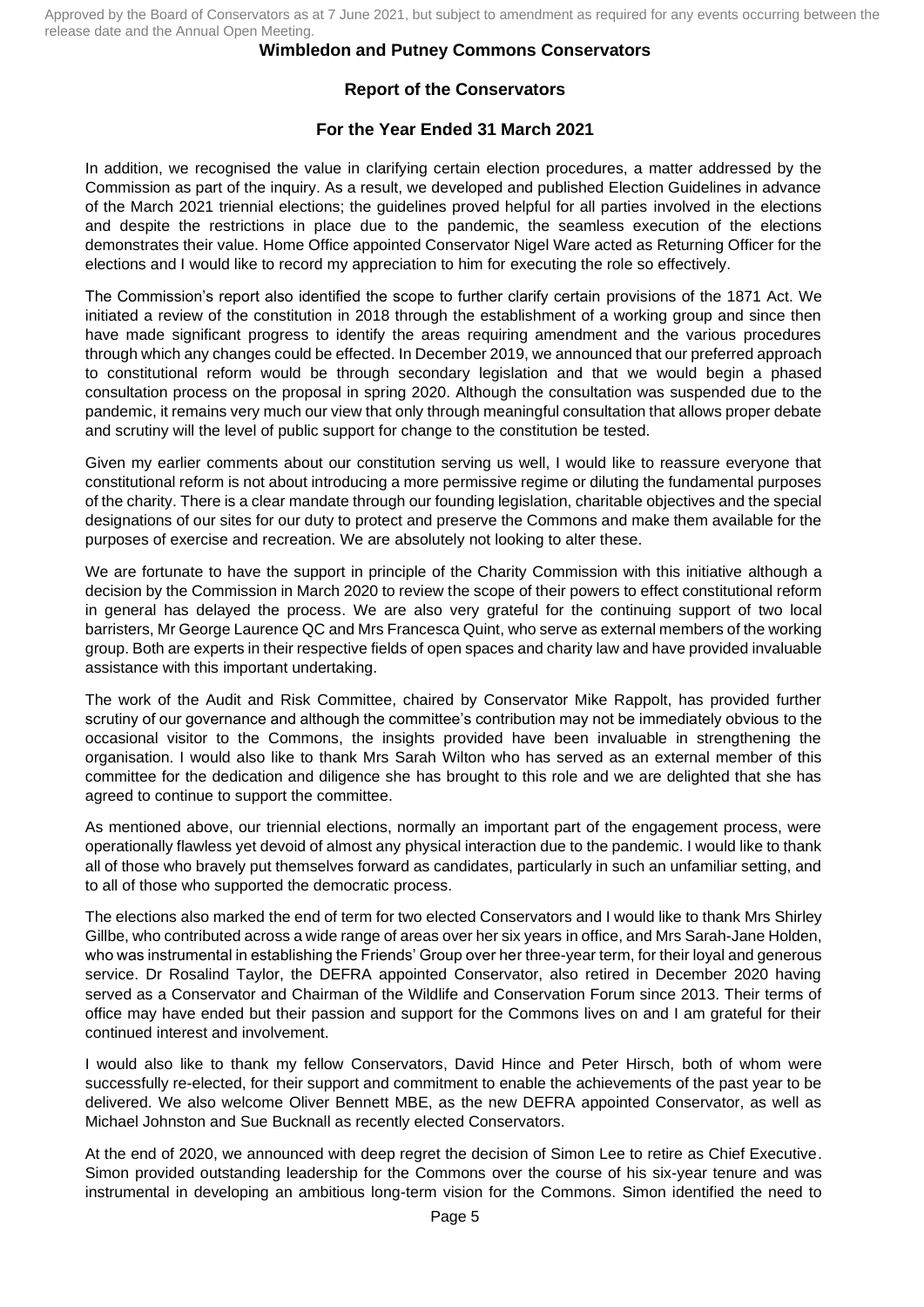### **Wimbledon and Putney Commons Conservators**

## **Report of the Conservators**

## **For the Year Ended 31 March 2021**

develop a Masterplan to support that vision and successfully secured external funding from the National Lottery Heritage Fund to support this major initiative. Simon also put in place procedures to ensure the efficient day-to-day management of this vast resource, ensuring that regulatory and health and safety obligations were fulfilled. The culture and ethos that continues to characterise this unique organisation owes much to Simon's willingness to lead from the front and discharge his duties with integrity, strength and quiet determination. We are enormously indebted to Simon and wish him well in the future.

To lead the organisation through the next period of the Commons' history, we are pleased to have appointed Stephen Bound as Chief Executive effective 1 June 2021. Since joining WPCC in January 2016 as Chief Operations Manager, Stephen has assumed responsibility for the day to day operations of the Commons, a role that has been particularly critical over the past 15 months. Stephen has also played an integral role in the development of the emerging Masterplan and is particularly interested in the ecological aspects of the Commons with an emphasis on ensuring that they are able to recover from the increased visitor numbers and sustain longer-term environmental change. We congratulate Stephen on his appointment and look forward to working with him in his new role.

The Chief Executive leads a team of 21 talented and dedicated staff members, all of whom have consistently demonstrated a willingness to put the interests of the Commons ahead of their own, particularly during the difficult period of the pandemic. The role served by the Commons has perhaps never been so intensely tested nor widely appreciated yet throughout this period, there has never been any doubt regarding the commitment or selflessness that defines the organisation. The trophy cabinet remains at capacity and yet there is no sense that the award-winning performance, bolstered by yet more Gold Awards during 2020, is driven by anything other than a humble pride in achieving the highest standards in the management of public open space. We are immensely grateful to all the staff for their valued service.

Finally, I would like to express my sincere appreciation to all of those who have given freely of themselves to support the Commons through volunteering, membership of a committee or in another capacity. Some are well known to us whilst others remain anonymous but all are motivated by nothing more than a love of nature and a sense of community and I am grateful to all of them for their support and their guidance. We are also enormously indebted to those who have supported us financially either in aid of a specific project or more generally, including membership of the Friends. The generosity of all our donors and the public goodwill that it represents is humbling and we value each and every contribution.

In closing, I hope that we will take this opportunity of the 150th anniversary to celebrate the cherished open space that we are so fortunate to have on our doorstep. At the same time, I encourage everyone to take to heart the legacy that Henry Peek and others bestowed upon us, of vision, foresight and sense of purpose to ensure this precious resource remains with us and future generations forever.

Thank you.

## **CHIEF EXECUTIVE'S FOREWORD**

The past year on the Commons has, unsurprisingly, been dominated by the impact of COVID-19. With options for recreation, relaxation and socialising limited, the Commons became a focal point for the local community in a manner not witnessed in living memory. Whilst this significantly increased the demands placed on both the staff and the infrastructure of the Commons, it also served to demonstrate their value to the mental and physical well-being of local residents.

The commitment, dedication and hard work displayed by our staff team has been exceptional. Whilst across the UK large sections of the workforce were furloughed, our staff worked throughout the pandemic to ensure the Commons remained well-maintained and safe for the thousands of people flocking to these public open spaces seeking an escape from lockdown. We also had reason to be even more grateful than usual for the support we have received from the local community in the form of volunteer time. The considerable rise in visitor numbers brought with it a significant increase in the quantities of litter being left on the Commons. Individuals and groups took it upon themselves to assist with litter picking, and the benefit this had cannot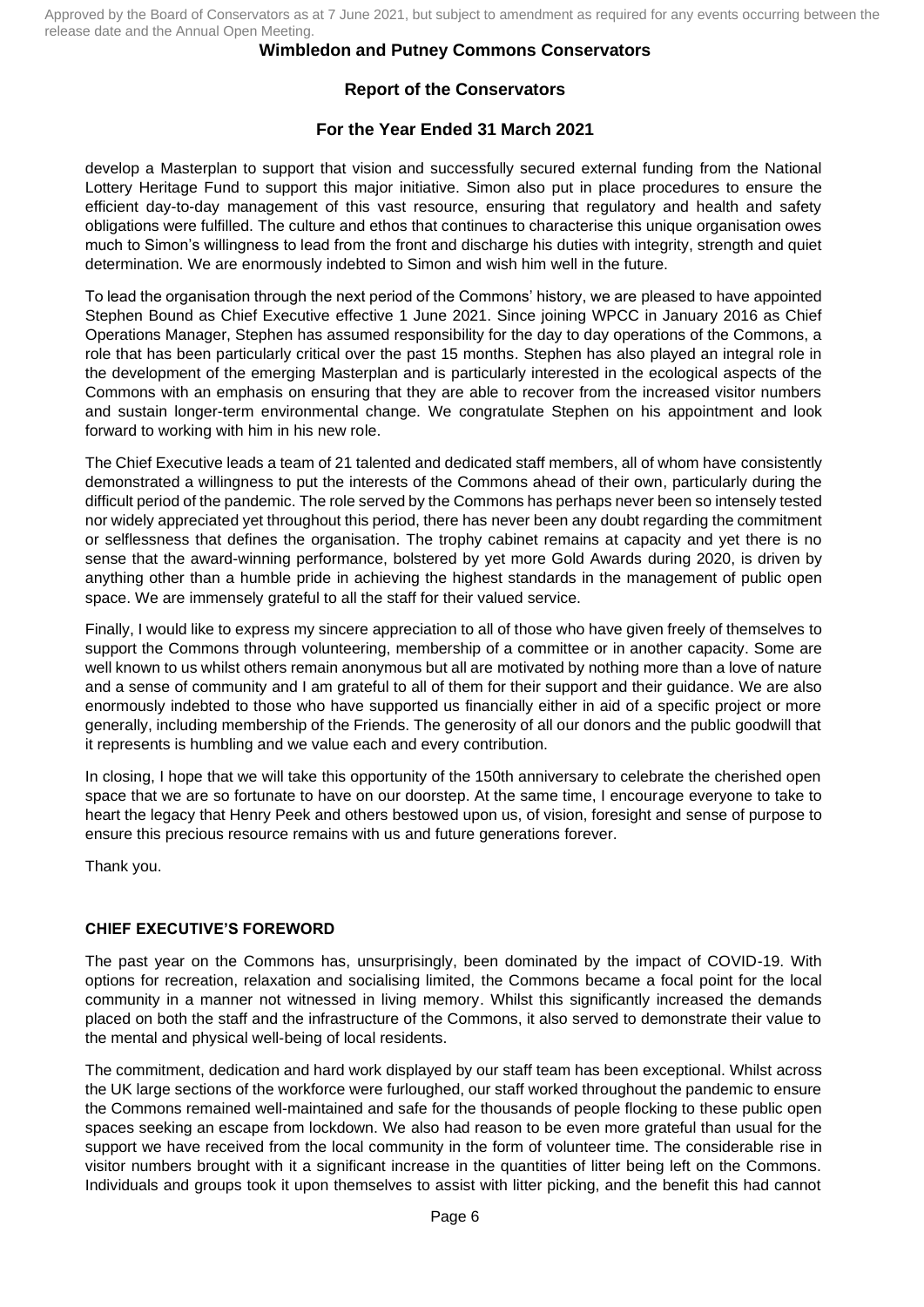# **Report of the Conservators**

## **For the Year Ended 31 March 2021**

be overstated. Despite this voluntary input, our litter and waste disposal costs rose dramatically from £23,193 in 2019/20 to £61,284 in 2020/21. This is before allowance is made for the considerable additional staff time spent managing waste and litter.

COVID-19 required other significant operational changes in order to keep our staff and visitors safe. The Ranger's Office was closed to the public for much of the year and a number of the office team worked from home in order to enable social distancing. Staff were encouraged to work alone where possible and/or safe to do so. As a precaution, our patrol horses, such an important feature of daily life on the Commons, were sent away for several months, in case the Keeper team were forced to self-isolate, leaving us without the staff to care for the animals.

The extremely wet winter that we experienced, coupled with the considerable additional footfall across the Commons, has unfortunately resulted in significant damage to some of our busier locations. Around the Windmill Car Park, large areas of ground have been so badly trampled that all vegetation has been destroyed. A number of the most well-used paths have more than doubled in width, as the increased number of users attempted to socially distance from each other.

The Government restrictions in place for large proportions of the past year have meant that the vast majority of the organised activities and events which would normally take place on the Commons were cancelled. Grassroots football and rugby came to a halt and the Rosslyn Park Schools Rugby Sevens tournament was cancelled for the second year running. Golf was played only sporadically. Running races and the weekly Parkrun disappeared. The touring funfairs and circuses, which have been part of life on the Commons for over a century, were unable to visit. Of the major events which normally form part of our annual calendar, only Wimbledon Bookfest was able to go ahead, albeit on a much-reduced scale. The loss of these events and activities had an unavoidable impact on WPCC's income. We are incredibly grateful to a number of the organisations who have long-term agreements for use of the Commons and who continued to pay their licence fees, despite not being able to use the facilities.

Inevitably, responding to the impact of COVID-19 has meant that much of the work we have undertaken through the past year has been reactive. It became necessary to place some projects on hold in order to enable us to continue (i) to ensure visitor safety and (ii) to maintain the 'natural aspect' of the Commons. Nevertheless, significant areas of work set out in the Business Plan have still been completed or progressed, despite the ongoing disruption.

## *WHAT WE ACHIEVED DURING THE PAST YEAR*

## **Strategic Context**

In June 2017, the Board approved the first ever Strategy ('the Strategy'), following a recommendation from the 2014 Governance Review. The Strategy sets out both the broad vision and specific initiatives for managing the Commons over the ten-year period from 1 April 2018 to 31 March 2028.

## **Our Vision**

*"Wimbledon and Putney Commons will be recognised as an exceptional and welcoming natural place for visitors where wildlife thrives"*

The Strategy demonstrates the way in which the Board will play its part in making this area of south-west London a great place to live, work and visit, contributing towards a world class city. (A copy of the Strategy can be viewed at [https://bit.ly/3fPF0rT.](https://bit.ly/3fPF0rT)) The Strategy identifies two overarching long-term Strategic Objectives, which remain relevant for the purposes of this Conservators' report and are set out in Figure 1 below.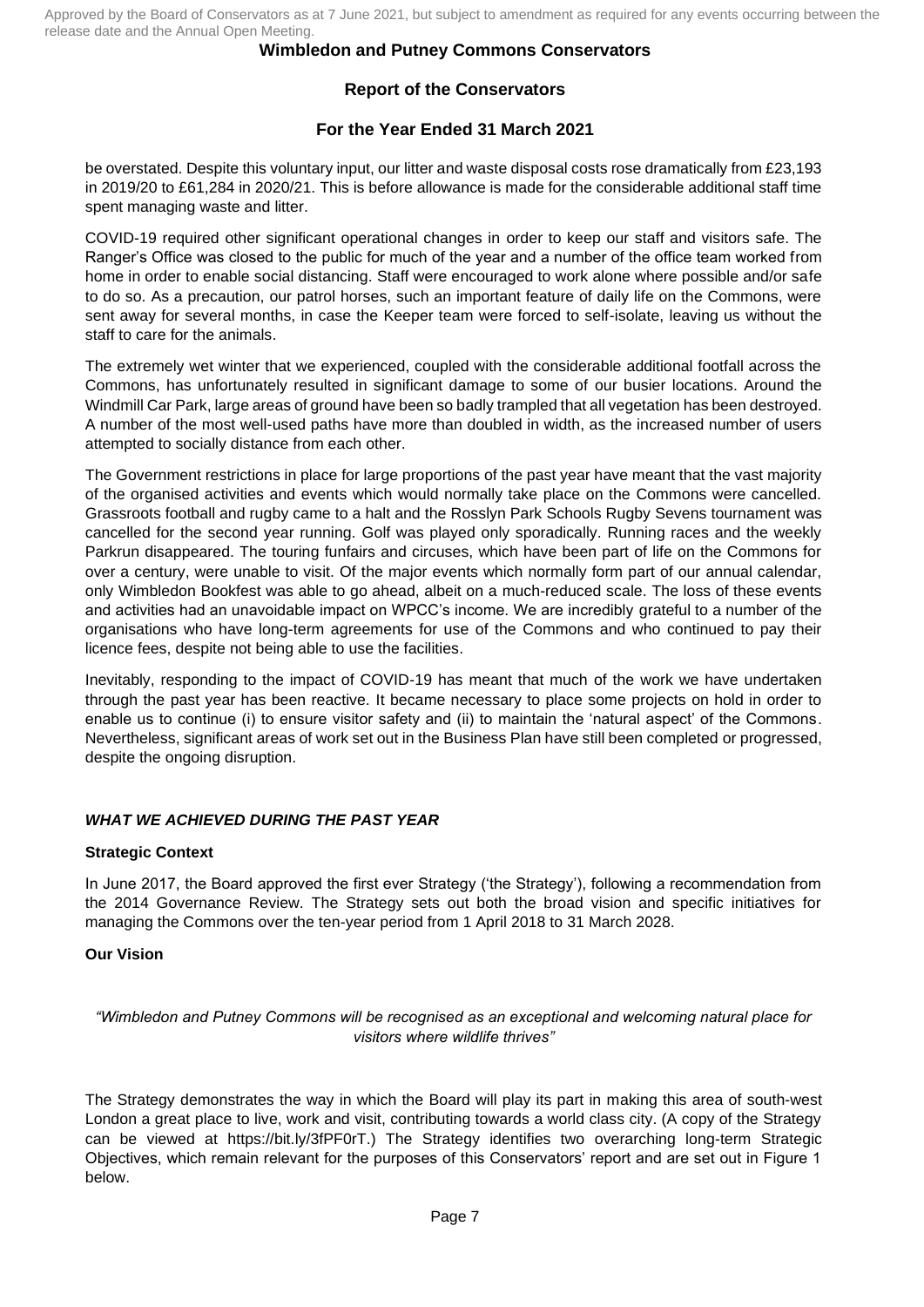## **Wimbledon and Putney Commons Conservators**

# **Report of the Conservators**

# **For the Year Ended 31 March 2021**

## *Safeguard*

*and improve for the public benefit the natural environment and wildlife conservation together with the use of Wimbledon and Putney Commons in a manner appropriate to its rich heritage.*

## *Engage*

*with the Commons' communities to promote and foster for the public benefit a wide knowledge and understanding of the historical, ecological and recreational significance of the Commons.*

*We will achieve these through exemplary organisation and management, delivering services, projects, and attracting more resources to the benefit of the Commons.*

## Figure 1 – WPCC Strategic Objectives

Within the Strategy, five Strategic Themes emerged:



Figure 2 – Strategic Themes

## **Achievements and Performance 2020/21**

It is within this strategic framework that individual initiatives are progressed through the development of a three-year rolling Business Plan. In April 2020, the Board agreed the three-year Business Plan for the period 1 April 2020 through 31 March 2023 in which 20 initiatives were agreed; progress on each of these initiatives over the past financial year is set out under each of the five Strategic Themes.

The need to respond to the impact of COVID-19 has rightly been the priority for WPCC over the past year. Although a number of the initiatives that had been included in the 2020 – 2023 Business Plan were suspended as the impact of the pandemic became clear, progress has been made in a number of areas over the course of the year ended 31 March 2021. The Board will formally consider the three-year Business Plan for the period 2021 to 2024 at its Board meeting in July 2021. As government restrictions are lifted and a semblance of normality returns to the Commons, the Board intends to renew the focus on a number of initiatives that have been suspended due to the pandemic.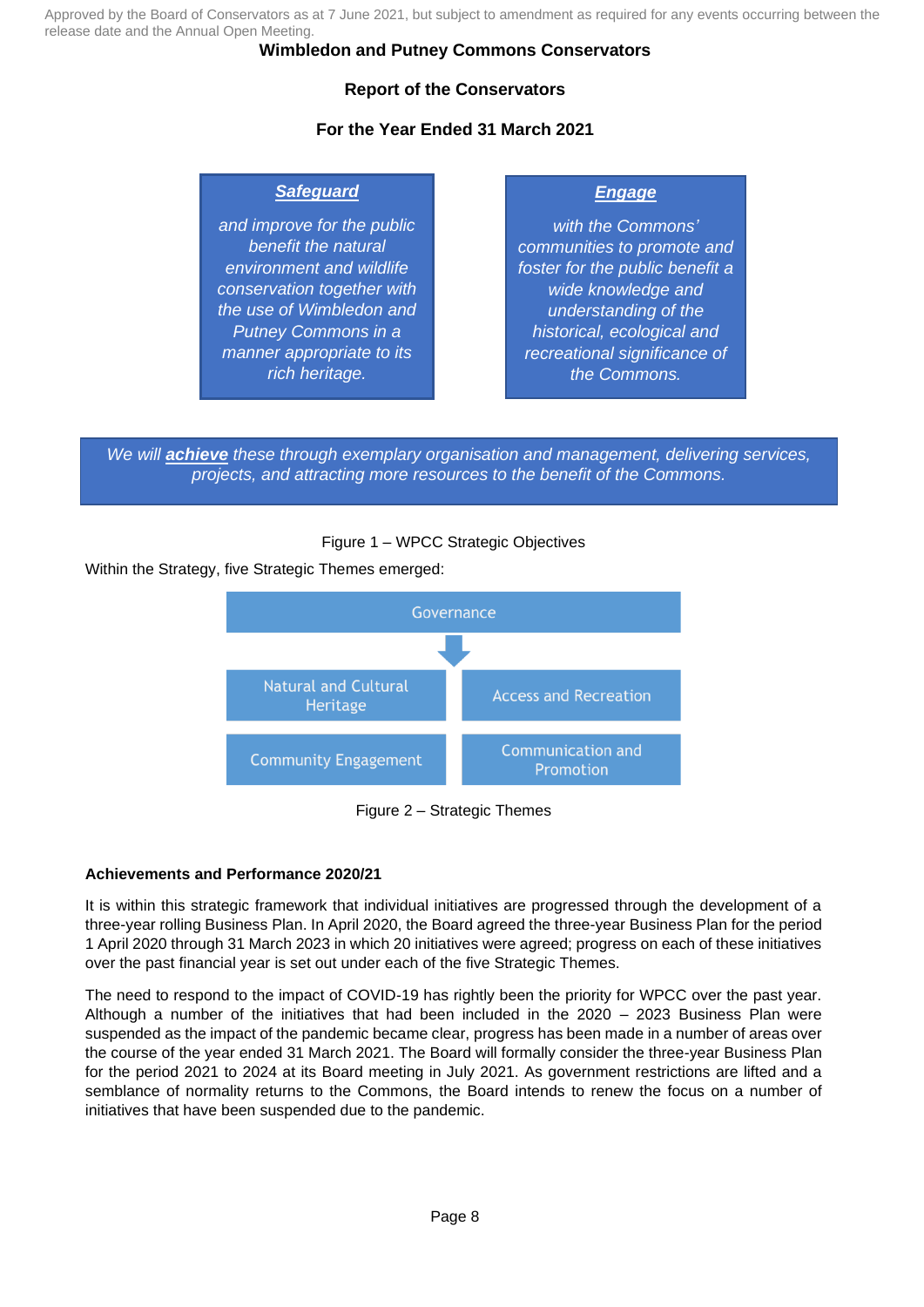## **Wimbledon and Putney Commons Conservators**

# **Report of the Conservators**

# **For the Year Ended 31 March 2021**

### *Governance*

### *Statutory Inquiry*

The Charity Commission's Statutory Inquiry, which opened on 18 August 2016, came to a close with the publication of the Commission's Statement of Results of the Inquiry ('Inquiry Report') on 2 July 2020. Bringing the inquiry to a close had been a priority for WPCC and the charity worked closely with the Commission to support the inquiry and to ensure that measures were being put in place to strengthen WPCC's governance even whilst the inquiry was in progress.

The inquiry was established to investigate the charity's governance arrangements with particular focus on the Putney Lower Common Easement. The complexity of the matter under investigation was reflected in both the protracted timescales to complete the inquiry and the Commission's conclusions. Although it is not in anyone's interest to continue the debate, it is worth summarising the key findings, which as much as possible, adopt the wording of the Commission.

- I. The Commission did not make any findings about the decision to grant the easement or the terms of that grant.
- II. The inquiry found that the decision of trustees in February 2017 not to recover any funds which may have been lost was reasonable and properly taken.
- III. The inquiry did not find any one individual responsible for any incorrect decision, act or omission.
- IV. The inquiry found that the inability of the trustees in post between 2015 and 2018 to manage the dispute resulting from the granting of the easement was costly to the charity and evidence of mismanagement.
- V. The Commission found that the administration, management and governance of the charity has now significantly improved, in particular since the elections of 2018, and the current trustees have demonstrated their ability to act collectively in the best interests of the charity.

A copy of the Inquiry Report may be found [here;](https://www.gov.uk/government/publications/charity-inquiry-wimbledon-and-putney-commons-conservators/charity-inquiry-wimbledon-and-putney-commons-conservators) a copy of the Charity Commission's Media Release may be found [here.](https://www.gov.uk/government/news/charity-commission-concludes-inquiry-prompted-by-dispute-at-south-london-charity)

As mentioned above, in parallel with the work to support the Statutory Inquiry, we recognised the opportunity to provide further resilience in governance related processes including those in relation to third party access to the Commons. The Access Framework sets out processes for considering and structuring agreements in relation to licences, wayleaves, leases and easements between WPCC and third parties. The document was reviewed by a barrister and shared with the Charity Commission and continues to evolve as a result of ongoing experience. The framework takes into consideration both WPCC's powers and duties under the 1871 Act as well as the organisation's requirements under charity legislation, notably the Charities Act 2011 and serves as an important framework to ensure all requests for access are considered in a structured and systematic manner and are fully compliant with the relevant legislation.

## *Triennial Conservator Elections*

Every three years, five of the eight Conservators are elected by residents, who are on the local authority electoral register and live within three-quarters of a mile of Wimbledon Common, or within the old Parish of Putney. The 2021 elections were held in March of this year, following extensive and detailed planning which commenced in July 2020. Mr Nigel Ware, the Home Office appointed Conservator, was appointed by the Board as the Returning Officer for the elections and Civica Election Services (formerly Electoral Reform Services) was engaged by WPCC to act as the election scrutineer.

As part of the Charity Commission's Statutory Inquiry, the Commission investigated complaints relating to the 2018 triennial elections. The Commission found that a lack of clear guidance relating to election procedures, for candidates, trustees and for the Returning Officer, created ambiguity and increased the scope for complaints. As a result, WPCC produced detailed Election Guidelines and Procedures, which set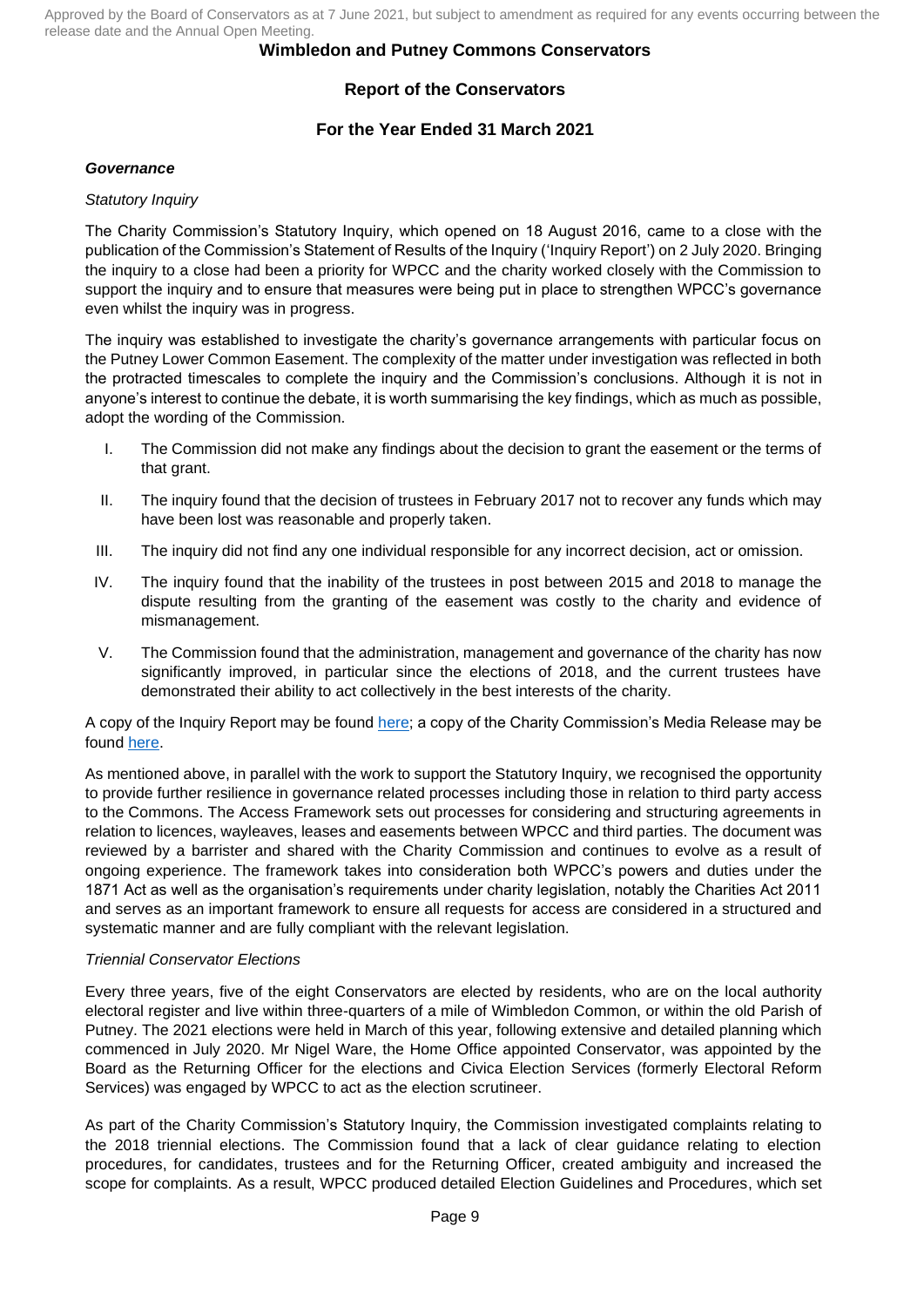# **Report of the Conservators**

## **For the Year Ended 31 March 2021**

out guidance for (a) the Returning Officer (b) the election scrutineers (c) candidates and (d) incumbent Conservators and (e) WPCC staff. The guidelines were published on WPCC's website at the beginning of the election process. WPCC received no complaints relating to the conduct of the 2021 elections.

Eligible voters were able to vote either online or by post and a total of 20.4% of the electorate voted, a slight reduction compared to 21.0% achieved during the 2018 election. Considering the impact of the COVID-19 pandemic on the elections in terms of restricting voter engagement, the participation rate was in line with expectations. Not surprisingly, the percentage of those voting electronically increased from 47% in 2018 to 55% in 2021, which not only reduced the cost of the elections for WPCC but reduced the risk of lost ballot papers and other operational difficulties.

## *Appointed Conservators*

WPCC's governance structure stipulates that three of the eight Conservators are appointed by government departments: the Department for the Environment Food and Rural Affairs (DEFRA); the Home Office; and the Ministry of Defence (MoD). In line with the term for elected Conservators, appointments are for a period of three years.

In December 2020, Dr Ros Taylor, who had served as the DEFRA appointed Conservator since 2013, retired. Dr Taylor made a significant contribution to WPCC over her seven-year term, chairing the Wildlife and Conservation Forum and taking an active role in biological recording and the WPCC events programme, particularly the Bio Blitz. The Conservators and staff of WPCC are extremely grateful to Dr Taylor.

Following a thorough selection process, which followed best practice for public appointments, DEFRA confirmed the appointment of Dr Taylor's successor, Mr Oliver Bennett MBE in January 2021.

The reappointment for a further three-year term of Mr Nigel Ware, the Home Office appointed Conservator since 2018, was also confirmed in March 2021.

As previously reported, in May 2020, the first three-year term of the Conservator appointed by the MoD came to an end. The current Secretary of State, whilst recognising the current MoD appointed Conservator had acquitted himself well, chose not to re-appoint him for the full three-year term as he recognised the importance of the link between WPCC and the MoD and as such decided that the MoD appointed Conservator needed to have established links with the MoD. The current MoD appointed Conservator has therefore agreed to continue to serve the Board until such time as a new appointment is made. The recruitment process is underway though timescales remain uncertain given the impact of the COVID-19 pandemic on the MoD's operations.

## *Potential Constitutional Reform*

Planning for the long-term future of the Commons has been one of the Board's primary considerations and significant resources have been directed towards the work associated with updating the charity's constitutional framework. There have been two key drivers for this; firstly, the Board recognised that its governance documents, the 1871 Wimbledon and Putney Commons Act and the 1847 Commissioners Clauses, do not meet the needs of a charity in the  $21<sup>st</sup>$  century. This was echoed by the Charity Commission in the Inquiry Report, which stated 'the charity's governing document, which dates back to 1871, contained provisions and powers that either required modernisation and/or were not fit for purpose'. The Commission highlighted the need for a review, which they stated the Commission would support 'where appropriate'.

The second driver has been the Board's desire to develop and deliver a Masterplan for the Commons. In particular, planning for the future identified that (a) the levy was insufficient to meet the needs of the organisation and (b) regularisation and clarification of land and building matters was required to enable WPCC to resolve a number of operational matters associated with managing the Commons. It is important to note that there is neither a desire nor intention of diluting or diminishing the very high level of protection that is afforded by the 1871 Act.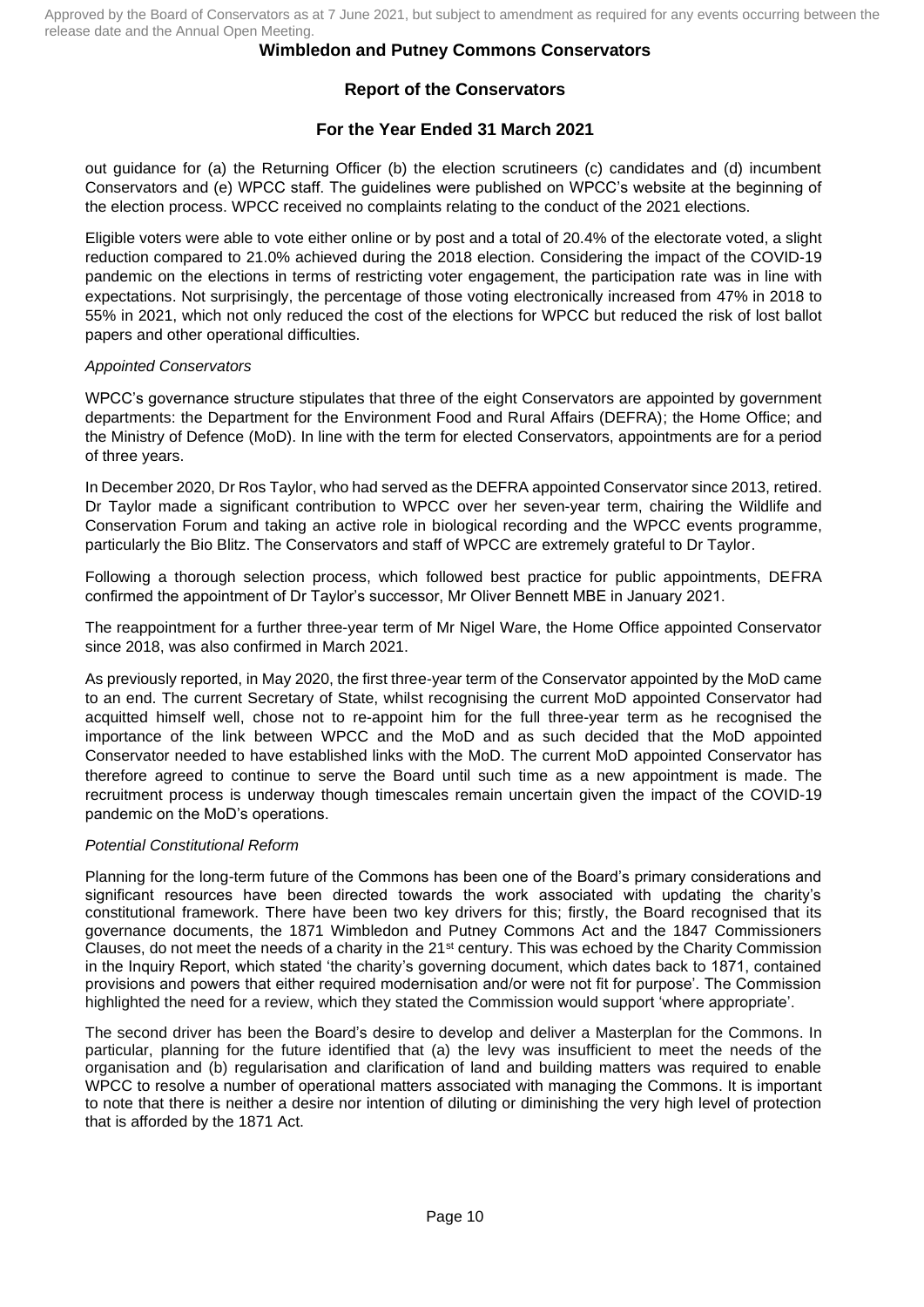## **Report of the Conservators**

## **For the Year Ended 31 March 2021**

The Constitution Working Group (CWG) was established by the Board in April 2018 to identify the constitutional changes required and the procedures through which any such changes could be effected. The agreed Terms of Reference provide clarity of scope and purpose:

The purpose of the CWG is to consider amendments necessary to WPCC's constitutional framework that will enhance WPCC's ability to achieve its fundamental purpose of preserving, protecting and enhancing the Commons for the purposes of exercise and recreation as established by the Wimbledon and Putney Commons Act 1871.

The review will identify areas where amendments to the constitutional framework are required in order to provide clarity, alignment, operational practicality and deliverability to WPCC's powers and rights and in doing so allow the organisation to consistently achieve high operational and strategic performance standards.'

By December 2019, much of the exploratory work had been completed and WPCC announced at its General Open Meeting its preferred option to amend certain elements of its constitution by means of a scheme under the Charity Commission and to consider amending the levy by means of a separate statutory instrument. Consultation on the proposals was designed to take place on a phased basis, commencing in spring 2020. Unfortunately, COVID-19 restrictions precluded the ability to carry out a meaningful consultation exercise and further progress on this project through 2020/21 was limited due to COVID-19 restrictions. In parallel with these developments, in March 2020, the Charity Commission notified WPCC that it was reviewing the scope of its powers to effect constitutional reform for charities in general under the Charities Act. An update from the Commission is awaited in order for WPCC to determine the best way in which constitutional reform may be achieved.

#### *Remuneration Review*

The review of staff remuneration, which originally commenced in 2019 but was placed on hold due to COVID-19, was completed in the first quarter of 2021. The aim of the review was to ensure that WPCC's remuneration framework recognised the contribution and commitment made by each and every member of staff and provided the appropriate opportunities for ongoing achievement, in a fair and non-discriminatory manner. This work was led on behalf of the Board by the Finance and Investment Committee (FIC), working with a specialist external consultant. The consultant reviewed WPCC's current salary arrangements and prepared a number of recommendations, which were considered by the FIC and ultimately approved by the Board. The recommendations were implemented, with minor changes, following consultation with the entire WPCC staff team.

#### *Regulatory Issues*

The Board is firmly committed to the principles of openness and transparency and has over the course of its tenure taken a number of decisions to proactively publish information that it believes is of interest and relevance to the public in relation to its decision making in both governance and operational matters. In further support of this objective, WPCC has implemented an Enquires and Complaints Process in order to establish clear timescales and processes for the handling of enquiries and complaints.

Although WPCC is not considered a public body for the purposes of the Freedom of Information Act 2000 (FOIA), WPCC is considered a public body for the purposes of the Environmental Information Regulations 2004 (EIR) and fully accepts the compliance requirements inherent in that designation. At the same time, data protection legislation has understandably increased the complexity of publishing and releasing information that may be deemed to contain personal information and external legal advice is often required to consider such information requests with the associated cost implications. In accordance with EIR legislation, guidance and processes for the handling of all information requests made under EIR have been implemented and published on WPCC's website.

During 2018, WPCC received requests for information under EIR relating to two separate historic matters: (i) the enforced sale of Mill House by WPCC; and (ii) the reciprocal agreements between WPCC and the Royal Wimbledon Golf Club (RWGC). The arrangements between RWGC and WPCC provided WPCC with the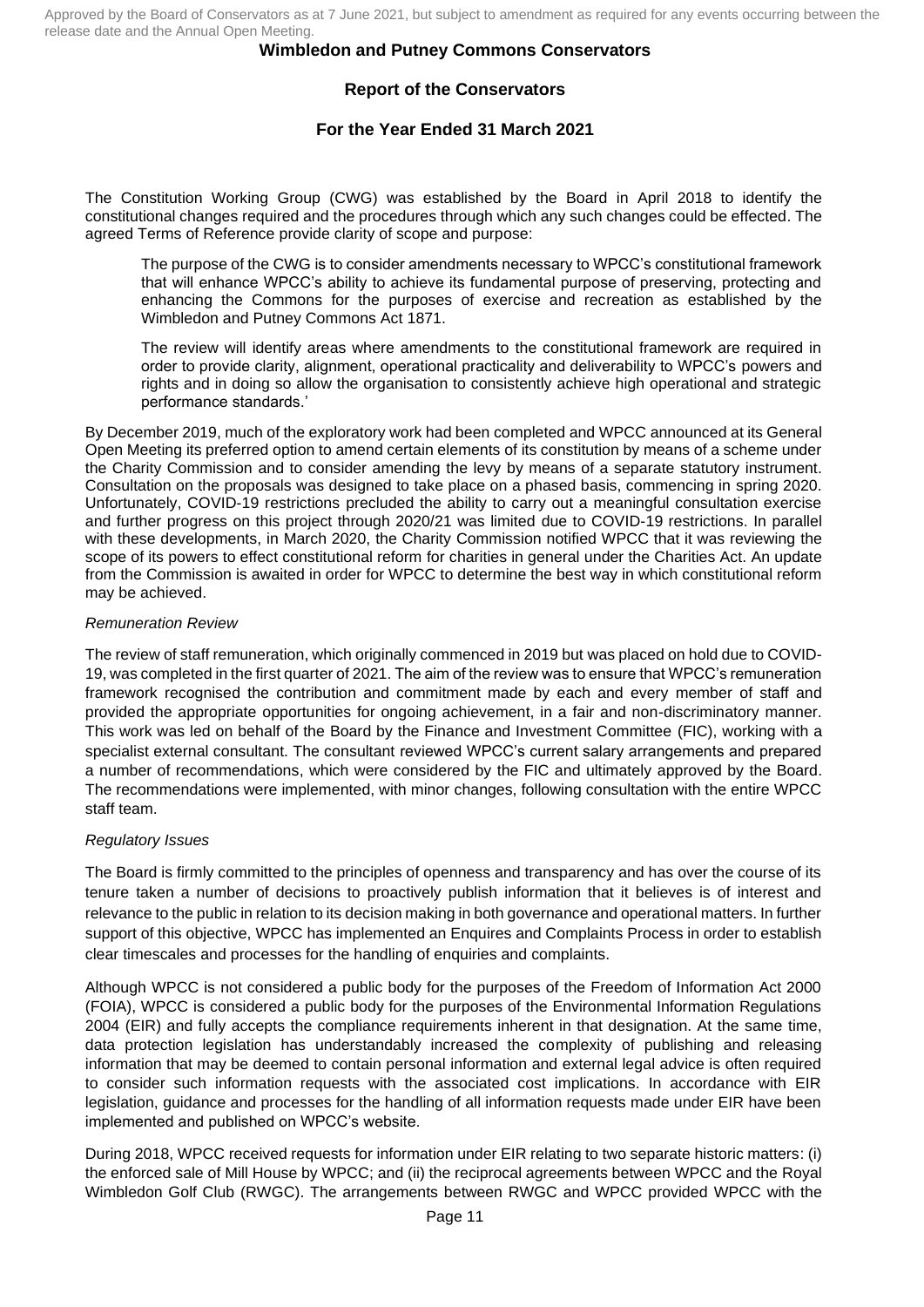## **Wimbledon and Putney Commons Conservators**

# **Report of the Conservators**

## **For the Year Ended 31 March 2021**

ability to build a maintenance centre in order to fulfil its duty to maintain the Commons and in exchange provided the RWGC with access to an area of the Commons for parking (whilst at the same time maintaining pedestrian access for the general public). Having considered the resources required to identify, collate, review and redact personal and other confidential data, WPCC rejected both of these requests: the first because it did not consider that it related to 'Environmental Information' and the second because the request was deemed to be vexatious. The levy-payer appealed both decisions to the Information Commissioner's Office (ICO) and in both cases, the ICO firmly upheld WPCC's decisions. The levy-payer subsequently appealed both of the ICO's decisions to the First-tier Tribunal and, in the case of both appeals, WPCC joined the ICO as an interested party.

The First-tier Tribunal appeal hearing relating to the agreements between WPCC and the RWGC was held on 4 February 2021. The judge, in the Decision Notice published on 12 March 2021, firmly upheld the ICO's (and WPCC's) decision that the request for information was vexatious and dismissed the appeal. A copy of the Decision Notice may be found [here](https://informationrights.decisions.tribunals.gov.uk/DBFiles/Decision/i2807/Cameron,%20J%20-%20EA.2020.0190%20DECISION%20(12.03.21)%20-%20JH%20Dismissed.pdf)

As explained above, WPCC fully appreciates the value of openness and transparency and supports the principle of access to information but did not consider that expending the charity's limited resources on providing this information was in the public interest, a view supported by both the ICO and the First-tier Tribunal.

The First-tier Tribunal hearing relating to the enforced sale of Mill House was held on 15 March 2021. The judge, in the Decision Notice published on 21 May 2021, firmly upheld the ICO's (and WPCC's) decision that the information did not constitute 'Environmental Information' and dismissed the appeal. A copy of the Decision Notice may be found [here.](https://informationrights.decisions.tribunals.gov.uk/DBFiles/Decision/i2851/Cameron,%20J%20-%20EA.2019-0425%20Decision%20-%20JH%20-%20Dismissed.pdf)

It is important to note that the subject requests consumed a significant amount of WPCC's resources, particularly the time of both officers and Conservators. The Board remains hopeful that the very definitive and clear nature of the Decision Notices from both First-tier Tribunals will put an end to the misuse of access to information legislation and allow the organisation to focus on its charitable objectives of protecting and preserving the Commons.

## *Natural and Cultural Heritage*

#### **London in Bloom**

Despite all of the uncertainties that accompanied the outbreak of COVID-19 in 2020, the annual London in Bloom campaign continued undeterred.

Providing the opportunity for communities and organisations to be recognised for the improvements they make to the environment, London in Bloom, an independent charity and part of Britain in Bloom, is focused on the key issues of horticultural achievement, environmental responsibility and community participation.

Having been involved with London in Bloom since 2013, Wimbledon and Putney Commons are proud supporters of this very special London campaign and each year, Wimbledon Common and Putney Lower Common are entered into the event as two separate entries.

Evaluated during 2020 via a desk top report, both entries were presented with a Gold Award which reflects an exceptionally high standard that is demonstrated throughout all seven sections of the campaign's marking criteria.

## **Monitoring Report and Annual Conservation Report**

As a result of the dedicated efforts of volunteers and WPCC staff, during 2020/21, the sixth consecutive annual Ecological and Environmental Monitoring Report was produced by Dr Ros Taylor, a former DEFRA appointed Conservator and the former Chairman of WPCC's Wildlife and Conservation Forum.

In addition to this report, during March 2021, the Annual Conservation Report was produced by the Commons' Conservation and Engagement Officer, Peter Haldane. This annual report has been produced since 2000 and provides a summary of the conservation, volunteering and public engagement events that have occurred on the Commons during the past year.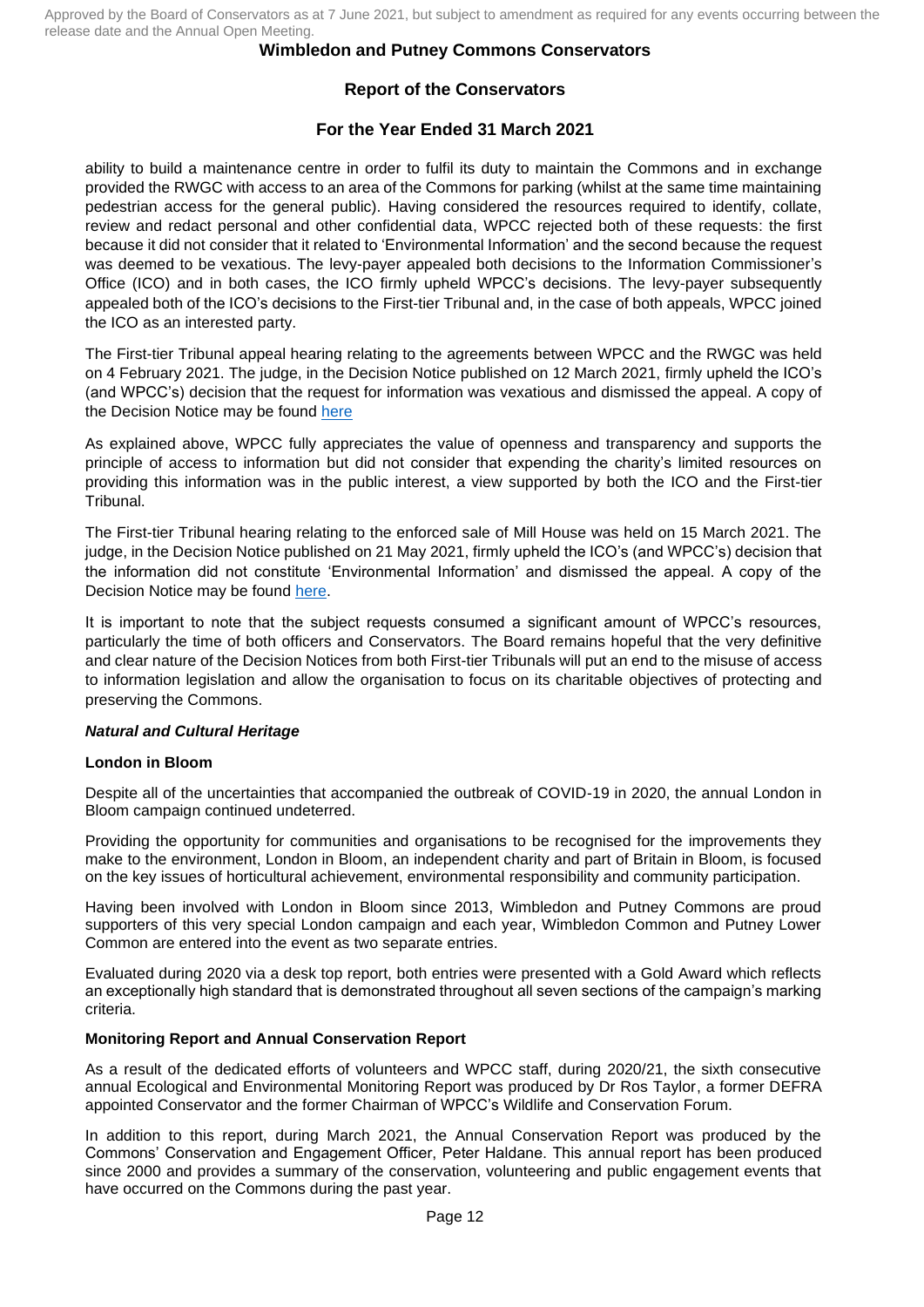## **Wimbledon and Putney Commons Conservators**

# **Report of the Conservators**

## **For the Year Ended 31 March 2021**

A copy of both reports can be found on the Wimbledon and Putney Commons website.

### **Management Works**

### *Heathland and Acid Grassland*

Managed under the guidance of a five-year Countryside Stewardship Agreement with Natural England, all areas of heathland and acid grassland on Wimbledon and Putney Commons are found within the 364.5 hectares of the Commons that have been designated as a Site of Special Scientific Interest (SSSI) and a Special Area of Conservation (SAC). SSSI and SAC designations are assigned to areas of land in the United Kingdom that are considered to be valuable in terms of the flora, fauna, physiological or geographical features that can be found on them and as a result, these areas are provided with a high level of legal protection.

Providing a fragile and threatened array of habitats, from 1 April 2020 to 31 March 2021, management of these areas has included Bracken control, the rotational cutting of Gorse, the cutting back of scrub, the coppicing of large trees along the edge of two areas of heathland, removal of invasive weeds and the cut and collection of vegetation from five areas of heathland and acid grassland.

At approximately six-yearly intervals, SSSI land is assessed by Natural England against six different conditions. At the current time, the heathland and acid grassland habitats that can be found on the Commons have all been classified as *'Unfavourable recovering'* which means that while various areas on the site are not yet fully conserved, all of the necessary management measures are in place. Provided that the recovery work on these areas is sustained, it is considered that the SSSI will reach favourable condition in time.

Unfortunately, as a result of the restrictions that accompanied COVID-19, volunteer groups were unable to contribute as much time to the Commons upkeep as they have in the past but we are hoping that 2021 will enable all of the Commons' volunteering activities to return back to and in some cases exceed pre-COVID-19 levels.

### *Woodlands*

Covering an area of 291 hectares, woodland is the largest habitat type found on Wimbledon and Putney Commons.

To help manage the Commons' woodland, all work is carried out under the guidance of a five-year Countryside Stewardship Agreement that has been agreed by the WPCC, the Forestry Commission and Natural England.

Despite the absence of volunteer help around the Commons' woodland and the sustained level of pressure that was brought upon the Commons' full-time workforce by the events that accompanied COVID-19, a great deal of woodland management was still achieved between 1 April 2020 and 31 March 2021.

Perhaps the most significant area of woodland management that was carried out on the Commons during this period involved the thinning of trees along two main rides on Putney Heath. Prior to any work being carried out along either of these rides, both areas of woodland were largely comprised of a dense cover of Holly which resulted in a very dark and even-aged section of woodland.

With the woodland edge providing the interface between the high forest and open ground, trees were thinned to approximately 10 metres away from the edges of the rides to allow increased levels of light to reach the ground which will be of great benefit to a wide range of sun loving plants and wildlife.

In addition to this work, other operations that were also carried out around the Commons' woodland between 1 April 2020 and 31 March 2021 included tree safety work, the planting of 800 small trees, the creation of deadwood habitats, selective tree thinning, the management of invasive species such as Oak Processionary Moth and Japanese Knotweed, the provision of public information, survey work and the restoration of two woodland glades.

With both woodland glades located around the south west section of Wimbledon Common, the most significant piece of this work involved the restoration of Stag Bog which is one of three historic bogs that can be found on Wimbledon Common. From an area that had gradually been taken over by a dense cover of bramble and small trees, by the end of March 2021, Stag Bog once again contained a series of small pools and an environment that had been much improved.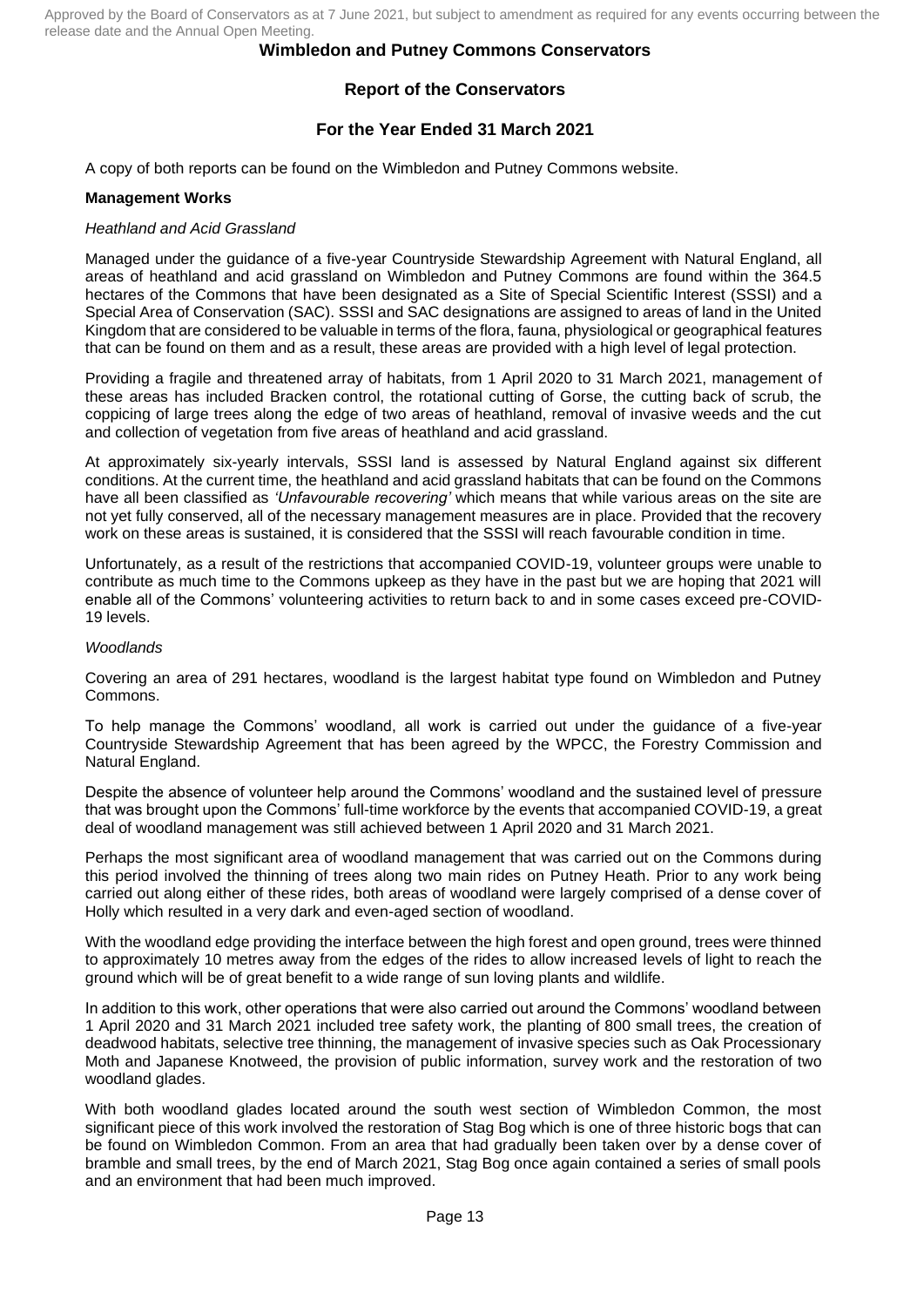## **Wimbledon and Putney Commons Conservators**

# **Report of the Conservators**

## **For the Year Ended 31 March 2021**

### *Aquatic Management*

Following on from the large restoration project that was carried out by the Wimbledon and Putney Commons Conservators and the South East Rivers Trust (SERT) along the Wimbledon Common section of the Beverley Brook during the latter part of 2018 and the beginning of 2019, between 1 April 2020 and 31 March 2021, restoration and management of the brook has continued in a number of different ways.

To help increase the diversity of vegetation that can be found along the Wimbledon Common section of the Beverley Brook, during August 2020, 5,000 small plants were planted along the edges of the brook by staff and a small number of volunteers from SERT. Including eight different species of aquatic plant, it is anticipated that these will further add to the habitat value and the overall aesthetics of this area of the Commons.

In addition to this work, regular litter picks were carried out along the Beverley Brook by staff from WPCC, invasive species such as Himalayan Balsam were removed, various wooden berms along the brook were repaired by SERT and perhaps most significantly, a long section of path between the Richardson Evans Memorial Playing Fields (REMPF) and the bottom of Robin Hood Ride was re-surfaced during August 2020 to further improve access across the Commons.

#### *Access and Recreation*

### *Enhancement of the Shared-Use Pedestrian and Cycling Path*

In 2019 WPCC submitted a successful application to South Western Railways' Customer and Community Improvement Fund (CCIF) for £60,000 in order to resurface the section of the shared used pedestrian and cycle route which runs alongside the Beverley Brook from the REMPF Pavilion to the western end of Robin Hood Ride. Following delays due to COVID-19, work on the project was completed in September 2020. The total cost of the work was £80,000, with the remaining £20,000 provided by the Friends of Wimbledon and Putney Commons. The path improvement complements the river restoration work undertaken to the Brook in 2018, providing access for all to the Brook to experience the riparian habitat and its ecology as it recovers.

## *Richardson Evans Memorial Playing Fields*

The five-year agreement signed in 2015 with Thomas's Schools for the use of facilities at the REMPF expired in September 2020. We are pleased to report that agreement was reached with Thomas's Schools on a new five-year licence. This provides WPCC with essential income, whilst making use of the facilities at REMPF during weekdays, when they are otherwise underutilised. It includes use of parts of the pavilion, a number of pitches and also accommodates outdoor education for Thomas's pupils, helping to raise awareness amongst a new generation of the importance of wildlife and open spaces.

#### *Richardson Evans Memorial Playing Fields Pavilion*

In 2019, consultants If\_Do were appointed to prepare a RIBA Stage 1 Feasibility Study to consider options for the redevelopment of the REMPF Pavilion. The building, originally constructed in the 1930s, is now in a poor state of repair and the facilities are outdated. Following a delay to this work due to COVID-19, the study was completed in early 2021 and the outcome is that it would be economically and operationally more viable to replace the existing building than to undertake refurbishment. Consultation on the proposals for a new building has been carried out with the regular users of REMPF and feedback has been positive. WPCC has engaged a fundraising consultant to identify potential sources of capital to fund the construction of a new pavilion.

## *Community Engagement*

#### *Friends of Wimbledon and Putney Commons*

In April 2019, the Board agreed the basis for establishing the Friends of Wimbledon and Putney Commons as a Conservator-led, integral part of WPCC. The Friends bring together all of those who are connected by a passion for the Commons for the purposes of collective celebration and fund raising.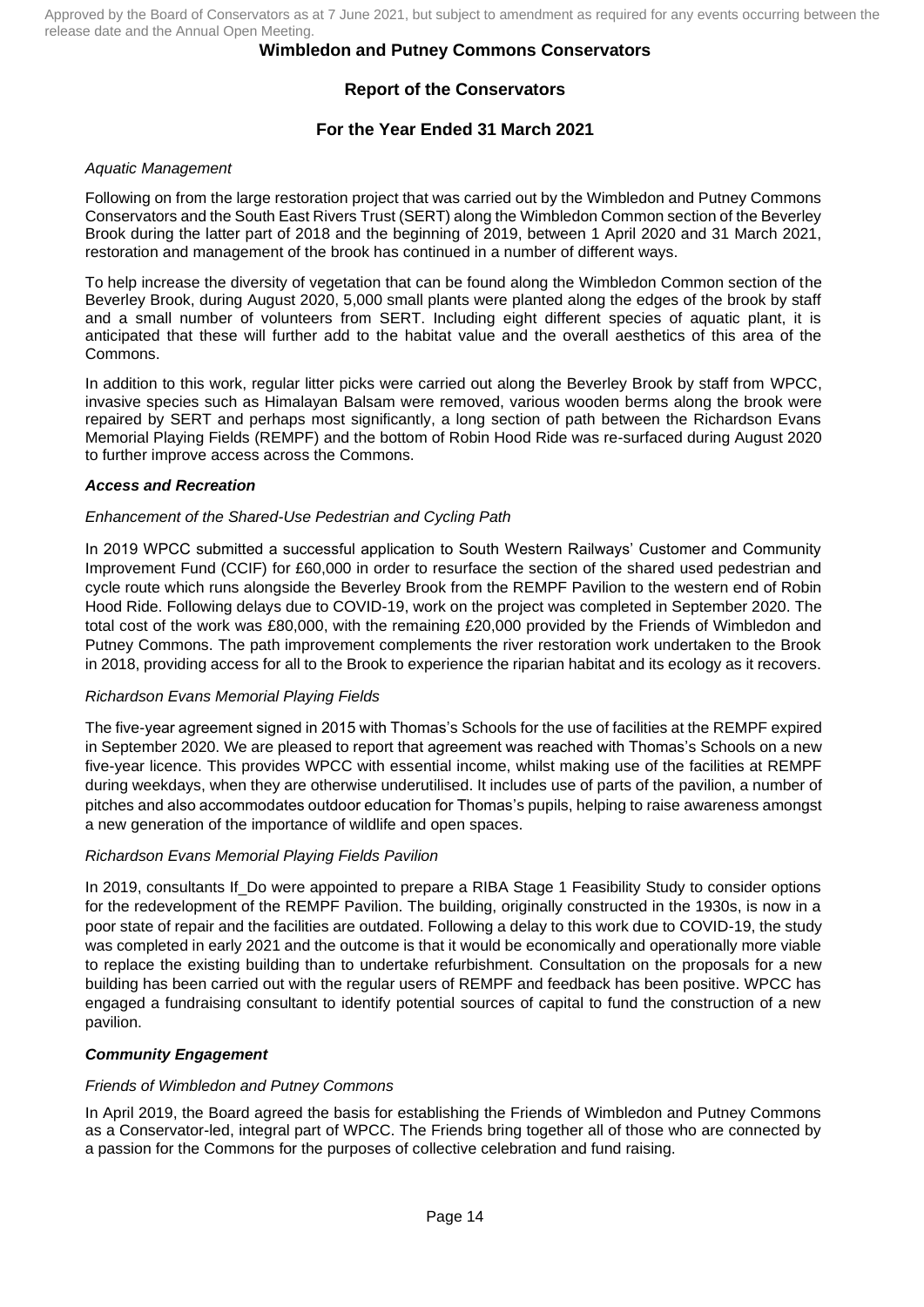# **Report of the Conservators**

## **For the Year Ended 31 March 2021**

Unfortunately, events planned for the 2020/21 year were cancelled due to COVID-19 but energies are now focussed on planning a series of events during 2021/22 to celebrate the 150<sup>th</sup> anniversary of the date on which the Wimbledon and Putney Commons Act received Royal Assent on 16 August 1871.

### *Volunteer Programme*

Unfortunately, as a result of COVID-19, all organised volunteer group activities were temporarily suspended for much of the period between 1 April 2020 and 31 March 2021.

Despite this situation, throughout this period of time, the Commons were still assisted by the ongoing involvement of a large number of volunteer litter pickers, some of whom litter pick on the Commons on a daily basis. Covering all areas of the Commons, these individuals have provided invaluable assistance in helping to keep the Commons free of litter.

Along with the 41 young people who have helped to litter pick on the Commons as part of their Duke of Edinburgh Awards, between 1 April 2020 and 31 March 2021, volunteer litter pickers have provided a total of 2,027 hours of assistance to the Commons.

While this amounts to a very impressive number of hours, it should be noted that there are also many other individuals who continue to litter pick on the Commons but are either not known to us or simply do not keep us updated about the hours they spend on the Commons. While it is virtually impossible to accurately guess how many hours these individuals spend litter picking on the Commons, their efforts are nonetheless, greatly appreciated by all who work on the Commons.

Although COVID-19 has meant that the level of volunteering on the Commons has been less than in previous years, volunteer litter pickers, scrub bashers, the Commons' mid-week Estate Team and wildlife recorders have, where possible, all contributed valuable assistance to the Commons over the past year.

Despite all of the disruptions and added pressures that have affected the Commons and everybody who is involved in their upkeep, over the past year, a total of 2,447 'known' volunteering hours (including that of the litter pickers) have still been provided by individuals intent on helping to protect the Commons during these difficult times.

After an extremely challenging year, we have been very excited to welcome back all of the Commons' volunteers.

#### *Masterplan for the Commons*

In September 2019, confirmation was received that WPPC had secured a grant of £126,100 (80% of the total approved project cost of £157,200) to:

- create a Masterplan for the Commons, articulating the way in which the landscape and built assets relate to one another, looking at interpretation, education, volunteering, visitor facilities, perimeter conditions and landscape management;
- create a Conservation Management Plan;
- create an Audience Development Strategy;
- create a Volunteer Development Plan;
- create an Education and Interpretation Plan;
- create a Business Plan;
- develop a fundraising strategy;
- improve leadership capacity and resilience;
- hold an event of appreciation for National Lottery players, stakeholders, consultees, general public and other fund-supported organisations.

The project was launched on 1 November 2019 and Barker Langham, a consulting firm with expertise in this area, was selected through a competitive tendering process in 2019 to manage the project. The intention was that the project would be completed by August 2020. However, when the nation went into lockdown on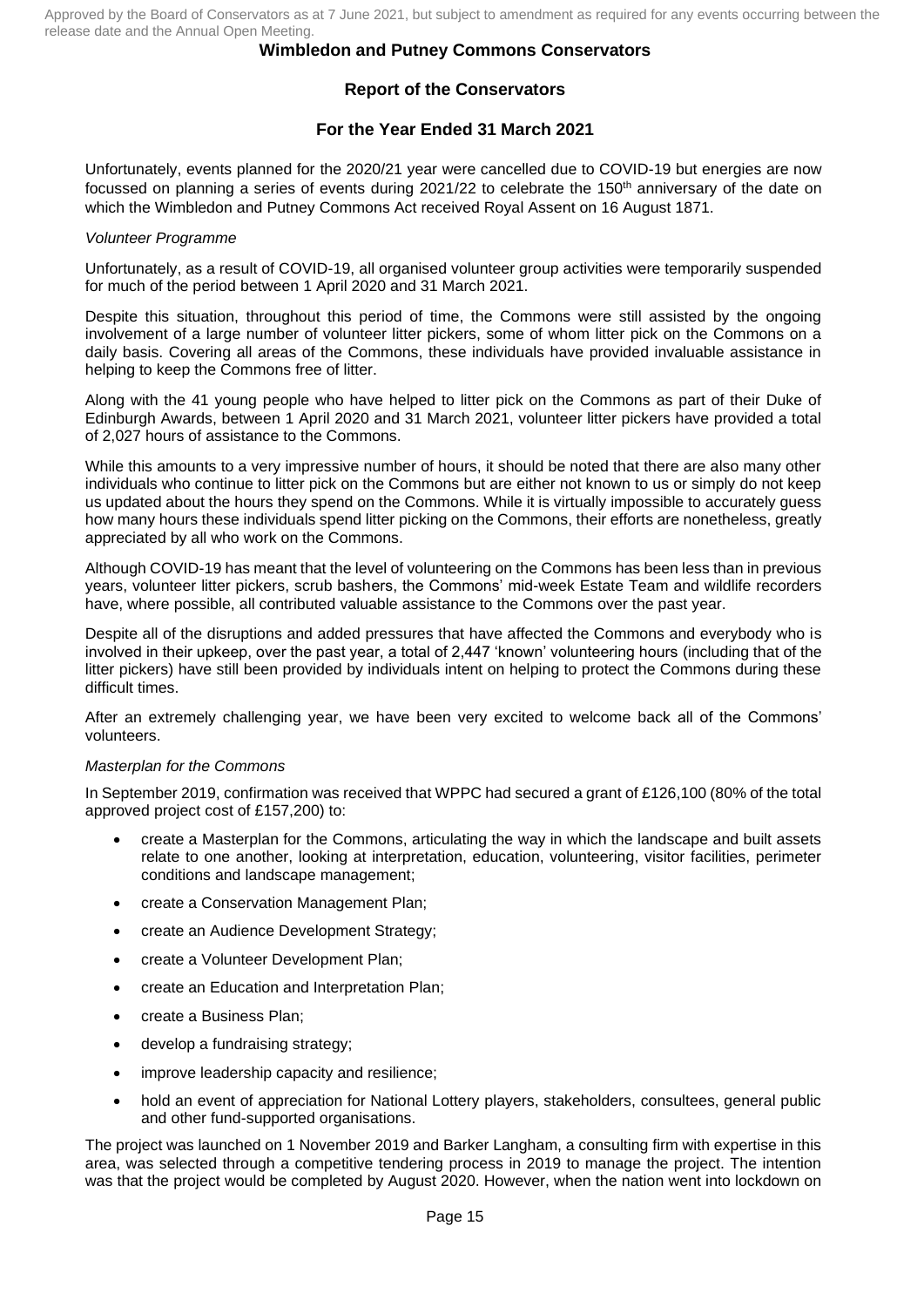# **Report of the Conservators**

## **For the Year Ended 31 March 2021**

23<sup>rd</sup> March 2020, the project was put on hold, and neither WPCC nor the consultants were in a position to recommence work until November 2020.

Since recommencing work on the project, Barker Langham has produced draft versions of the Masterplan, Business Plan, Interpretation Plan, Volunteer Development Plan and Built Heritage Conservation Management Plan, along with a Business Plan for the redevelopment of the REMPF Pavilion. These documents have been reviewed by the Board of Conservators and staff and are now being amended by Barker Langham to reflect the Board's comments. As stated earlier, the Board considers that undertaking public consultation with users of the Commons is essential. As COVID-19 made this extremely difficult, if not impossible, the decision has been taken that the amended documents will be considered to be 'drafts – subject to public consultation' and consultation will be undertaken with the local community over late summer 2021, when Government restrictions will hopefully have been lifted.

#### *Mounted Keepers*

Protecting the Commons so that they are available for the purposes of recreation and exercise is a core duty of WPCC. Part of this responsibility therefore involves providing public reassurance and dealing with incidents, particularly where these involve anti-social behaviour or breaches of the Wimbledon and Putney Commons Byelaws. This work is carried out predominantly by the team of six Mounted Keepers, who undertake daily patrols of the Commons. Whereas the Keepers would normally record all incidents which they deal with, the huge numbers of visitors, many of whom were unfamiliar with the Commons and the byelaws, coupled with new COVID-19 related restrictions, meant the number of incidents each day was so high that recording every breach became very challenging and records for this unprecedented period in WPCC's history are therefore incomplete.

In order to mitigate against the risk of having insufficient resources to care for the horses in the event of staff shortages due to illness or self-isolation and because all the Keepers' resources needed to be directed towards implementing the COVID-19 guidance, at the beginning of lockdown in March 2020, the horses were put out to pasture and patrols were carried out on foot or in vehicles during the early part of the year. The horses returned to the Commons in August 2020 and mounted patrols recommenced.

During Autumn 2020, the Keepers trialled the use of body worn video cameras. The cameras are used to record incidents and to help to defuse confrontational situations in which, for example, individuals stopped by the Keepers for breaches of the byelaws become abusive or threatening. The trial proved to be successful and provision has been made in the 2021/22 budget for the purchase of cameras for use by the Keeper team in their day-to-day work.

## *Communication and Promotion*

During the 2020/21 financial year, our plans for the range of events we normally hold on the Commons was severely curtailed by the Government restrictions through the lockdowns, and the measures that remained in place even when lockdowns were eased.

All our major events such as the BioBlitz Weekend of Nature, Commons Open Day, Easter Egg Hunt, Halloween Pumpkin Hunt and the very popular Carols at the Windmill were cancelled. The series of walks we hold throughout the year – the five Bird Walks, the Birdsong Identification Workshop, butterfly and dragonfly walks along with the three seasonal staff-led public walks – were all also cancelled.

Given the importance of all these events in allowing us to engage with visitors, both in welcoming people to the Commons who may not otherwise visit and the opportunity some of the events provide for staff to explain the work we are carrying out and the importance of our wildlife, this was quite a blow. The BioBlitz Weekend of Nature, for example, has become a core event that attracts people of all ages and has become key in encouraging the younger generation who already have a keen interest in nature or to introduce the Commons' wildlife to those that may not have previously understood its importance.

Fortunately, several of our events were able to move to online. The Easter Egg Hunt moved to our website with Easter Eggs hidden throughout the site. Nearly 100 people took part with one person drawn at random winning an Easter Egg. We also provided an Activities with Nature page, providing links to lots of naturerelated online activities for children and adults alike who could not get out during the early days of the lockdown.

The Annual Open Meeting in July 2020, at which the Conservators presented their Annual Report and Accounts, as well as the General Open Meeting in December 2020, were successfully held via Zoom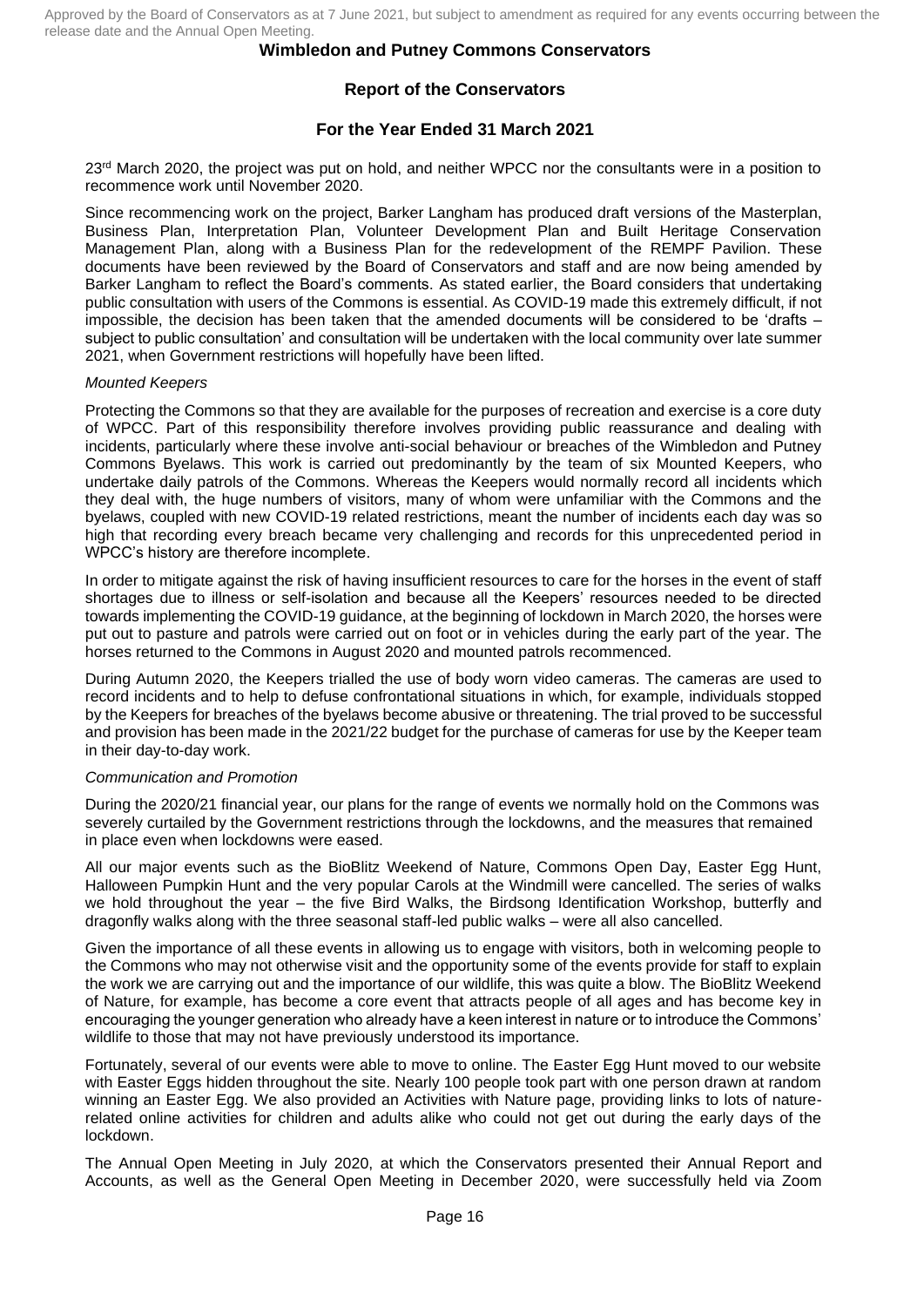## **Wimbledon and Putney Commons Conservators**

# **Report of the Conservators**

## **For the Year Ended 31 March 2021**

Webinar. The latter event focuses more on operational matters and we welcomed Carol Andrews, owner of the Wimbledon Village Stables, to talk about their history with the Commons.

In February 2021, our popular Winter Talk, held via Zoom, also attracted far more attendees than usual. We were delighted to welcome Edwin Mallins, the Nature Reserves Manager at the London Wildlife Trust. Edwin's talk, entitled "A London Alive with Nature", focused on nature in an urban environment and how important habitats, such as the Commons, fit in to the wider landscape as well as how we can manage land for wildlife in London today and what more could we do.

Local resident, Alan Blower, provided a welcome alternative to our usual Spring Walk, with his virtual tour of the Ponds of Wimbledon and Putney Commons. Entitled "Wimbledon Common: The Nine Ponds", this was a fascinating virtual tour following the five-mile walking route linking the nine ponds on the Common. As well as providing information about the ponds with some stunning photographs of the route, Alan also included some history of the Commons including royal celebrations, ghostly stories and the exploits of local villains. The tour also took in the five war memorials and the numerous magnificent houses that adjoin the Common including four with blue plaques. The first of Alan's talks was held for the Friends of Wimbledon and Putney Commons, with around 60 people attending, but proved to be so popular that he kindly agreed to hold a second that was open to anyone to attend; with over 400 people attending, this was a fantastic way to reach so many more people than we could ever attract to a physical walk.

Moving forward, when we can once again all meet in public, consideration will be given to continuing to hold Zoom events to allow us to reach that much wider audience.

Communication via our e-Newsletters continued throughout the year with ten newsletters published between April 2020 and March 2021. These were particularly important as a means for us to keep people updated on any restrictions that were in place, as well as providing a welcome look at the Commons for those unable to visit.

### *What We Want to Achieve in 2021/22*

It is hoped that as we move through 2021/22 and the day-to-day impact of COVD-19 on our operations recedes, we will be able to move away from the reactive approach that has been necessary through 2020/21 and return to a more strategic way of working, continuing to make progress against some of our long-term objectives. There will be particular focus on a number of key initiatives, all of which are integral to WPCC's 2021 to 2024 Business Plan.

- *Masterplan -* Completion of the 'Commons for the Next Generation, Green Space for All' project, which is funded by the NLHF, will produce a draft Masterplan by summer 2021, which articulates the long-term vision for the Commons. Public consultation on the Masterplan will be undertaken during late summer 2021 with a view to finalising the Masterplan by the end of 2021.
- *Redevelopment of the REMPF Pavilion –* The Board recognises the importance of the pavilion at REMPF fulfilling WPCC's charitable objects and duties under the 1871 Act in relation to recreation and exercise. In addition, the pavilion is an important community resource and provides significant income for WPCC as well as providing accommodation for staff and public amenity facilities. Recent studies have confirmed that decades of under-investment have meant that the pavilion needs to be rebuilt. Planning for this, which is likely to take several years, will be progressed during 2021/22.
- *Constitutional Reform -* Delivery of the Masterplan will require sustainable financial capacity, operational clarity and effective governance, and the constitutional amendment process, if successful, will provide this resilience. A phased consultation to understand the views of stakeholders regarding potential amendments to WPCC's constitutional framework forms a critical part of the constitutional reform process. Due to COVID-19 and the decision by the Charity Commission to review the scope of their powers to effect constitutional reform for charities in general, this process has been delayed but we hope to recommence the process during 2021/22.
- *Fundraising –* The charity recognises the need to build its fundraising capacity to provide the income necessary to achieve its ambitious plans. In particular there is a need to increase income from grants and appeals. Developing a fundraising strategy that enables WPCC to achieve this aim will be a priority for 2021/22.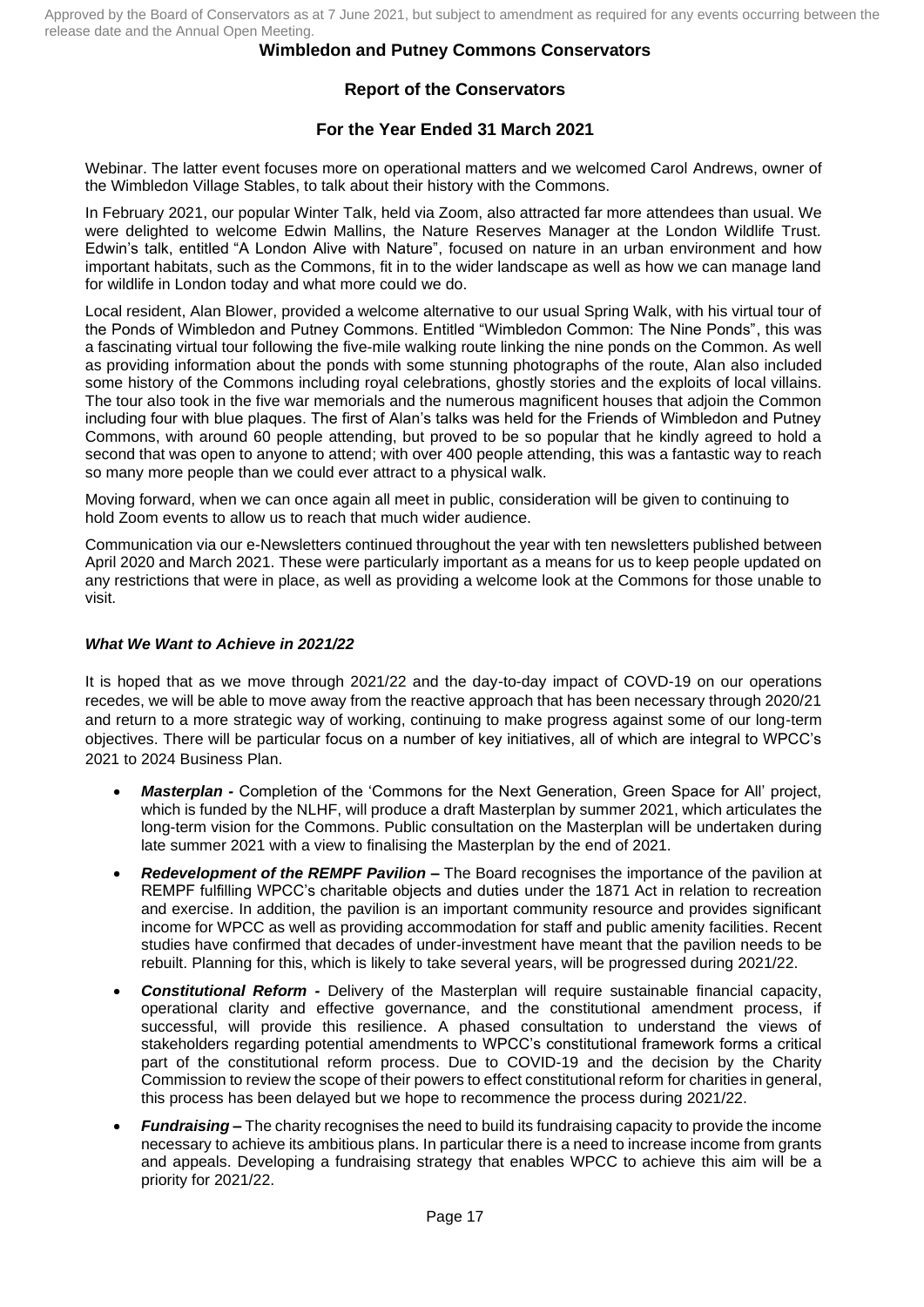# **Report of the Conservators**

## **For the Year Ended 31 March 2021**

- *150th Anniversary Celebration -* Through the Friends of Wimbledon and Putney Commons and building on the success of recent fund-raising initiatives, there is the opportunity to harness the passion and energy of the local community to support the Commons through specific projects and the upcoming celebration of the 150<sup>th</sup> anniversary will hopefully help galvanise the local community in supporting this effort.
- *Land Management Plan-* The Land Management Plan, development of which remains in progress, will set out the longer-term vision and operational direction for conserving and enhancing habitats and populations of priority species enhancement on the Commons. In particular, the plan will set out the work required to ensure the heathland, woodland, ponds and mires found on the Commons are managed in order to preserve and improve their condition and value for wildlife. A key medium-term goal will be returning the Site of Special Scientific Interest (SSSI) and the Special Area of Conservation (SAC) to favourable condition.
- *Volunteering –* The ambitious programme of work arising from the Land Management Plan will require additional 'hands' if we are to achieve our aims. One means of securing this extra input is through expanding the existing volunteering scheme and we are particularly interested in developing some of our volunteers so that they are capable of supervising small teams of volunteers.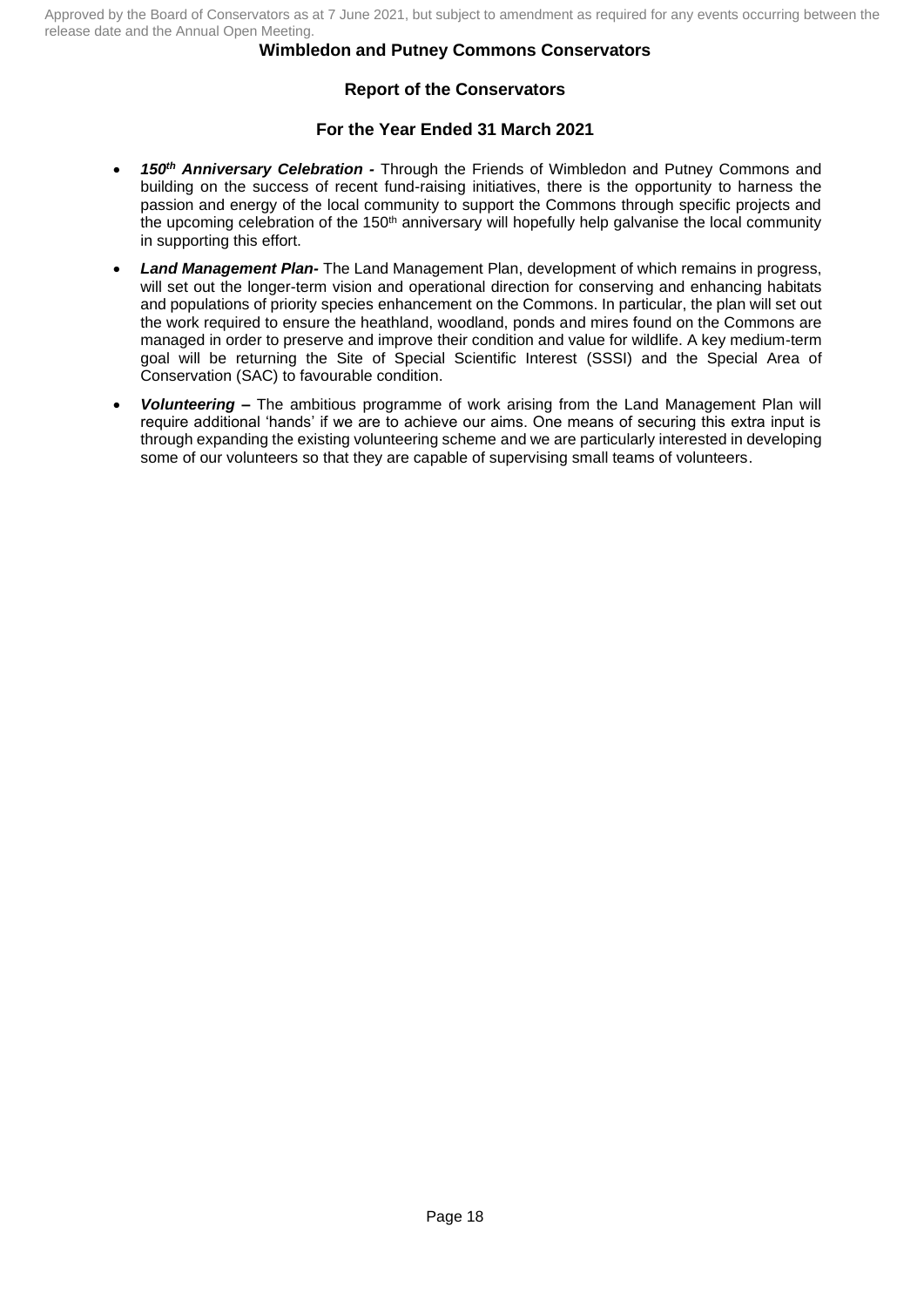## **Wimbledon and Putney Commons Conservators**

## **Report of the Conservators**

## **For the Year Ended 31 March 2021**

## *OUR FINANCIAL POSITION*

### **Financial Review**

During the 2020/21 year, the financial results were affected by the impact of Covid and other non-recurring costs. The table below summarises the financial performance for the year ended 31 March 2021 and indicates an excess of expenditure over income of £284,356 before taking account of the additional charges in respect of the defined benefit pension scheme; these additional charges do not of themselves result in a cash outflow for the charity.

|                                                                                                 |              | <b>Year ended 31 March 2021</b> |               | 2020        |  |
|-------------------------------------------------------------------------------------------------|--------------|---------------------------------|---------------|-------------|--|
|                                                                                                 | Unrestricted | Restricted                      | Total         | Total       |  |
|                                                                                                 | funds        | funds                           | funds         | funds       |  |
| Total income                                                                                    | 1,761,020    | 110,941                         | 1,871,961     | 1,874,034   |  |
| Total expenditure before additional charges<br>in respect of defined benefit<br>pension schemes | (2,030,192)  | (126, 125)                      | (2, 156, 317) | (1,814,465) |  |
| Net expenditure before additional charges<br>in respect of defined benefit pension<br>scheme    | (269, 172)   | (15, 184)                       | (284, 356)    | 59,569      |  |
| Additional charges in respect of defined<br>benefit pension scheme                              | (299,000)    |                                 | (299,000)     | (348,000)   |  |
| Net expenditure before investment gains                                                         | (568, 172)   | (15, 184)                       | (583, 356)    | (288, 431)  |  |
| Net gain/(loss) on investments                                                                  | 279,616      |                                 | 279,616       | (88, 706)   |  |
| Net expenditure before other gains and<br>losses                                                | (288, 556)   | (15, 184)                       | (303, 740)    | (377, 137)  |  |
| Transfer between funds                                                                          | (25,000)     | 25,000                          |               |             |  |
| Actuarial gain/(loss) on defined benefit<br>pension scheme                                      | (25,000)     |                                 | (25,000)      | 528,000     |  |
| Net movement in funds for the year                                                              | (338, 556)   | 9,816                           | (328, 740)    | 150,863     |  |
| Total funds brought forward                                                                     | 484,183      | 61,569                          | 545,752       | 394,889     |  |
| Total funds carried forward                                                                     | 145,627      | 71,385                          | 217,012       | 545,752     |  |
| <b>Comprising:</b>                                                                              |              |                                 |               |             |  |
| Negative pension reserve                                                                        | (2,857,000)  |                                 | (2,857,000)   | (2,533,000) |  |
| Other reserves                                                                                  | 3,002,627    | 71,385                          | 3,074,012     | 3,078,752   |  |
| <b>Total funds</b>                                                                              | 145,627      | 71,385                          | 217,012       | 545,752     |  |
|                                                                                                 |              |                                 |               |             |  |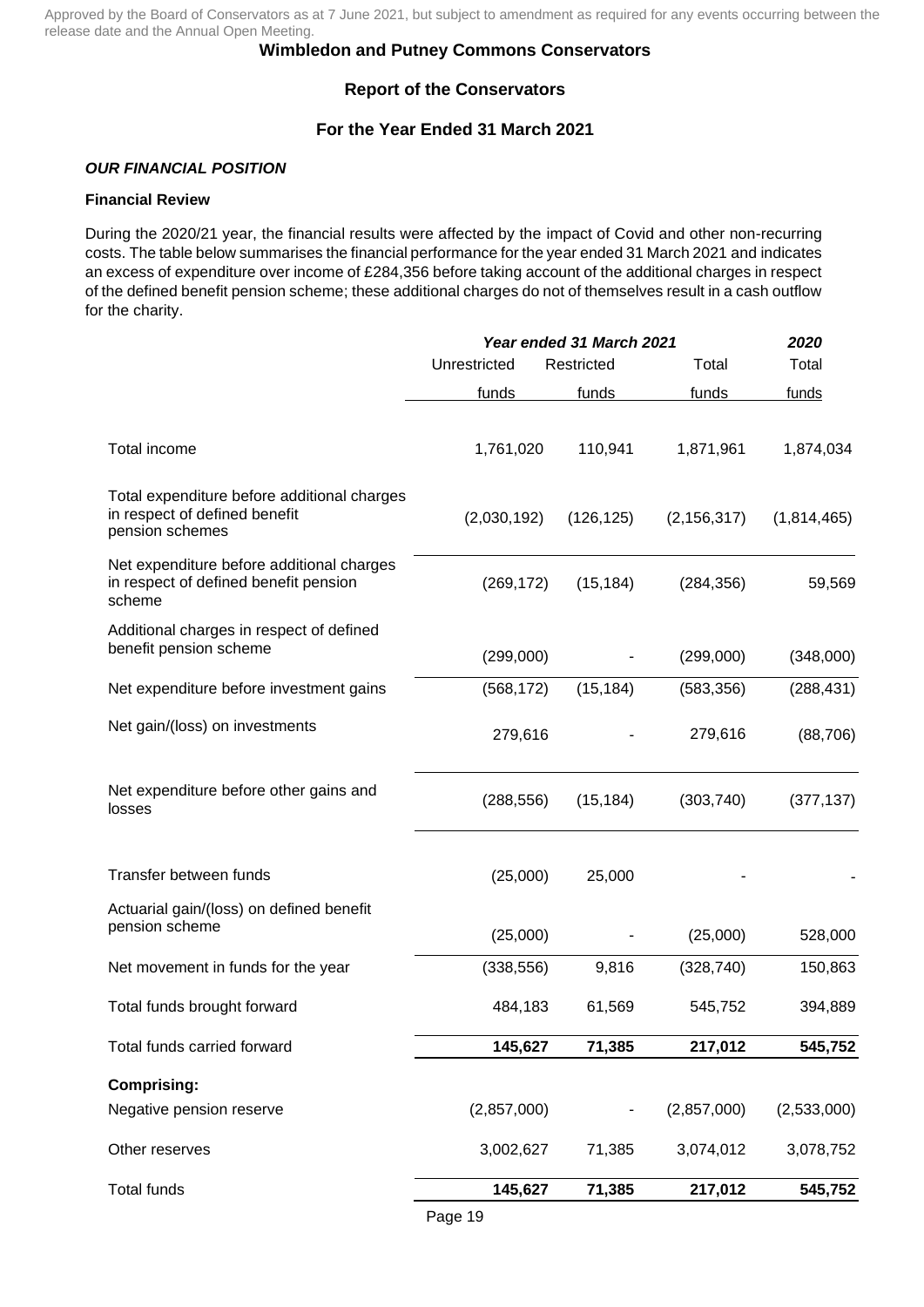## **Wimbledon and Putney Commons Conservators**

# **Report of the Conservators**

## **for the Year Ended 31 March 2021**

### *Income*

Unrestricted income for the year was £1,761,020 which was £12,899 lower than the previous year. The main decreases in income were £38,227 from sports facilities and £26,325 from filming and fairs, both of these reductions being caused by movement restrictions imposed by the Government to combat COVID-19. The levy increased by £29,649 and represented 71% (2020: 69%) of the total unrestricted income of the charity in the year.

In view of the ongoing need to optimise the use of the charity's resources and recognising the requirement to commit investment to the Commons' buildings and infrastructure, the Conservators increased the 2021/22 levy to its maximum permitted level which will generate an additional £14,151 of income in the year ending 31 March 2022.

The main elements of restricted income were a grant of £60,000 from South Western Railways representing 75% of the cost of upgrading the Beverley Brook path and a further grant of £46,035 from the National Lottery Heritage Fund relating to the Masterplan project.

### *Expenditure*

Total unrestricted expenditure on charitable activities for the year amounted to £2,030,192 (before taking account of the additional charges in respect of the defined benefit pension scheme) which represented an increase of £292,091 over the previous year. Restricted expenditure increased by £49,761.

The most significant changes in expenditure during the year were as follows:

- An increase of £160,142 in commons maintenance costs as a result of an extra £70,608 being spent on cleaning, skips and rubbish removal because of the pandemic and £80,000 relating to the cost of upgrading the Beverley Brook path;
- Support costs (before taking account of the additional charges in respect of the defined benefit pension scheme) increased by £183,885 with the most significant variations being:
	- The cost of £58,250 in respect of the triennial election;
	- A reduction of £27,198 in NLHF expenses as the largest part of the project had taken place in the prior year;
	- An increase of £90,635 in administration staff salaries where the largest increase was associated with the retirement of a senior member of staff;
	- A reduction in professional fees of £24,609 where the main factor was that the prior year figure included a one-off cost relating to the Richardson Evans Memorial Playing Fields;
	- An increase in legal fees of £109,420 caused by an employment matter and the cost of defending two appeals made by a levy-payer against a finding of the Information Commissioner's Office in favour of the charity.

#### *Other matters*

The impact of COVID-19 on the financial markets during the first quarter of 2020 caused a reduction of the charity's investments of £89,000 during the year ended 31 March 2020. However, during 2020-21 the financial markets re-bounded and the value of the investments increased by £280,000.

At 31 March 2021 the charity's bank balances amounted to £181,131 (2020: £332,129).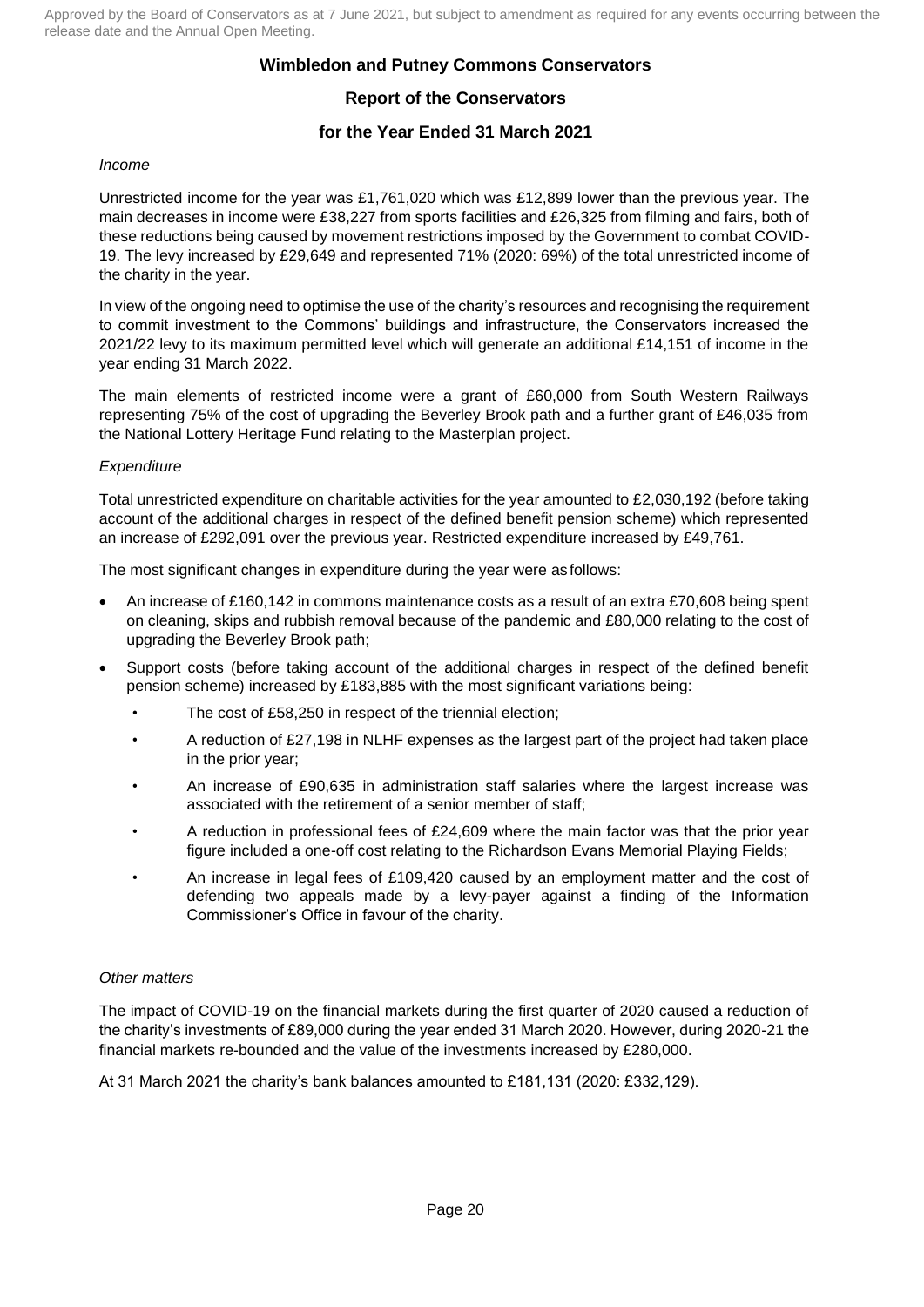## **Wimbledon and Putney Commons Conservators**

# **Report of the Conservators**

# **for the Year Ended 31 March 2021**

## **Pension Scheme**

The charity is a member of the London Borough of Merton LGPS. The latest triennial actuarial valuation (TAV) of the LGPS was published in March 2020 and set out the actuarial position of the LGPS at 31 March 2019 and the contributions required for the three years ending 31 March 2023. At the valuation date the LGPS had assets sufficient to cover 103% of its accrued liabilities and WPCC's share of the LGPS was assessed at 104% of its accrued liabilities. A copy of the 2019 actuarial valuation can be inspected at https://bit.ly/2zEKepW.

The TAV is prepared to assess the funding position of the LGPS and to determine the contributions actually payable by participating employers for the ensuing three years. For accounting purposes, a different valuation methodology is used which is intended to aid comparison between different entities with defined benefit pension schemes. The element of the valuation methodology which causes the greatest difference between the two valuations is the discount rate used to compute the liability to pay pensions. The TAV at 31 March 2019 used a discount rate of 4.8% whereas the valuation at 31 March 2019 for accounting purposes used a discount rate of 2.4%. The use of a discount rate that is calculated on a different basis and as a result is much lower than that used in the TAV resulted in WPCC's share of the LGPS recording a deficit of £2,713,000 for accounting purposes whereas the TAV showed a surplus of £276,000.

As at 31 March 2021 WPCC's pension deficit within the LGPS for accounting purposes was £2,857,000, an increase of £324,000 over the previous year. The changes to the deficit are shown in note 24 to the financial statements.

GAAP in the United Kingdom requires the inclusion of the deficit on the LGPS in WPCC's accounts. The deficit itself is shown as a liability on the balance sheet with a corresponding amount charged to a negative pension reserve. The movements in the deficit from year to year are charged/credited within the Statement of Financial Activities and the main components for the year ended 31 March 2021 were:

- the current service cost of providing the pension which at £363,000 was £153,000 in excess of the contributions payable to the LGPS by WPCC;
- a past service cost of £79,000;
- a notional net interest charge on the defined benefit pension obligation which amounted to £59,000; and
- an actuarial loss of £25,000.

It should be noted that the pension liability included in the balance sheet does not represent a liability which is payable because, as described above, the contributions payable to the LGPS are based on the results of the TAV.

Further details of the LGPS will be found in the notes to the financial statements.

## **Principal Risks and Uncertainties**

The principal risk to the charity during the year has been the continuing COVID-19 pandemic. The impact of the pandemic on the operations of the charity has been described earlier in this report. The financial consequences of the pandemic for the charity in the financial year 2021/22 are difficult to determine, but on the basis that the relaxation of movement and other restrictions already announced by the Government continue as planned there is a reasonable expectation that the impact on the charity's finances for the year will be less severe than in 2020-21.

Despite various amendments that have been introduced over the years, the administrative provisions of the 1871 Act have not been materially updated since 1871 and this presents a risk that has been acknowledged by the Charity Commission. A Constitution Working Group has been established to review the current arrangements. This is not about introducing a more permissive regime or diluting the fundamental purposes of the charity but introducing a workable set of rules to enable the organisation to fulfil its core objectives in a 21<sup>st</sup> century working environment. The charity had planned to commence a public consultation process on the potential changes to the constitutional arrangements in April 2020, but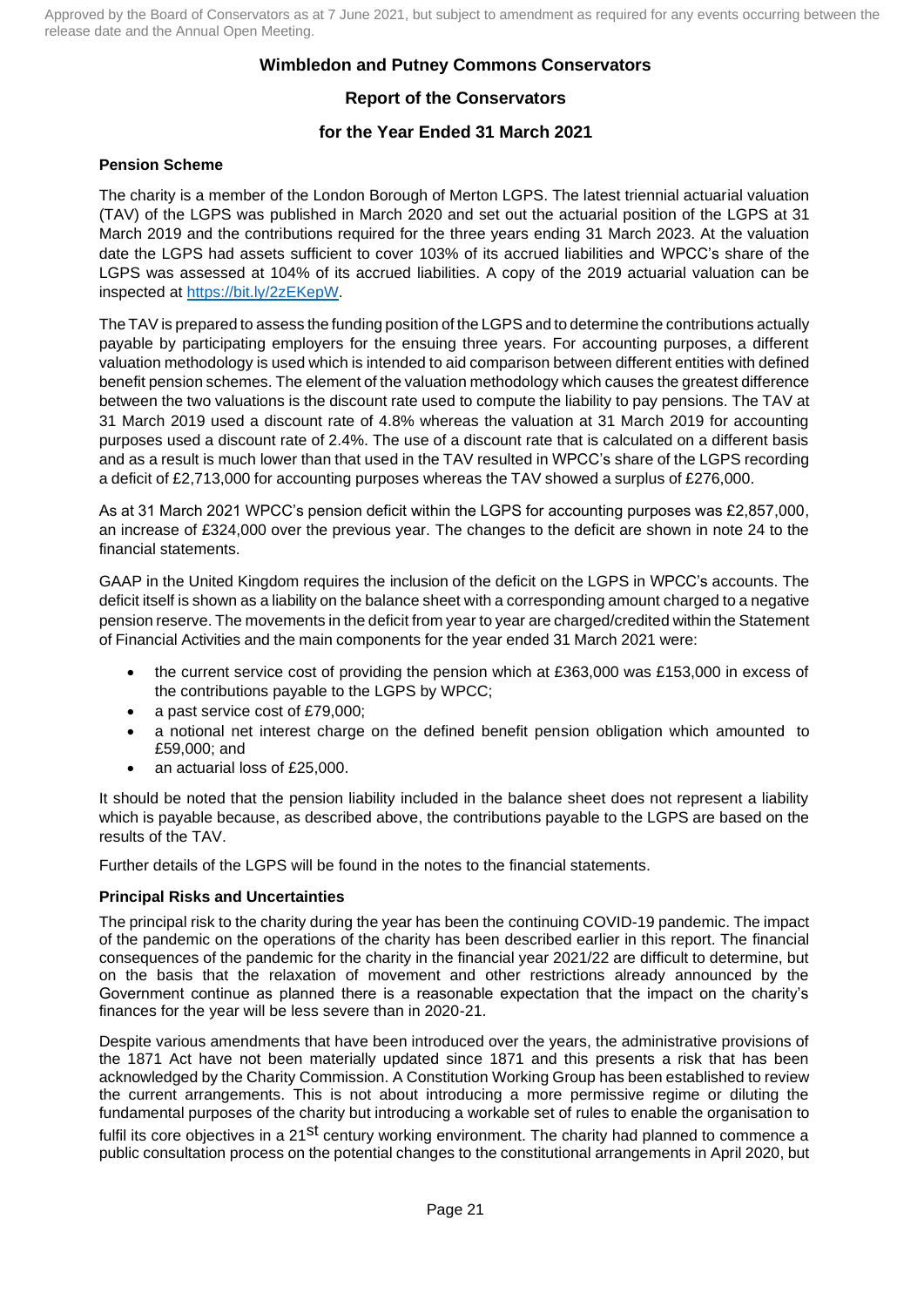## **Report of the Conservators**

# **for the Year Ended 31 March 2021**

the COVID-19 restrictions meant that the process had to be postponed. As noted earlier, the Board will be considering re-instating the consultation process after discussions with the Charity Commission.

The Commons contain a large number of buildings, many of which are over 100 years old. The age of such buildings brings the risk that unforeseen expenditure may be required to maintain the operational capability of such buildings.

Risks to the charity's buildings and other infrastructure are managed by means of routine inspections which are aimed at identifying problems before they arise. However, given the age of such buildings and infrastructure it is inevitable that unforeseen and sometimes costly expenditure will arise from time to time.

## **Fundraising**

The Wimbledon Village Stables continued their fundraising activities in order to provide capital to invest in improvements to the equestrian facilities on the Commons. A further £4,906 has been raised during the past year. This sum will be added to the total raised in previous years by the Village Stables and used to improve the drainage of and resurface the horse training ring, known as the Sandy Ring, on Wimbledon Common. This work is scheduled to be carried out in the first half of 2021/22.

The memorial bench donation scheme, relaunched in 2018, has continued to be successful. Donations made to sponsor memorial benches during 2020/21 totalled £24,255.

In 2017 WPCC established a car park donation scheme which enabled visitors to make donations for car parking via a coin operated pay and display machine or online. Regular users can also make an annual donation of £120. During 2020/21 the donation scheme brought in income of £2,894. Measure to increase the ease of donating, including through installation of contactless payment machines, are being considered.

During the summer of 2018, the Board launched a new appeal to raise £20,000 for the creation of a Wildlife Garden in front of the Ranger's Office, near to the Information Centre. The work marks the start of the enhancement of the area to make it more appealing to visitors and to create an education area for our younger visitors to see the wildlife that is attracted to the garden, learn about the flowers and plants or try their hand at pond dipping. As of 31 March 2020, £19,108 had been raised. The pressure on staff resources as a result of COVID-19 has meant that we were unable to progress this project during 2020/21. However, we are proposing to commence work in September 2021. The garden will also provide a living memorial to Mr Dave Wills, a local bird expert, who devoted a lot of his time studying the Commons' bird life and produced the annual Commons Bird Report for over 40 years.

The Friends of Wimbledon and Putney Commons were established during 2019/20 and membership continued to grow during 2020/21. At 31 March 2021 there were 501 subscriptions (increased from 247 at the end of March 2020) which had generated income of £36,113 including Gift Aid. This compares favourably with 2019/20 when the Friends raised £19,776. As reported above, £20,000 from the Friends scheme was used to fund the resurfacing of the Beverley Brook pedestrian cycle route.

Apart from the appeal described above in relation to the Wildlife Garden, the formation of the Friends of Wimbledon and Putney Commons and the voluntary donations scheme at the Windmill car park, the charity did not undertake any significant fundraising activities during the year and it was not subject to an undertaking to be bound by any voluntary scheme for regulating fundraising or any voluntary standard of fundraising. The charity utilised the support of a professional fundraiser to assist with the submission of the NLHF grant and the same consultant also provided advice on the formation of the Friends' group. The charity received no complaints about its fundraising activities and makes every effort to ensure that any fundraising it undertakes is not unreasonably intrusive, persistent or pressurised.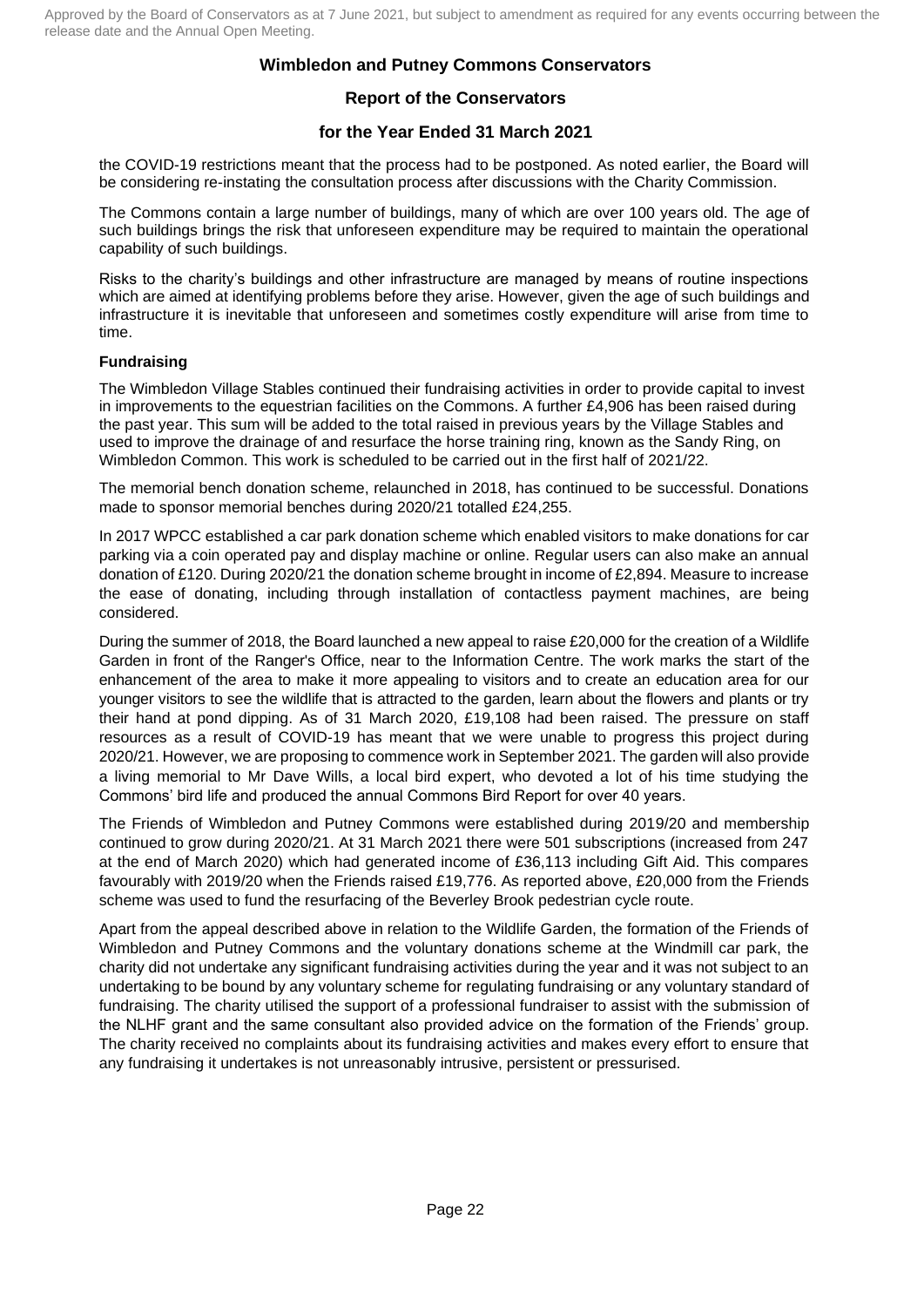## **Wimbledon and Putney Commons Conservators**

# **Report of the Conservators**

## **for the Year Ended 31 March 2021**

#### **Reserves**

At 31 March 2021, the charity had unrestricted reserves (excluding the negative pension reserve of £2,857,000) of £3,002,627 and restricted reserves of £71,385.

The charity's free reserves can be analysed as follows:

|                                                                    | £           |
|--------------------------------------------------------------------|-------------|
| Unrestricted reserves, excluding negative pension reserve          | 3,002,627   |
| Deduct:                                                            |             |
| Estimated cost of next triennial elections in 2024                 | (60,000)    |
| Funds required to fund the net book value of tangible fixed assets | (1,426,884) |
| Free reserves, before negative pension reserve                     | 1,515,743   |

As noted earlier, the negative pension reserve represents the net liability in respect of the LGPS and is calculated in accordance with the specific requirements of the Financial Reporting Standard applicable in the UK and Republic of Ireland (FRS 102). The net liability is being funded by regular contributions to the pension scheme out of the charity's annual income at a rate determined by the scheme's actuary.

The Conservators' estimated potential requirements for reserves are set out in the table below:

| a. | Provision of working capital to cover day to day<br>fluctuations in income and expenditure and meet, in the<br>short term, either unexpected expenses or income<br>shortfalls                                                                                     | £450,000 -<br>£500,000 |
|----|-------------------------------------------------------------------------------------------------------------------------------------------------------------------------------------------------------------------------------------------------------------------|------------------------|
| b. | Allowance for potential impact of COVID-19 if the<br>movement and distancing restrictions were re-introduced<br>in autumn/winter of 2021/22                                                                                                                       | £75,000 -<br>£150,000  |
| c. | Renovation works to estate buildings                                                                                                                                                                                                                              | £275,000 -<br>£325,000 |
| d. | Costs associated with changes to the constitutional<br>arrangements (Note: The figures are subject to revision<br>pending clarification from the Charity Commission<br>regarding scope of its powers to effect constitutional<br>reform for charities in general) | £85,000 -<br>£100,000  |

This gives a total requirement of between £885,000 and £1,075,000. As described above, WPCC's free reserves at 31 March 2021 were £1,515,743, which is more than the total requirement in the table above. Therefore, WPCC believes it has adequate resources to meet its reserves policy. It should be noted that the charity's estate is a substantial area which has on it a number of buildings which are in excess of 100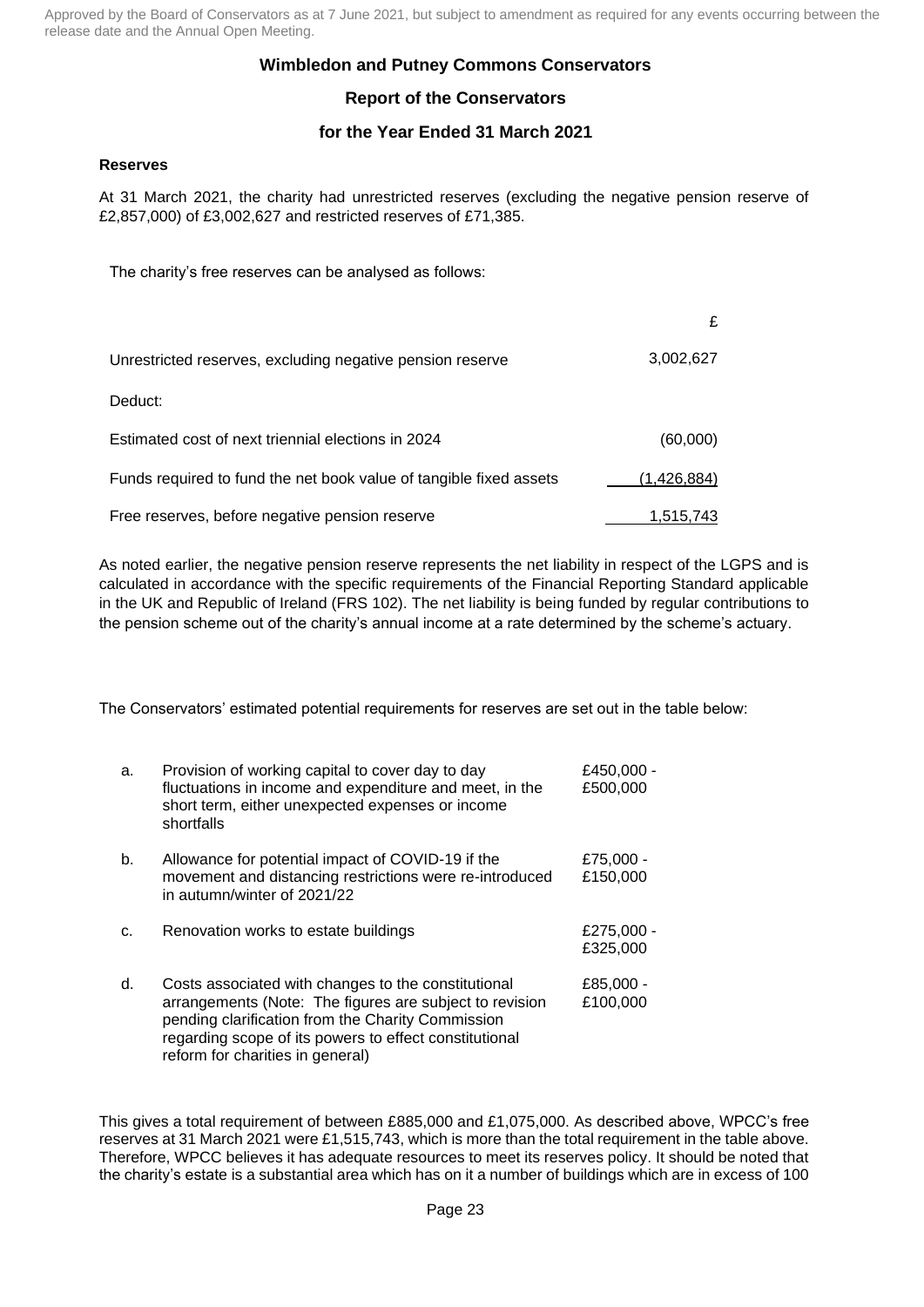## **Report of the Conservators**

## **for the Year Ended 31 March 2021**

years old. Consequently, it is often the case that circumstances arise which involve unforeseen expenditure. Therefore, it is the Conservators' intention to maintain high levels of reserves to cover such unforeseen expenditure.

The level of income generated by WPCC's activities in their present form are insufficient to enable the Conservators to make any significant investment in the Commons' estate. Accordingly, the Conservators are continuing to investigate ways of broadening and increasing their income base.

#### **Investment Management**

CCLA Investment Management Limited (CCLA) is the charity's investment adviser with a discretionary mandate. The charity's funds are invested in the COIF Charity Investment Fund (COIF), a specialist charity fund managed by CCLA.

The mandate given to CCLA sets out the charity's investment objectives as follows:

- A balanced attitude to risk, where the objective is to protect the real values over time but investment risk can be accepted in order to achieve this;
- A long term gross total return target of CPI +5% per annum with an annual income requirement of at least £35,000 per annum; the real value of income is required to rise in line with inflation, as far as possible.

The total return performance of the COIF investment in the year to 31 March 2021 was 24.3% and since inception in the second quarter of 2019 the total return has been 19.1%. The corresponding figures for CPI+5% have been 5.7% and 10.39%, respectively. The value of the charity's investment at 31 March 2021 was £1,630,356 and the investment income received in the year amounted to £47,713.

The charity has not needed to realise any of its investments during the year ended 31 March 2021.

#### **Going Concern**

The Conservators have considered the charity's forecasts for the next three years. If there were to be a return to severe lockdown restrictions as a result of a further wave or waves of COVID-19, this would have a negative impact on the level of income receivable from sports facilities and result in an increase in costs in respect of litter collection and removal. On the basis of experience gained since March 2020, it is considered likely that the charity would be able to absorb the resulting reduction in net income by cost savings in other areas and, if necessary, the realisation of part of its reserves. On the basis of the foregoing, the Conservators believe that the charity has sufficient funds to continue to operate for the foreseeable future and, accordingly, they continue to adopt the going concern basis in the preparation of the financial statements.

#### **STRUCTURE, GOVERNANCE AND MANAGEMENT**

#### *Objectives and Activities*

The 1871 Act, which can be viewed at [https://bit.ly/2Z6NbtO,](https://bit.ly/2Z6NbtO) incorporated the Wimbledon and Putney Commons Conservators as a body corporate. The 1871 Act set out the Conservators' statutory functions and duties, and it conferred powers on the corporate body. Section 8 of the 1871 Act provides:-

"*There shall be a body of Conservators for carrying this Act into execution, the full number of whom shall be eight, and who are hereby incorporated by the name of the Wimbledon and Putney Commons Conservators, and by that name shall be one body corporate, with perpetual succession and a common seal, and with power to take and hold and to dispose of (by grant, demise, or otherwise) land and other property (which body corporate is in this Act referred to as the Conservators).*"

The preamble to the 1871 Act requires the Conservators to keep the Commons:

*"open and unenclosed and unbuilt on, and to protect… and preserve the same for public and local use, for purposes of exercise and recreation and other purposes".*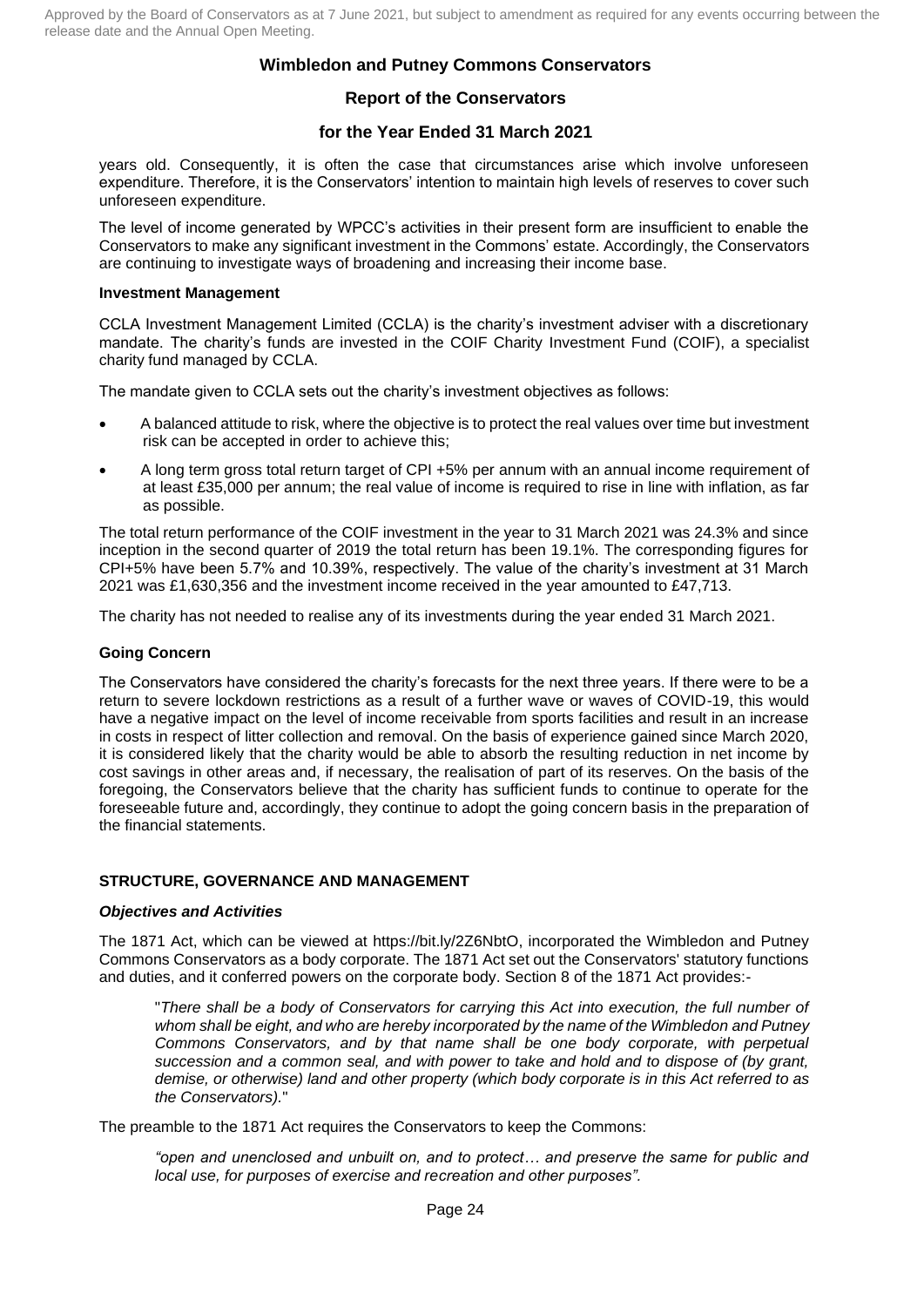## **Wimbledon and Putney Commons Conservators**

## **Report of the Conservators**

## **for the Year Ended 31 March 2021**

In addition, the Conservators have duties under the 1871 Act:

- to preserve the natural aspect and state of the Commons;
- to protect and manage trees, heather, gorse and other vegetation;
- not to sell, lease, grant or in any manner dispose of any part of the Commons, except as expressed under the 1871 Act.

On 14 April 1972 the site was registered as a charity with its charitable objective:

*"to preserve the Commons as open spaces for purposes of exercise and recreation and other purposes."*

Under the Wimbledon and Putney Commons (Special Levies) Regulations 1990, as amended by the Wimbledon and Putney Commons (Special Levies) (Amendment) Regulations 1993, WPCC has the power to raise a levy. This is collected by the boroughs of Wandsworth, Merton and Kingston in a proportion relevant to the number of "D" Band properties in each borough within the levy-Paying area. The boroughs pass on this levy by way of an addition to the Council Tax on properties in the area.

Under Section 84 of the 1871 Act, the Conservators have the power to make byelaws to regulate and control the use of the land for which they are responsible.

Governance is prescribed within the separate Commissioners Clauses Act 1847, as amended by the 1871 Act, that deals with the constitution and regulation of the organisation.

The Commons comprise 461 hectares (1,140 acres) and contain a wide variety of landscapes, buildings, infrastructure and visitor facilities. Unlike land that is constituted as parkland, the glory of the Commons is that they are a relic of the former manorial lands.

As stewards of the Commons and through our independent governance structure, Conservators safeguard the natural aspect and condition so that the Commons are safe, available, welcoming and accessible for all.

This requires WPCC to:

- conserve, enhance and protect the Commons' natural aspect and wildlife for present and future generations to enjoy;
- demonstrate sound governance and financial discipline by constantly reviewing operational procedures and all aspects of management;
- seek to balance the enjoyment of the majority of users who visit the Commons for informal activity and appreciation of the Commons' quiet natural aspect with the needs of groups who undertake formal and/or more rigorous recreational activities;
- improve the understanding and identity of the Commons and interpret their rich and varied heritage;
- work in partnership with stakeholders to promote and achieve the Vision;
- improve facilities used for organised recreation, sport and events;
- encourage volunteering as a rewarding activity engaging people of all ages and abilities;
- work in an environmentally sustainable manner.

The Commons are a part of the UK series of Sites of Special Scientific Interest (SSSI) reflecting the importance of their grassland and heathland habitats. Under EU conservation legislation (as applicable following Brexit), they are also a Special Area of Conservation (SAC) with importance for beetles and insect diversity. The Commons are also designated as Metropolitan Open Land, which affords the land the same level of protection as the Green Belt, and this designation, together with the defining provisions of the 1871 Act, provide the Commons with a very high level of protection.

Volunteering is increasingly important in the delivery of the charity's activities and there are various opportunities for people to become involved. These range from supporting practical activities, such as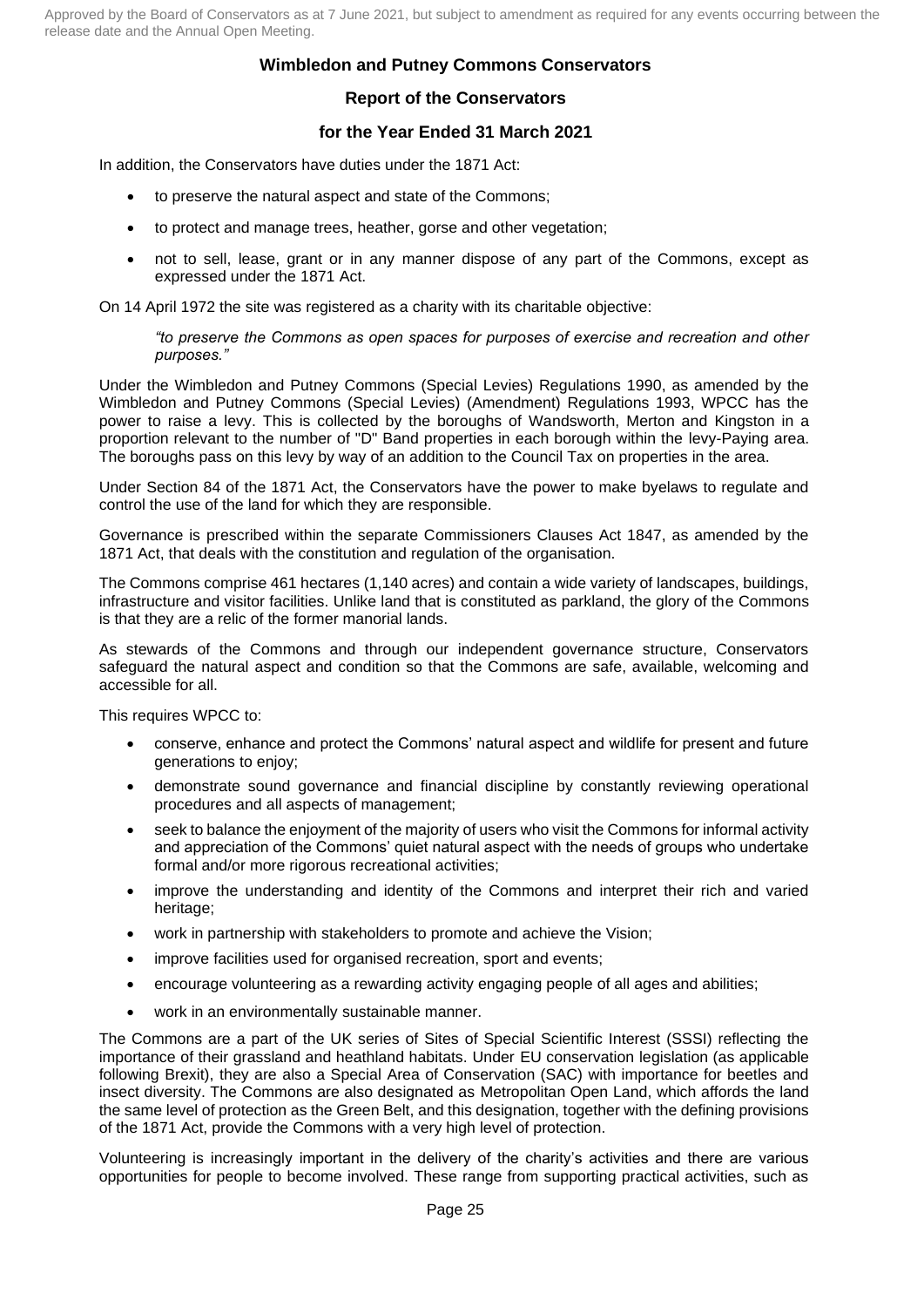## **Report of the Conservators**

## **for the Year Ended 31 March 2021**

heathland and woodland management, estate maintenance as well as litter management. Through the Wildlife and Conservation Forum, there is a group of expert volunteers who undertake monitoring of flora and fauna contributing towards the annual Ecological and Environmental Monitoring Report.

In planning and delivering its activities, the Conservators have referred to the Charity Commission's guidance on public benefit. We confirm that we have complied with our duty in Section 17 of the Charities Act 2011 to have due regard to public benefit guidance published by the Charity Commission.

The Conservators, through the Audit and Risk Committee, have assessed the governance of the charity against the Charity Governance Code and have drawn up an 'action plan, in order to address any areas of non-compliance identified.

### *Structure*

Governance is provided by a board of eight Conservators, five of whom are directly elected every three years by those local authority voters living within the levy-area and the remaining three are appointed by three government departments. The levy-area is defined as the area within three-quarters of a mile of Wimbledon Common in addition to the area within the old Parish of Putney. Both the right to vote and to stand as a candidate in the triennial elections is granted to all those living within the levy-area who meet the relevant criteria. The 1990 Election Byelaws supplement the requirements under the 1871 Act prescribing the timescales and procedures for undertaking the triennial elections.

Responsibility for appointing the three Conservators resides with three central government departments – currently the Department of Environment, Farming and Rural Affairs (DEFRA), the Home Office and the Ministry of Defence. The term of office for the appointed Conservators is also three years.

Conservators also serve as trustees of the charity and are its only members.

### *Governance*

The work of the charity is overseen by the Board of Conservators, more commonly today referred to as trustees in the context of the charity. The Board sets policy and is responsible for the conduct of WPCC's affairs and for ensuring that the charity operates in accordance with its founding legislation, charity law and other statutory requirements and byelaws. The role of the Board is to develop and agree the charity's vision, mission, values and strategy. The Board is responsible for implementing and monitoring the Strategy through a three-year rolling Business Plan, which includes a financial plan.

The Chairman is elected from within the Board on an annual basis. The Board meets on a bi-monthly basis or more frequently as required. The Board receives regular reports at its meetings on the financial status of the charity and monitors progress against approved budgets, the status of its investments, and reviews the Top Ten risks. Reports are also brought to the Board on operational and property matters as required.

The Board has established two committees:

• Audit and Risk Committee

On behalf of the Board, it is the responsibility of the Audit and Risk Committee (ARC) independently to:

- monitor the integrity of the annual financial statements of WPCC, reviewing significant financial reporting issues and judgements contained in them;
- ensure effective policies and procedures and compliance systems for managing risk are in place and to review their effectiveness;
- make recommendations to the Board in all matters in relation to the external auditor;
- ensure effective procedures and safeguards are in place to monitor the prevention of fraud and corruption;
- prepare and publish an annual report of the work of the ARC; and
- report back to the Board on all matters where decisions are required unless, exceptionally, authority has been delegated to the ARC by the Board in respect of a particular matter.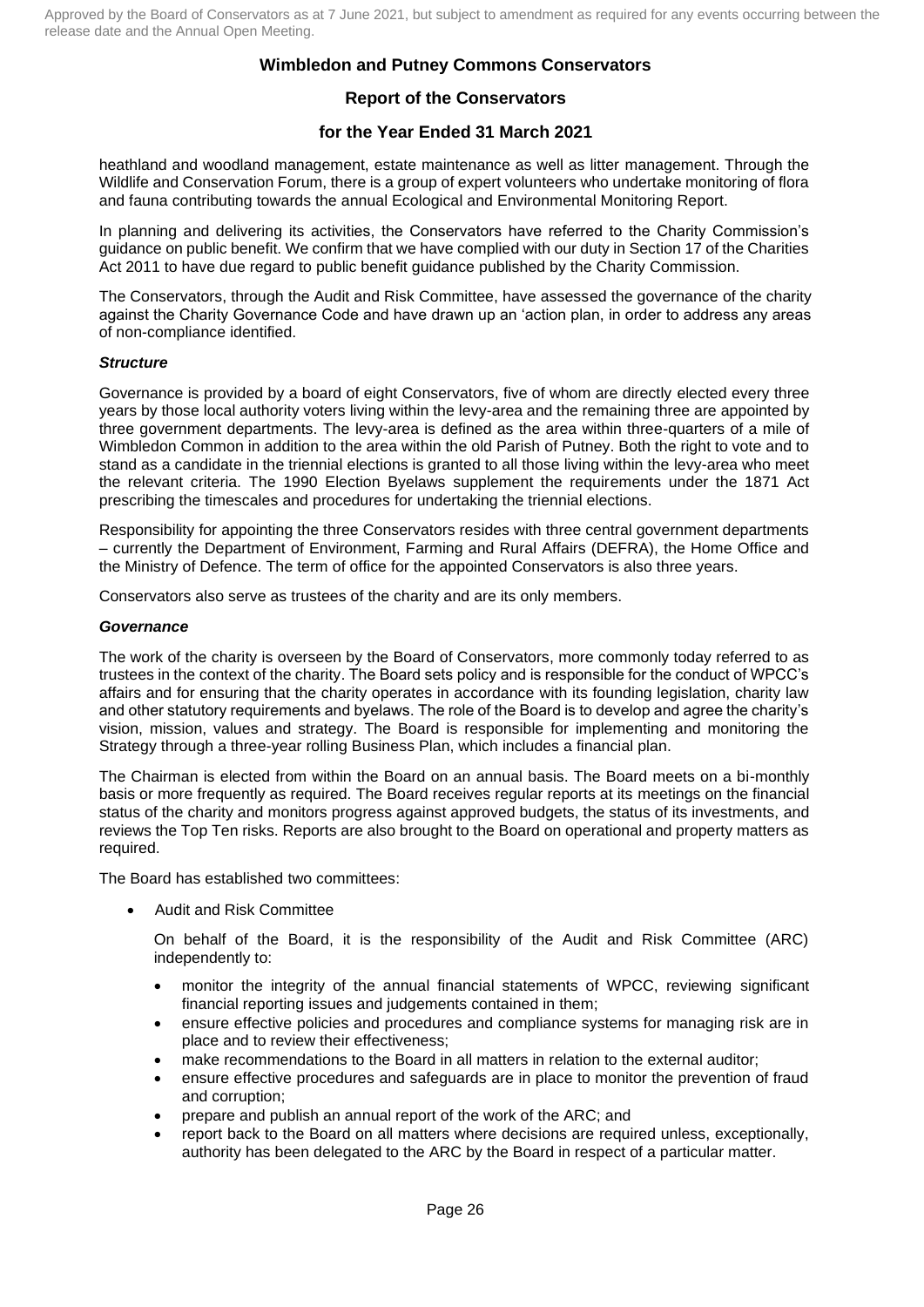## **Wimbledon and Putney Commons Conservators**

## **Report of the Conservators**

## **for the Year Ended 31 March 2021**

• Finance and Investment Committee

On behalf of the Board it is the responsibility of the Finance and Investment Committee (FIC) to:

- scrutinise and oversee all financial and investment aspects of WPCC so as to ensure short and long-term viability of WPCC;
- report back to the Board on all matters where decisions are required unless specifically delegated by the Board**.**

Terms of Reference for both the ARC and the FIC have been approved by the Board and published on the WPCC website.

As mentioned earlier, the Friends of Wimbledon and Putney Commons was established in 2019 and since then has been led by Conservators through an informal committee. The Board has however recently agreed to establish a formal committee for the Friends, the Terms of Reference for which are published on the WPCC website. In accordance with the Terms of Reference, the Friends Committee is chaired by a Conservator and includes both Conservators and external members.

In addition to the committees, the Board has established a number of working groups. The Constitution Working Group (CWG), chaired by the Chief Executive and including both Conservators and external members, has led the constitutional review process with recommendations from the group brought forward to the Board for consideration and decision.

The Board has also established a Stakeholder Group which comprises individuals with knowledge and interest in the Commons, representing different user groups and geographies and providing views and suggestions to the Board. There are currently 14 members of the Stakeholder Group, representing local organisations.

In addition to these two groups, WPCC has established a Wildlife and Conservation Forum. In accordance with the Terms of Reference, the forum is chaired by the DEFRA appointed Conservator and is comprised of volunteer experts. The forum supports the Commons' staff in their role of protecting the natural environment of the Commons.

Following their election or appointment to the Board, each Conservator receives a briefing pack outlining their role, together with information on WPCC, its founding legislation, its policies, structures and work. Every Conservator completes a register of interests and a related party transaction form, both of which are updated annually or whenever any changes occur. Each Conservator also signs a Code of Conduct which sets out procedures and duties in relation to confidentiality, conflict of interest and other matters of pertinence to charity trustees. A formal induction process is provided for each new Conservator. All Conservators are offered opportunities to learn more about WPCC's work, through individual meetings with staff and site visits.

In recognition of the Charity Commission guidance of 20 March 2020 and for the purposes of maintaining good governance during the COVID-19 restrictions, the Board resolved at its April 2020 meeting to convene meetings in accordance with the provisions of the 1871 Act and to conduct such meetings through electronic conference facilities and to be bound by the Resolutions and Recommendations made, so long as every Conservator participating can hear and be heard by all other Conservators. This resolution is reaffirmed at every meeting that is held electronically.

## **Summary of the Audit and Risk Committee Annual Report 2020/21**

The Audit and Risk Committee (ARC) is a committee of the Board and its Terms of Reference were approved by the Board in May 2018 and re-confirmed in December 2020. The role of the ARC is to review and scrutinise WPCC's corporate governance, financial reporting, internal controls and risk management ensuring that they support the achievement of the charity's objectives. The full ARC report for 2020/21 can be found on the WPCC website [\(https://www.wpcc.org.uk/downloads/arc-annual-reports/audit-and](https://www.wpcc.org.uk/downloads/arc-annual-reports/audit-and-risk-committee-annual-report-2021.pdf)[risk-committee-annual-report-2021.pdf\)](https://www.wpcc.org.uk/downloads/arc-annual-reports/audit-and-risk-committee-annual-report-2021.pdf).

During 2020/21, ARC met on four occasions. The members of the Committee were Mr Michael Rappolt, Appointed Conservator (Chair), Mrs Shirley Gillbe, Elected Conservator until 7 April 2021, Mr Peter Hirsch, Elected Conservator, and Mrs Sarah Wilton, co-opted member. Mr Michael Johnston, an elected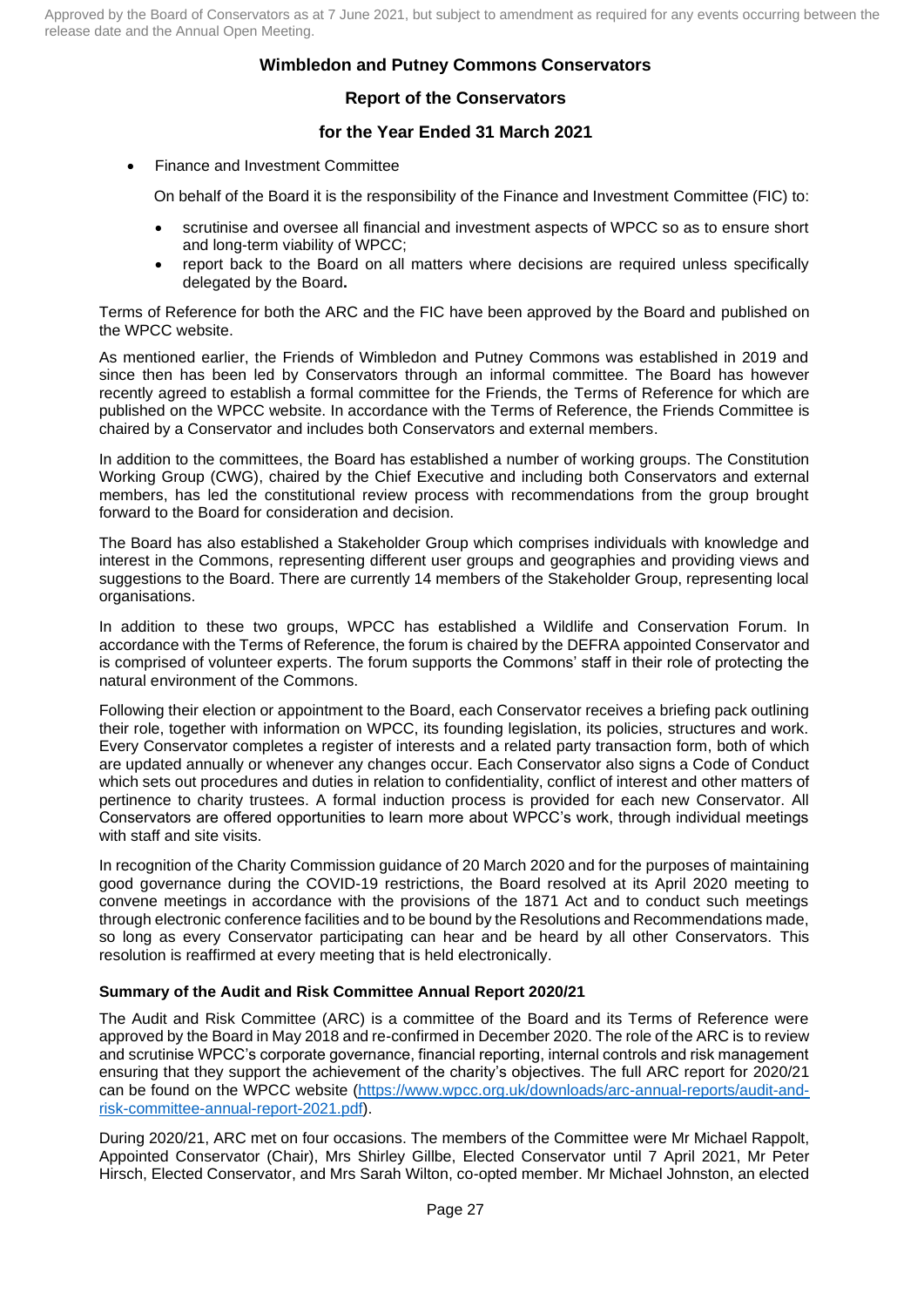## **Wimbledon and Putney Commons Conservators**

## **Report of the Conservators**

## **for the Year Ended 31 March 2021**

Conservator, joined ARC on 12 April 2021. A risk based integrated work plan was established covering ARC's business for 2020/21 and beyond and was provided to the Board in July 2020. The work plan is ambitious and it is recognised by the Committee that the plan might not all be achieved in one calendar year particularly in the light of the current COVID-19 emergency.

ARC believes it has fulfilled its main duties as set out in its terms of reference as follows:

**Financial.** For the year ended 31 March 2020 ARC reviewed and where necessary approved the Audit Plan, compliance with accounting standards and practices, the draft WPCC financial statements, the external Auditor's Annual Letter and the WPCC Annual Report. They recommended the financial statements to the Board subject to a number of amendments. ARC members are satisfied that the external auditors have received the necessary assistance from WPCC when carrying out their audit and no limitations have been placed on the scope of their work.

**Internal Control, Risk Management and Compliance.** At each meeting ARC reviews tender waivers and write offs, debt write offs, the top ten risks, the full Risk Register (annually) and the actions arising from previous meetings and the progress with them. In addition ARC reviewed management of the WPCC internet portal; pensions processes; progress with the IT strategy and security; cybersecurity; contingency and disaster planning; progress on the Access framework; progress on the competitive tender for legal services; HR policies and practices; best recruitment practice; fraud and corruption controls; Directors' and Officers' insurance; compliance with Natural England requirements; tree hazard management; plans for serious environmental incidents; progress with the competitive tender for insurance broker services; safeguarding policies and procedures; protection of personal data; benchmarking plans; licensing arrangements for personal trainers and other professional services; leaseholder/licensee compliance with legal obligations; governance of the Stakeholder Group and; the Conservators annual register of interests.

**Whistleblowing.** At each meeting ARC reviews any whistleblowing reports, of which there were none during 2020/21.

**Other.** ARC completed an assessment of WPCC's governance against the requirements of the Charity Governance Code.

Minutes of ARC meetings are received by the Board. At Board meetings the ARC Chair provides a written or an oral report to the Board on significant conclusions, concerns and recommendations arising from the Committee's work. The issues highlighted to the Board this year included that insurance brokerage service should be re-tendered at an appropriate time, that the risk register management, processes and policy should be enhanced, that WPCC undertakes a cybersecurity review, that the Board reviews the charity's communications strategy, that the governance of the Stakeholder Group is reviewed, that the safeguarding policy is reviewed and updated, that fraud and corruption controls and policies are updated and enhanced and that the new Board considers and implements the Charity Governance Code action plan.

ARC believes that it has, to the best of its ability, met its Terms of Reference. It gratefully acknowledges the excellent support it has received from WPCC staff without which it could not have fulfilled its remit.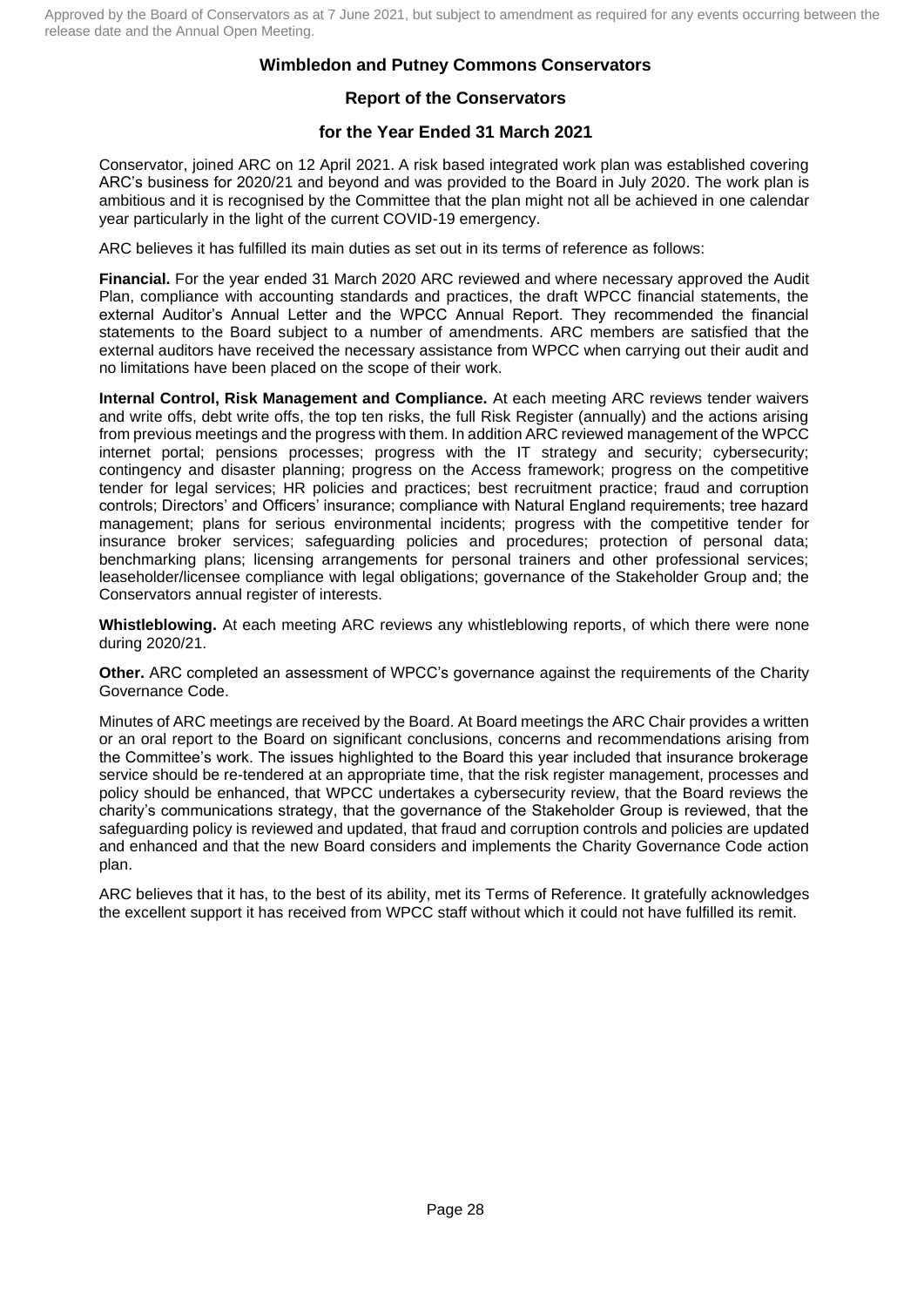## **Wimbledon and Putney Commons Conservators**

## **Report of the Conservators**

## **for the Year Ended 31 March 2021**

#### **Management**

The day-to-day management of the charity is delegated by the Board to the Chief Executive who has overall responsibility to the Board for the effective planning, performance, management, direction and leadership of Wimbledon and Putney Commons in accordance with policies and budgets set by the Board. The Chief Executive is supported by the Senior Leadership Team consisting of the:

*Chief Operations Manager* - responsible for direction of all operational staff and day-to-day operations;

*Deputy Clerk and Ranger* - responsible for finance, administration, HR and election/ appointment of Conservators;

*Executive Assistant/Communication Officer* – responsible as executive assistant to the Chief Executive, secretariat to the Board, communications (including reception) and filming/events;

*Conservation and Engagement Officer* – responsible for conservation/ecology and public engagement.

#### **Pay Policy for Senior Staff**

The Board considers that the Conservators and Senior Leadership Team comprise the key management personnel of the charity in charge of directing, controlling, running and operating the charity on a day to day basis. All Conservators give of their time freely and the founding 1871 Act prohibits any Conservator receiving remuneration or holding any office of profit.

The pay of staff is reviewed annually by the Board as part of its budget preparation process. The Finance and Investment Committee has a responsibility to consider staff remuneration within their Terms of Reference for the Chief Executive and members of the Senior Leadership Team.

#### **CONSERVATORS' RESPONSIBILITY STATEMENT**

The Conservators acknowledge their responsibility for the preparation of the financial statements for each financial year in accordance with Section 2 of the 1871 Act, which are required to give a true and fair view of the state of affairs of the charity and of the incoming resources and application of resources, including the income and expenditure, surplus or deficit of the charity for that period.

The Conservators are also responsible for preparing the Report of the Conservators and the financial statements in accordance with applicable charity law and United Kingdom Accounting Standards (GAAP) under FRS 102.

The law applicable to charities in England and Wales requires the Conservators to prepare financial statements for each financial year that give a true and fair view of the state of affairs of the charity and of the incoming resources and application of resources of the charity for that period.

In preparing these financial statements, the Conservators are required to:

- select suitable accounting policies and then apply them consistently;
- observe the methods and principles in the Charity Statement of Recommended Practice (SORP);
- make judgements and estimates that are reasonable and prudent;
- state whether applicable UK Accounting Standards have been followed, subject to any material departures, which should be disclosed and explained in the financial statements; and
- prepare the financial statements on a going concern basis unless it is inappropriate to presume that the charity will continue in operation.

The Board is responsible for keeping proper accounting records which disclose with reasonable accuracy at any time the financial position of the charity and to enable them to ensure that the financial statements comply with the Charities Act 2011, the Charity (Accounts and Reports) Regulations 2008 and the provisions of the 1871 Act. The Board is also responsible for safeguarding the assets of the charity and hence for taking reasonable steps for the prevention and detection of fraud and other irregularities.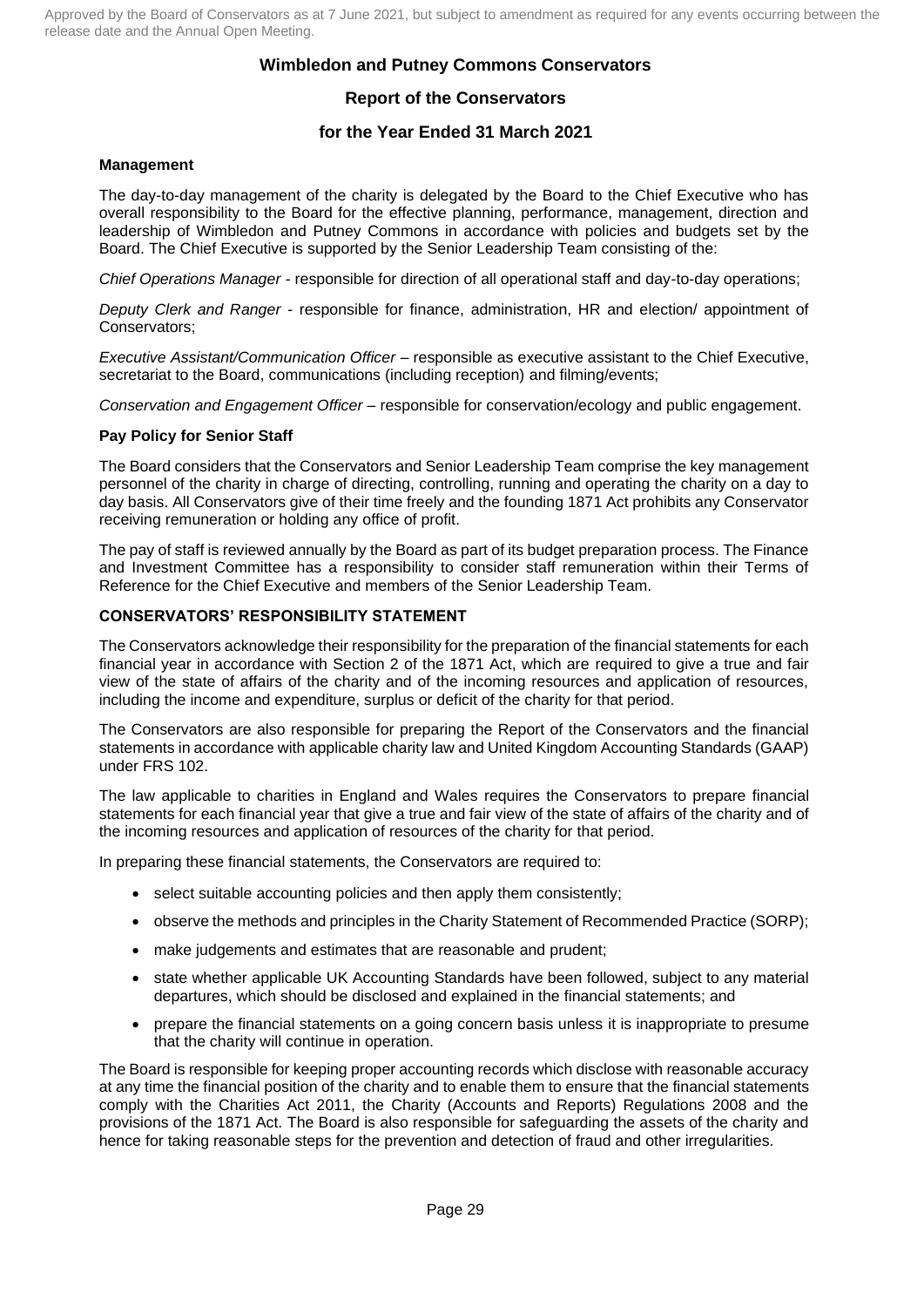## **Wimbledon and Putney Commons Conservators**

## **Report of the Conservators**

## **for the Year Ended 31 March 2021**

### **Statement as to disclosure to auditors**

In so far as the trustees are aware at the time of approving the Conservators' Annual Report:

- There is no relevant information, being information needed by the auditor in connection with preparing their report, of which the charity's auditor is unaware; and
- The Conservators, having made enquiries of fellow Conservators and the charity's auditor that they ought to have individually taken, have each taken steps that she/he is obliged to take as a Conservator in order to make themselves aware of any relevant audit information and to establish that the auditor is aware of that information.

Approved by order of the Board of Conservators on and signed on its behalf by:

Mrs D Neil Mills (Chairman) Elected Conservator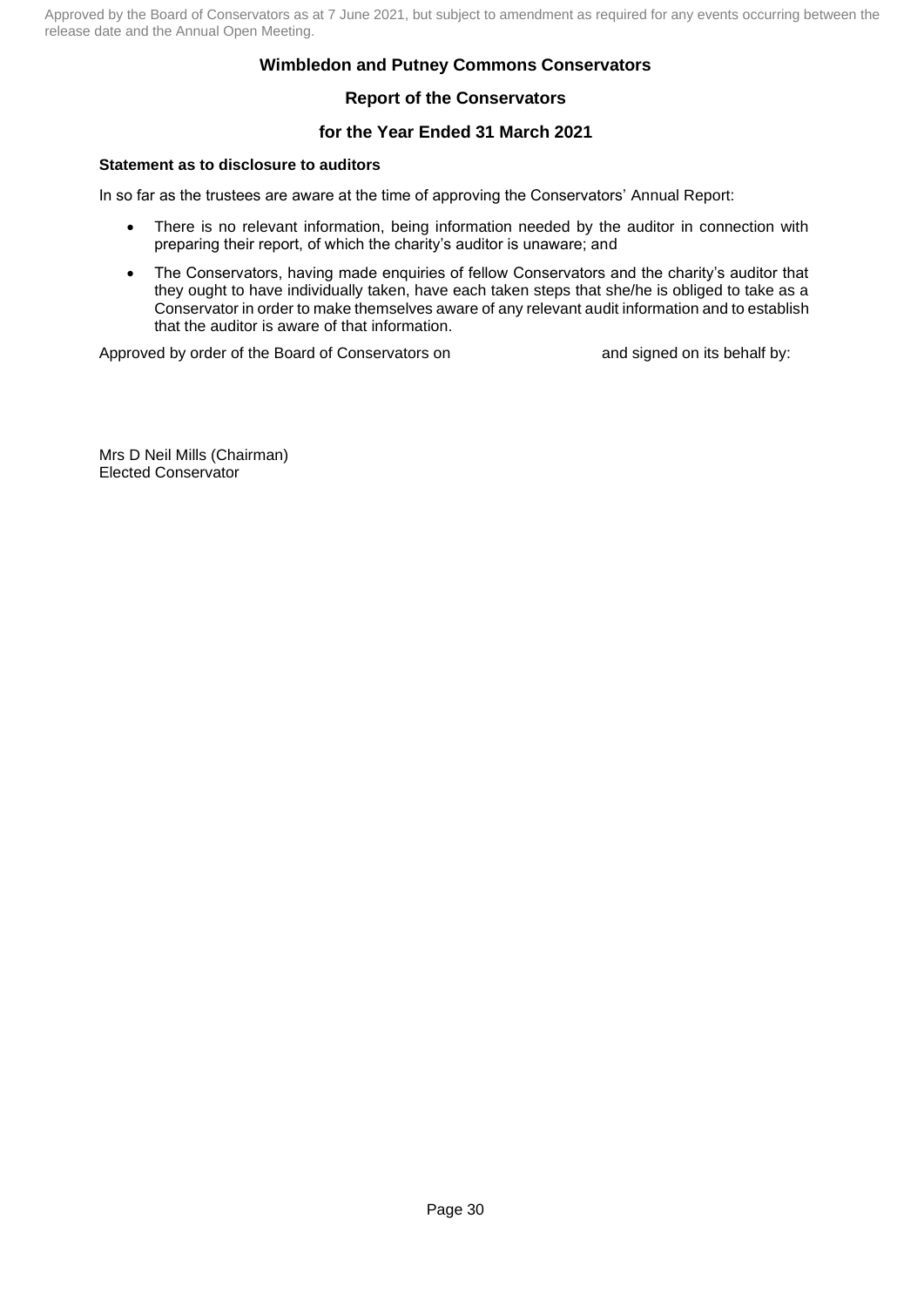#### **Independent Auditors' Report to the Members of Wimbledon and Putney Commons Conservators**

### **Opinion**

We have audited the financial statements of Wimbledon and Putney Commons Conservators (the 'charity') for the year ended 31 March 2021 which comprise the Statement of Financial Activities, the Balance Sheet, the Statement of Cash Flows and the related notes, including a summary of significant accounting policies. The financial reporting framework that has been applied in their preparation is applicable law and United Kingdom Accounting Standards, including Financial Reporting Standard 102 'The Financial Reporting Standard applicable in the UK and Republic of Ireland' (United Kingdom Generally Accepted Accounting Practice).

The financial statements have been prepared in accordance with Accounting and Reporting by Charities preparing their accounts in accordance with the Financial Reporting Standards applicable in the UK and Republic of Ireland (FRS 102) in preference to the Accounting and Reporting by Charities: Statement of Recommended Practice issued on 1 April 2005 which is referred to in the extant regulations but has been withdrawn.

This has been done in order for the accounts to provide a true and fair view in accordance with the Generally Accepted Accounting Practice effective for reporting periods beginning on or after 1 January 2015.

In our opinion the financial statements:

- give a true and fair view of the state of the charity's affairs as at 31 March 2021 and of its incoming resources and application of resources for the year then ended;
- have been properly prepared in accordance with United Kingdom Generally Accepted Accounting Practice; and
- have been prepared in accordance with the requirements of the Charities Act 2011.

#### **Basis for opinion**

We conducted our audit in accordance with International Standards on Auditing (UK) (ISAs (UK)) and applicable law. Our responsibilities under those standards are further described in the Auditors' responsibilities for the audit of the financial statements section of our report. We are independent of the charity in accordance with the ethical requirements that are relevant to our audit of the financial statements in the United Kingdom, including the Financial Reporting Council's Ethical Standard, and we have fulfilled our other ethical responsibilities in accordance with these requirements. We believe that the audit evidence we have obtained is sufficient and appropriate to provide a basis for our opinion.

#### **Conclusions relating to going concern**

In auditing the financial statements, we have concluded that the Conservators use of the going concern basis of accounting in the preparation of the financial statements is appropriate.

Based on the work we have performed, we have not identified any material uncertainties relating to events or conditions that, individually or collectively, may cast significant doubt on the charity's ability to continue as a going concern for a period of at least twelve months from when the financial statements are authorised for issue.

Our responsibilities and the responsibilities of the Conservators with respect to going concern are described in the relevant sections of this report.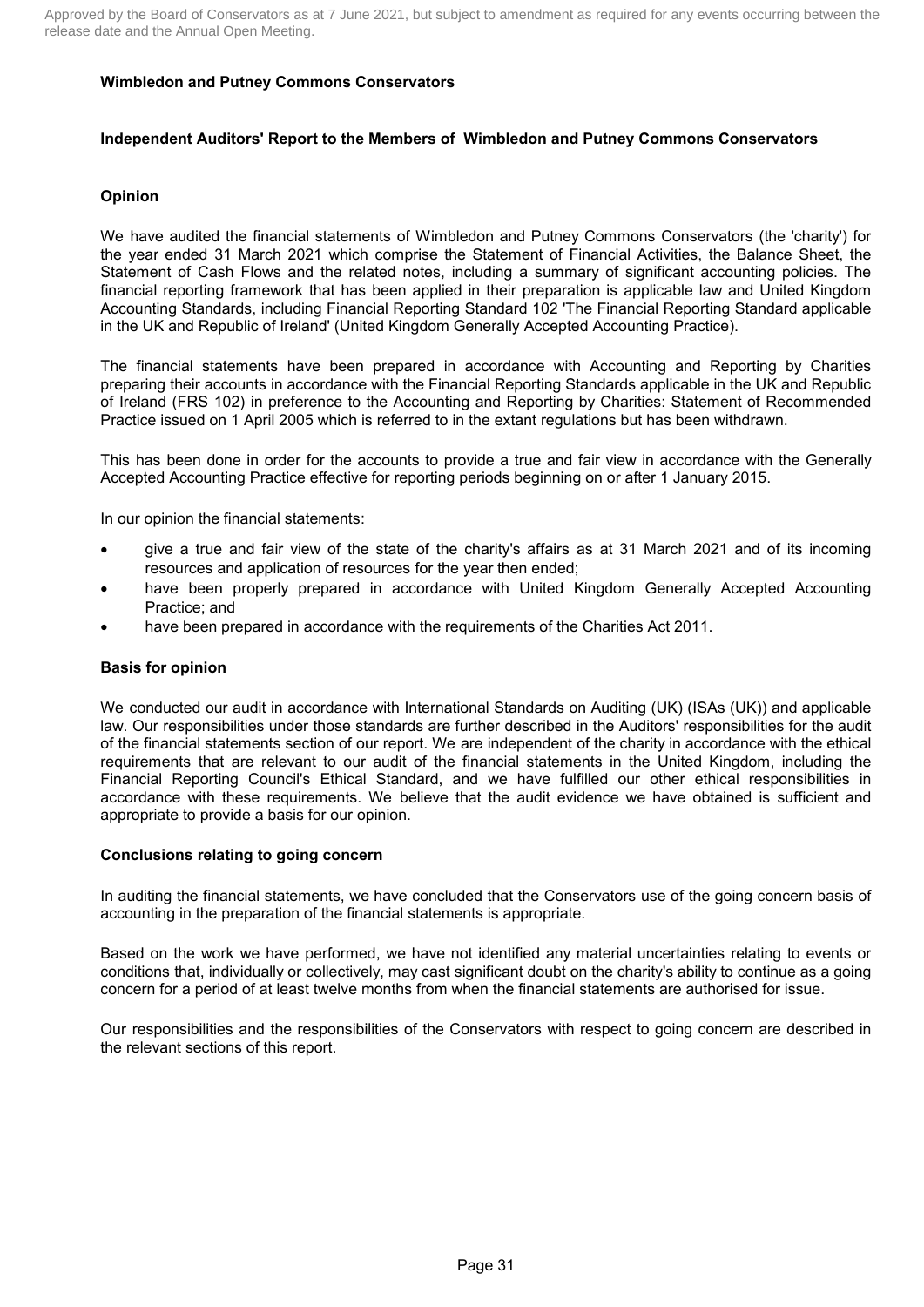#### **Independent Auditors' Report to the Members of Wimbledon and Putney Commons Conservators (continued)**

#### **Other information**

The Conservators are responsible for the other information. The other information comprises the information included in the Annual Report, other than the financial statements and our Auditors' Report thereon. Our opinion on the financial statements does not cover the other information and we do not express any form of assurance conclusion thereon.

In connection with our audit of the financial statements, our responsibility is to read the other information and, in doing so, consider whether the other information is materially inconsistent with the financial statements or our knowledge obtained in the audit or otherwise appears to be materially misstated. If we identify such material inconsistencies or apparent material misstatements, we are required to determine whether there is a material misstatement in the financial statements or a material misstatement of the other information. If, based on the work we have performed, we conclude that there is a material misstatement of this other information, we are required to report that fact.

We have nothing to report in this regard.

#### **Matters on which we are required to report by exception**

We have nothing to report in respect of the following matters where the Charities (Accounts and Reports) Regulations 2008 requires us to report to you if, in our opinion:

- the information given in the Conservators Report is inconsistent in any material respect with the financial statements; or
- sufficient accounting records have not been kept; or
- the financial statements are not in agreement with the accounting records and returns; or
- we have not received all the information and explanations we require for our audit.

#### **Responsibilities of trustees**

As explained more fully in the Conservators Responsibilities Statement, the Conservators are responsible for the preparation of the financial statements which give a true and fair view, and for such internal control as the Conservators determine is necessary to enable the preparation of financial statements that are free from material misstatement, whether due to fraud or error.

In preparing the financial statements, the Conservators are responsible for assessing the charity's ability to continue as a going concern, disclosing, as applicable, matters related to going concern and using the going concern basis of accounting unless the Conservators either intend to liquidate the charity or to cease operations, or have no realistic alternative but to do so.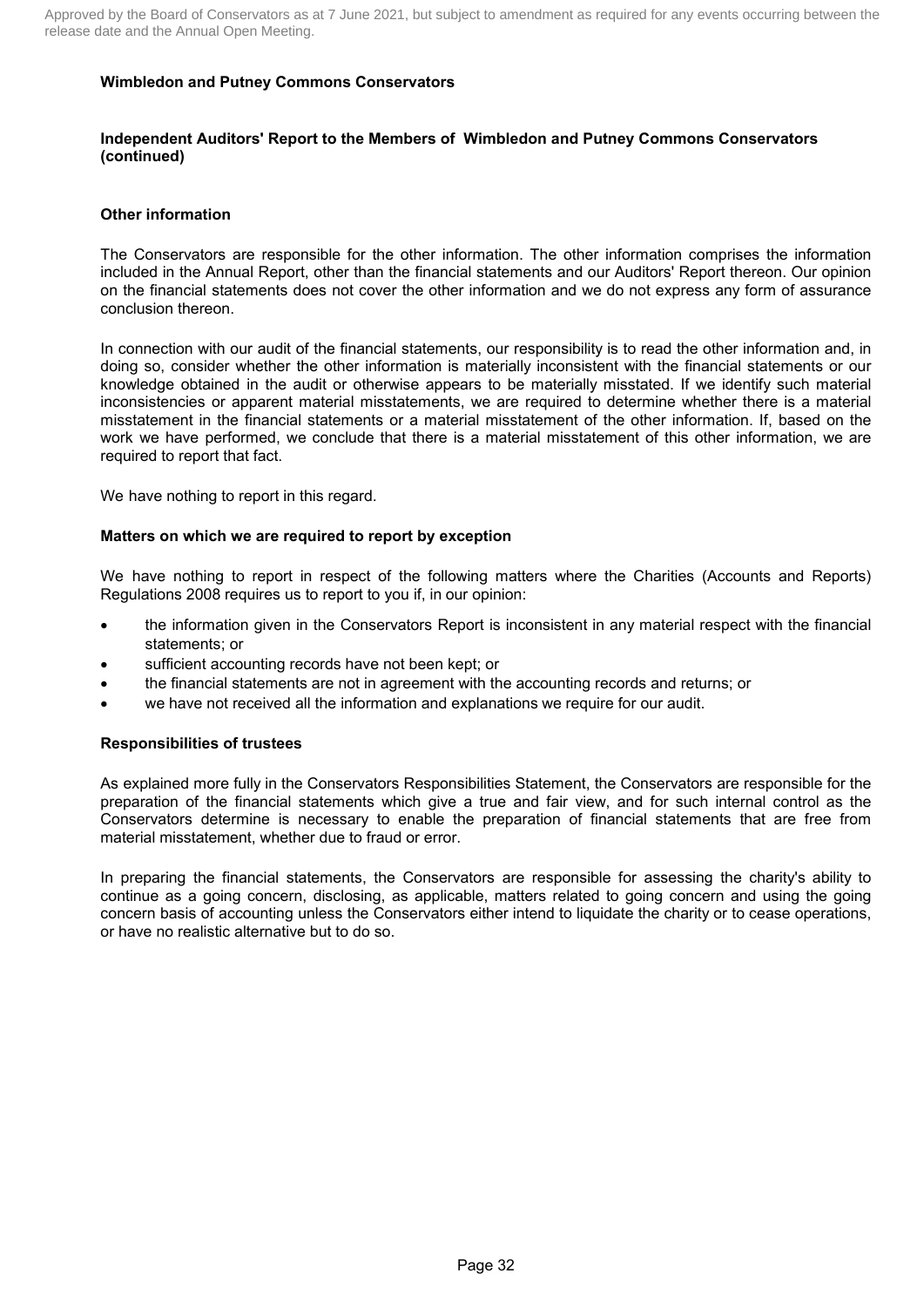#### **Independent Auditors' Report to the Members of Wimbledon and Putney Commons Conservators (continued)**

### **Auditors' responsibilities for the audit of the financial statements**

We have been appointed as auditor under section 144 of the Charities Act 2011 and report in accordance with the Act and relevant regulations made or having effect thereunder.

Our objectives are to obtain reasonable assurance about whether the financial statements as a whole are free from material misstatement, whether due to fraud or error, and to issue an Auditors' Report that includes our opinion. Reasonable assurance is a high level of assurance, but is not a guarantee that an audit conducted in accordance with ISAs (UK) will always detect a material misstatement when it exists. Misstatements can arise from fraud or error and are considered material if, individually or in the aggregate, they could reasonably be expected to influence the economic decisions of users taken on the basis of these financial statements.

Irregularities, including fraud, are instances of non-compliance with laws and regulations. We design procedures in line with our responsibilities, outlined above, to detect material misstatements in respect of irregularities, including fraud. The extent to which our procedures are capable of detecting irregularities, including fraud is detailed below:

#### *Capability of the audit in detecting irregularities, including fraud*

The objectives of our audit are to identify and assess the risks of material misstatement of the financial statements due to fraud or error; to obtain sufficient appropriate audit evidence regarding the assessed risks of material misstatement due to fraud or error; and to respond appropriately to those risks.

Based on our understanding of the charity and industry, and through discussion with the trustees and other management (as required by auditing standards), we identified that the principal risks of non-compliance with laws and regulations related to health and safety, and employment law. We considered the extent to which noncompliance might have a material effect on the financial statements. We also considered those laws and regulations that have a direct impact on the preparation of the financial statements such as the Statement of Recommended Practice. We communicated identified laws and regulations throughout our team and remained alert to any indications of non-compliance throughout the audit. We evaluated management's incentives and opportunities for fraudulent manipulation of the financial statements (including the risk of override of controls), and determined that the principal risks were related to: posting inappropriate journal entries and management bias in accounting estimates and judgemental areas of the financial statements. Audit procedures performed by the engagement team included:

- Discussions with management and assessment of known or suspected instances of non-compliance with laws and regulations (including health and safety) and fraud, and review of the reports made by management and internal audit; and
- Assessment of identified fraud risk factors; and
- Challenging assumptions and judgements made by management in its significant accounting estimates; and
- Checking and reperforming the reconciliation of key control accounts; and
- Performing analytical procedures to identify any unusual or unexpected relationships, including related party transactions, that may indicate risks of material misstatement due to fraud; and
- Confirmation of related parties with management, and review of transactions throughout the period to identify any previously undisclosed transactions with related parties outside the normal course of business; and
- Reading minutes of meetings of those charged with governance; and
- Review of significant and unusual transactions and evaluation of the underlying financial rationale supporting the transactions; and
- Identifying and testing journal entries, in particular any manual entries made at the year end for financial statement preparation; and
- Assessment of expertise with regards to the actuarial valuation of the defined benefit pension scheme.

A further description of our responsibilities for the audit of the financial statements is located on the Financial Reporting Council's website at: www.frc.org.uk/auditorsresponsibilities. This description forms part of our Auditors' Report.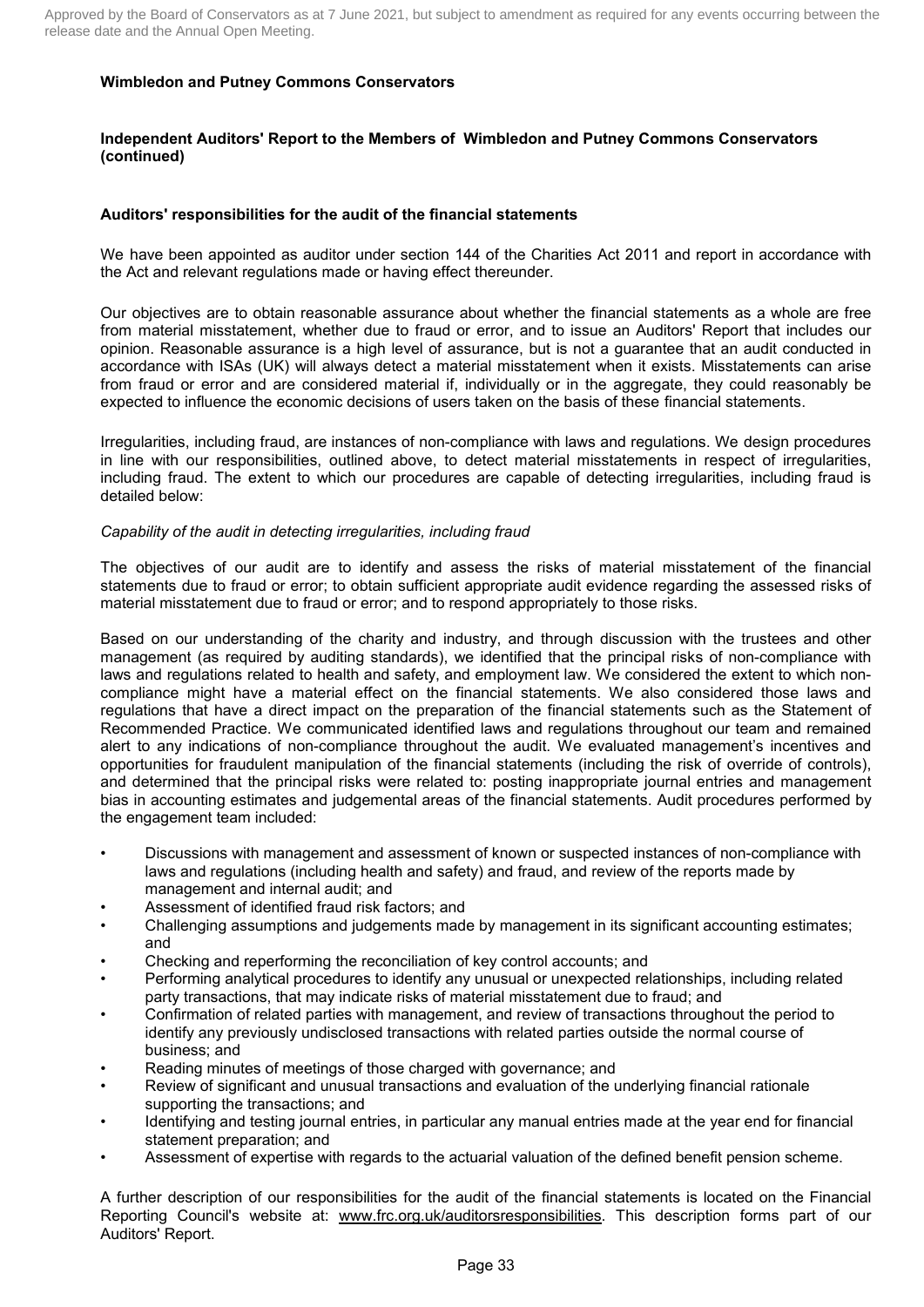### **Wimbledon and Putney Commons Conservators**

#### **Independent Auditors' Report to the Members of Wimbledon and Putney Commons Conservators (continued)**

#### **Use of our report**

This report is made solely to the charity's trustees, as a body, in accordance with Part 4 of the Charities (Accounts and Reports) Regulations 2008. Our audit work has been undertaken so that we might state to the charity's trustees those matters we are required to state to them in an Auditors' Report and for no other purpose. To the fullest extent permitted by law, we do not accept or assume responsibility to anyone other than the charity and its trustees, as a body, for our audit work, for this report, or for the opinions we have formed.

Chartered Accountants Statutory Auditor

**Chichester** 

Date:

Kreston Reeves LLP are eligible to act as auditors in terms of section 1212 of the Companies Act 2006.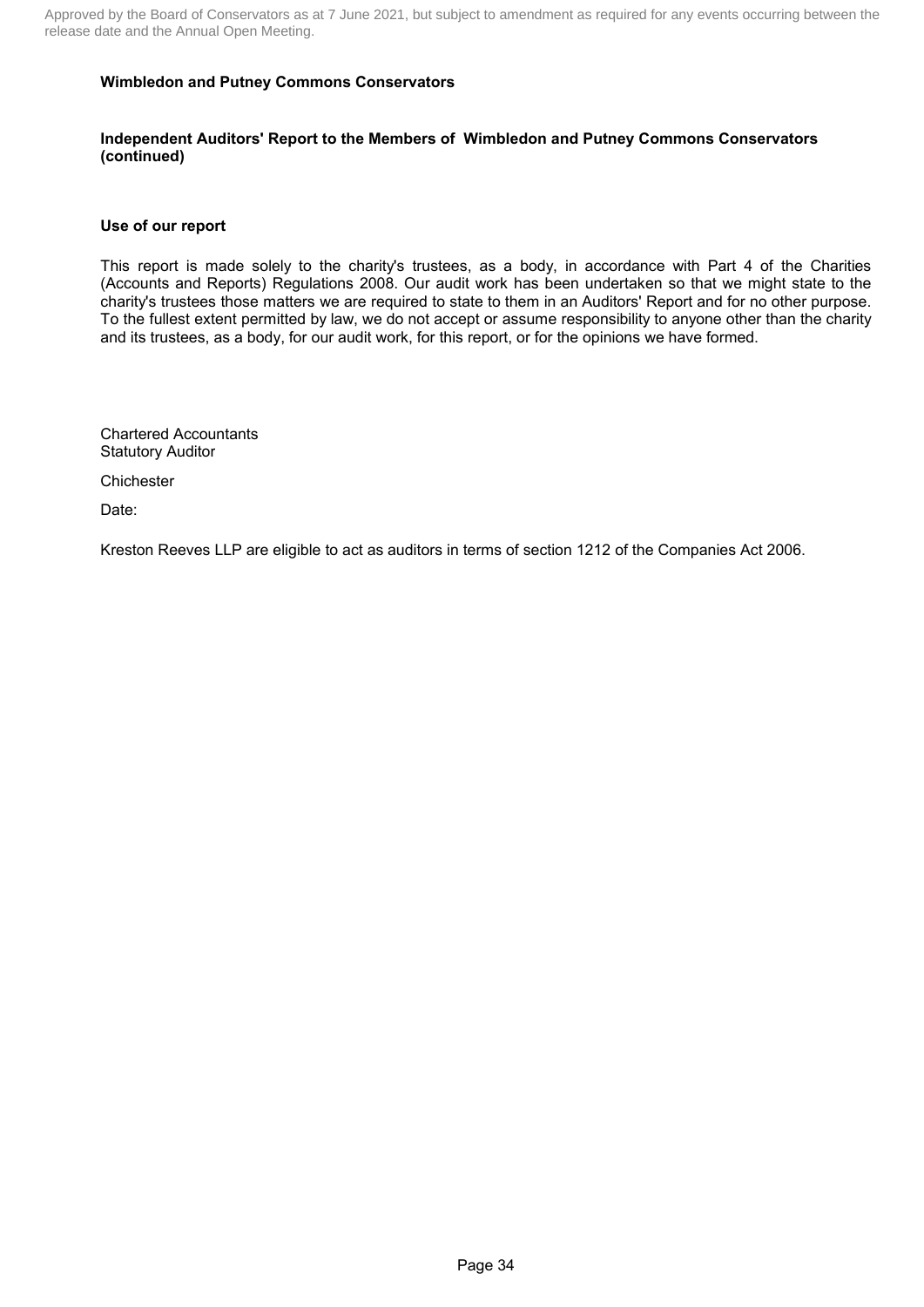#### **Statement of financial activities For the Year Ended 31 March 2021**

|    | <b>Unrestricted</b><br>funds<br>2021 | <b>Restricted</b><br>funds<br>2021                                                     | <b>Total</b><br>funds<br>2021                                   | Total<br>funds<br>2020                                                     |
|----|--------------------------------------|----------------------------------------------------------------------------------------|-----------------------------------------------------------------|----------------------------------------------------------------------------|
|    |                                      |                                                                                        |                                                                 | £                                                                          |
|    |                                      |                                                                                        |                                                                 |                                                                            |
|    |                                      |                                                                                        |                                                                 | 98,139                                                                     |
|    |                                      |                                                                                        |                                                                 | 1,726,357                                                                  |
|    |                                      |                                                                                        |                                                                 | 49,538                                                                     |
|    | 1,761,020                            | 110,941                                                                                | 1,871,961                                                       | 1,874,034                                                                  |
|    |                                      |                                                                                        |                                                                 |                                                                            |
| 6  | 2,329,192                            | 126,125                                                                                | 2,455,317                                                       | 2,162,465                                                                  |
|    | 2,329,192                            | 126,125                                                                                | 2,455,317                                                       | 2,162,465                                                                  |
|    | (568, 172)                           | (15, 184)                                                                              | (583, 356)                                                      | (288, 431)                                                                 |
|    | 279,616                              |                                                                                        | 279,616                                                         | (88, 706)                                                                  |
|    |                                      |                                                                                        |                                                                 | (377, 137)                                                                 |
| 19 |                                      |                                                                                        |                                                                 |                                                                            |
|    |                                      |                                                                                        |                                                                 |                                                                            |
|    |                                      |                                                                                        |                                                                 | (377, 137)                                                                 |
|    |                                      |                                                                                        |                                                                 |                                                                            |
|    | (25,000)                             |                                                                                        | (25,000)                                                        | 528,000                                                                    |
|    | (338, 556)                           | 9,816                                                                                  | (328, 740)                                                      | 150,863                                                                    |
|    |                                      |                                                                                        |                                                                 |                                                                            |
|    |                                      |                                                                                        |                                                                 | 394,889                                                                    |
|    | (338, 556)                           | 9,816                                                                                  | (328, 740)                                                      | 150,863                                                                    |
|    | 145,627                              | 71,385                                                                                 | 217,012                                                         | 545,752                                                                    |
|    | <b>Note</b><br>3<br>4<br>5           | £<br>100,659<br>1,612,511<br>47,850<br>(288, 556)<br>(25,000)<br>(313, 556)<br>484,183 | £<br>4,906<br>106,035<br>(15, 184)<br>25,000<br>9,816<br>61,569 | £<br>105,565<br>1,718,546<br>47,850<br>(303, 740)<br>(303, 740)<br>545,752 |

The Statement of Financial Activities includes all gains and losses recognised in the year.

The notes on pages 38 to 60 form part of these financial statements.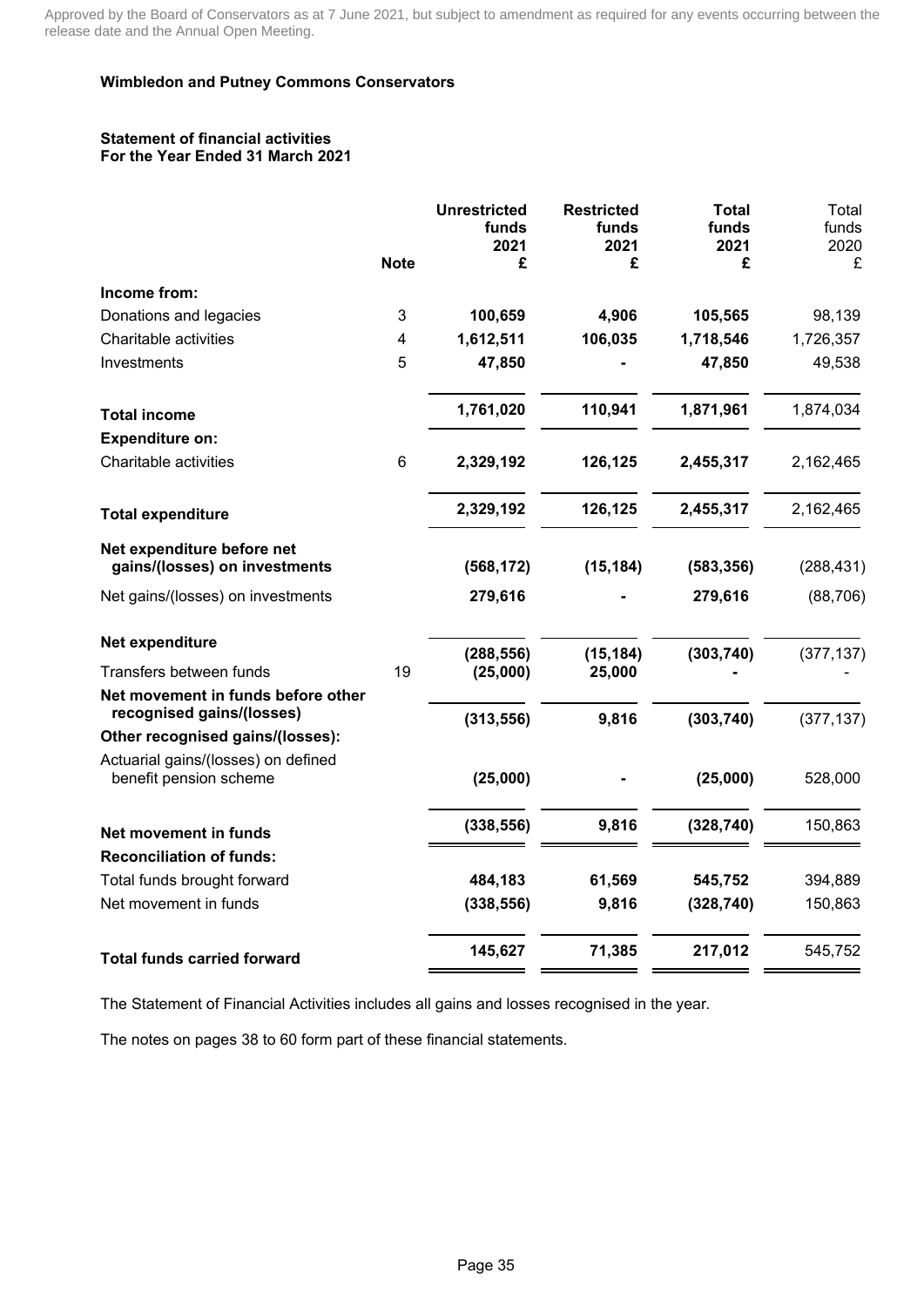### **Wimbledon and Putney Commons Conservators**

#### **Balance Sheet As at 31 March 2021**

|                                              |             |            | 2021        |            | 2020        |
|----------------------------------------------|-------------|------------|-------------|------------|-------------|
| <b>Fixed assets</b>                          | <b>Note</b> |            | £           |            | £           |
|                                              |             |            |             |            |             |
| Tangible assets                              | 10          |            | 1,275,084   |            | 1,347,703   |
| Heritage assets                              | 11          |            | 151,800     |            | 151,800     |
| Investments                                  | 12          |            | 1,630,356   |            | 1,350,740   |
|                                              |             |            | 3,057,240   |            | 2,850,243   |
| <b>Current assets</b>                        |             |            |             |            |             |
| <b>Stocks</b>                                | 13          |            |             | 85         |             |
| <b>Debtors</b>                               | 14          | 228,987    |             | 148,967    |             |
| Cash at bank and in hand                     |             | 181,131    |             | 332,129    |             |
|                                              |             | 410,118    |             | 481,181    |             |
| Creditors: amounts falling due within one    |             |            |             |            |             |
| year                                         | 15          | (303, 496) |             | (154, 011) |             |
| <b>Net current assets</b>                    |             |            | 106,622     |            | 327,170     |
| <b>Total assets less current liabilities</b> |             |            | 3,163,862   |            | 3,177,413   |
| Creditors: amounts falling due after more    |             |            |             |            |             |
| than one year                                | 16          |            | (19, 460)   |            | (22, 973)   |
| Provisions for liabilities                   | 18          |            | (70, 390)   |            | (75, 688)   |
| Net assets excluding pension liability       |             |            | 3,074,012   |            | 3,078,752   |
| Defined benefit pension scheme liability     | 24          |            | (2,857,000) |            | (2,533,000) |
| <b>Total net assets</b>                      |             |            | 217,012     |            | 545,752     |
|                                              |             |            |             |            |             |
| <b>Charity funds</b>                         |             |            |             |            |             |
| <b>Restricted funds</b>                      | 19          |            | 71,385      |            | 61,569      |
| Unrestricted funds                           | 19          |            | 145,627     |            | 484,183     |
| <b>Total funds</b>                           |             |            | 217,012     |            | 545,752     |

The financial statements were approved and authorised for issue by the Conservators and signed on their behalf by:

**Mrs D Neil Mills** (Chair of Trustees) Elected Conservator Date:

The notes on pages 38 to 60 form part of these financial statements.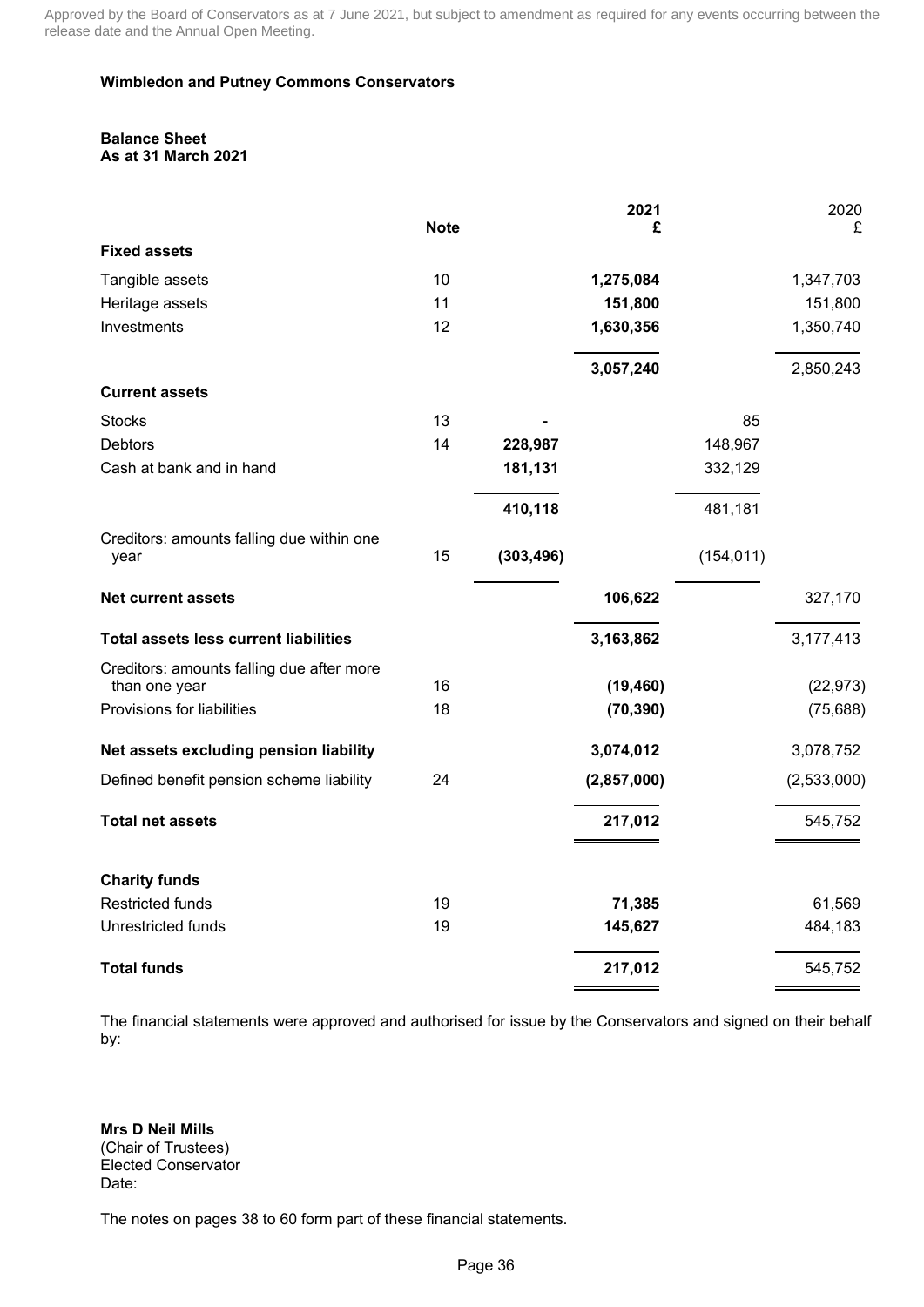### **Wimbledon and Putney Commons Conservators**

#### **Statement of Cash Flows For the Year Ended 31 March 2021**

|                                                        |             | 2021       | 2020        |
|--------------------------------------------------------|-------------|------------|-------------|
|                                                        | <b>Note</b> | £          | £           |
| Cash flows from operating activities                   |             |            |             |
| Net cash provided/(used) by operating activities       | 21          | (185, 368) | 39,895      |
| Cash flows from investing activities                   |             |            |             |
| Dividends, interests and rents from investments        |             | 47,850     | 49,538      |
| Proceeds from the sale of tangible fixed assets        |             |            | 8,882       |
| Purchase of tangible fixed assets                      |             | (7, 995)   | (153, 474)  |
| Proceeds from sale of investments                      |             |            | 1,663,689   |
| Purchase of investments                                |             |            | (1,563,689) |
| Net cash provided by investing activities              |             | 39,855     | 4,946       |
| Cash flows from financing activities                   |             |            |             |
| Repayments of borrowing                                |             | (5, 485)   | (5,485)     |
| Net cash used in financing activities                  |             | (5, 485)   | (5, 485)    |
| Change in cash and cash equivalents in the year        |             | (150, 998) | 39,356      |
| Cash and cash equivalents at the beginning of the year |             | 332,129    | 292,773     |
| Cash and cash equivalents at the end of the year       | 22          | 181,131    | 332,129     |
|                                                        |             |            |             |

The notes on pages 38 to 60 form part of these financial statements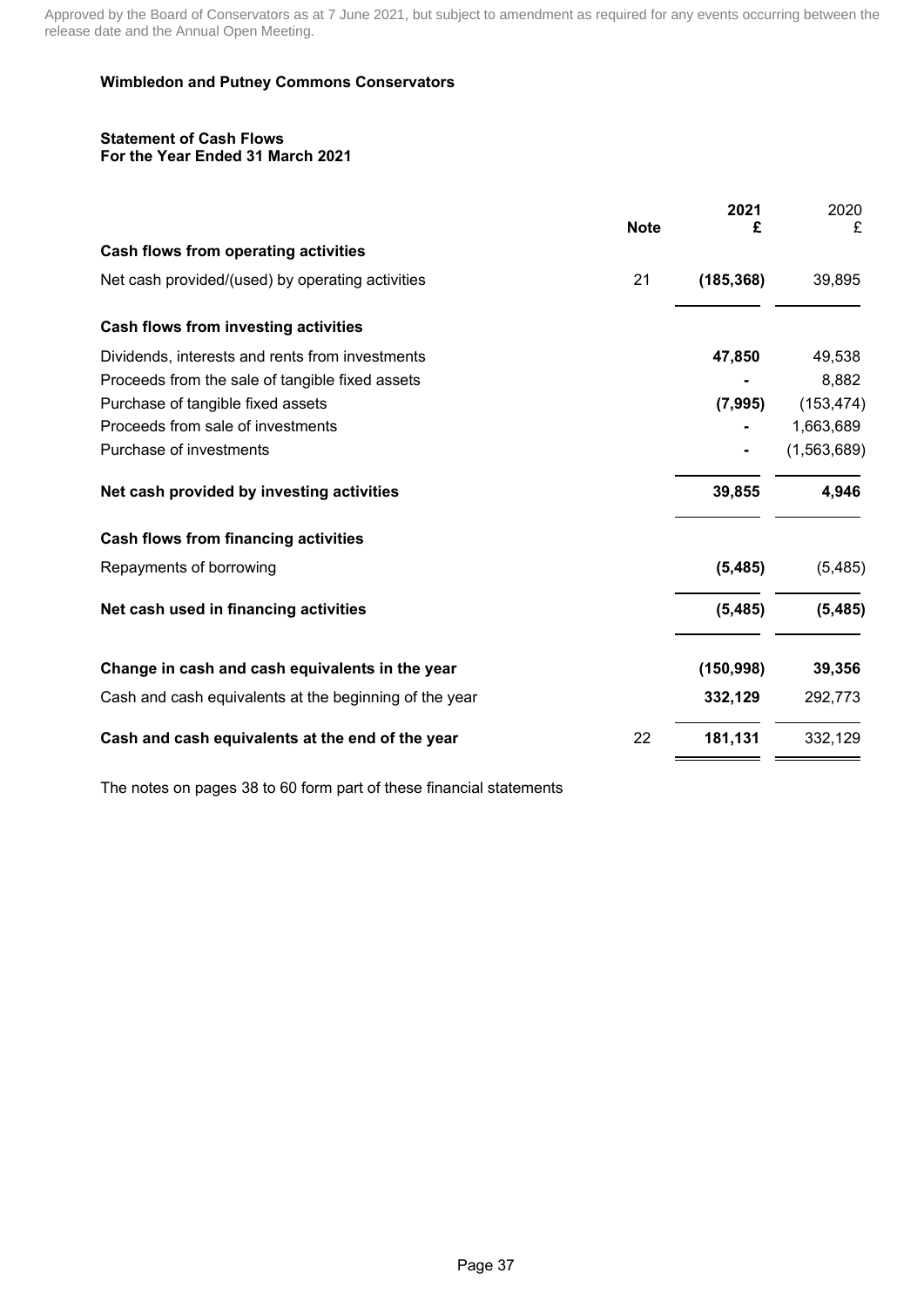#### **Notes to the Financial Statements For the Year Ended 31 March 2021**

### **1. Accounting policies**

### **1.1 General information and basis of preparation of financial statements**

WPCC is a body corporate incorporated under the 1871 Act; it is also a charity registered in England. The address of the registered office is given in the charity information on page 1 of these financial statements. The nature of the charity's operations and principal activities are included within the Conservators' report.

The financial statements have been prepared under the historical cost convention with items recognised at cost or transaction value unless otherwise stated in the relevant notes to these financial statements. The financial statements have been prepared in accordance with the Statement of Recommended Practice: Accounting and Reporting by Charities preparing their accounts in accordance with the Financial Reporting Standard applicable in the UK and Republic of Ireland (FRS 102) issued in October 2019 and Financial Reporting Standard applicable in the United Kingdom and Republic of Ireland (FRS 102) and the Charities Act 2011.

WPCC constitutes a public benefit entity as defined by FRS 102.

#### **1.2 Going concern**

The financial statements have been prepared on a going-concern basis. The Conservators have prepared detailed cash flow forecasts to ensure the Charity can continue to operate for at least twelve months following the signing date of these financial statements. The majority of the Charity's income is secure, any shortfalls that may be caused by the Covid-19 pandemic will be covered by reserves and cost savings.

#### **1.3 Income**

All income is recognised once the Charity has entitlement to the income, it is probable that the income will be received and the amount of income receivable can be measured reliably.

Donated services or facilities are recognised when the charity has control over the item, any conditions associated with the donated item have been met, the receipt of economic benefit from the use of the charity of the item is probable and that economic benefit can be measured reliably. In accordance with the Charities SORP (FRS 102), general volunteer time is not recognised but see pages 6 & 15 of the Conservators' report for more information about their contribution.

On receipt, donated professional services and facilities are recognised on the basis of the value of the gift to the Charity which is the amount it would have been willing to pay to obtain services or facilities of equivalent economic benefit on the open market; a corresponding amount is then recognised in expenditure in the period of receipt.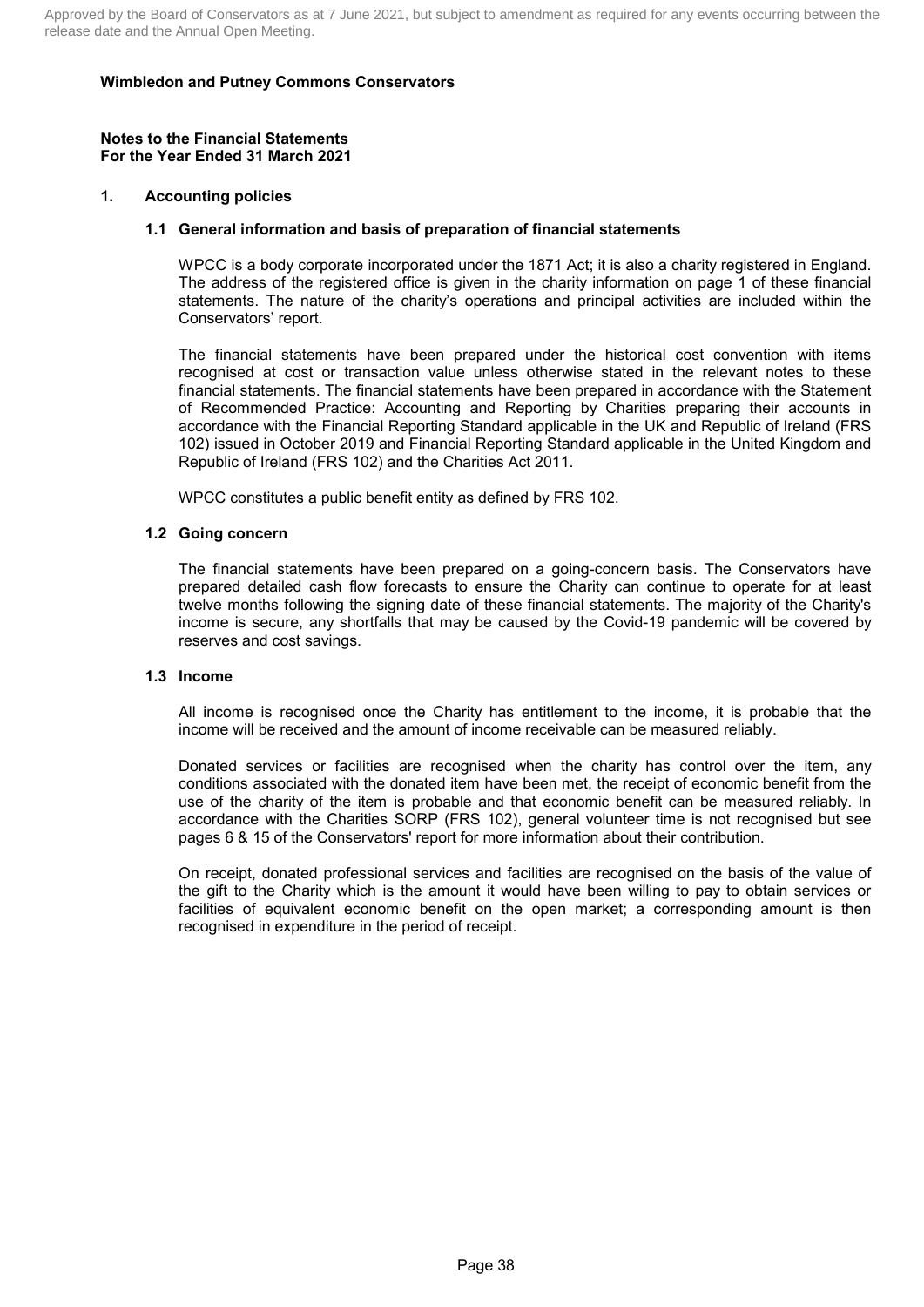#### **Notes to the Financial Statements For the Year Ended 31 March 2021**

### **1. Accounting policies (continued)**

#### **1.4 Expenditure**

Expenditure is recognised once there is a legal or constructive obligation to transfer economic benefit to a third party, it is probable that a transfer of economic benefits will be required in settlement and the amount of the obligation can be measured reliably. Expenditure is classified by activity. The costs of each activity are made up of the total of direct costs and shared costs, including support costs involved in undertaking each activity. Direct costs attributable to a single activity are allocated directly to that activity. Shared costs which contribute to more than one activity and support costs which are not attributable to a single activity are apportioned between those activities on a basis consistent with the use of resources. Central staff costs are allocated on the basis of time spent, and depreciation charges allocated on the portion of the asset's use.

Support costs are those costs incurred directly in support of expenditure on the objects of the charity.

#### **1.5 Grants**

Grants received in respect of fixed assets are classified as deferred income and recognised in income over the expected useful life of the asset to which they relate.

#### **1.6 Interest receivable**

Interest on funds held on deposit is included when receivable and the amount can be measured reliably by the charity; this is normally upon notification of the interest paid or payable by the Bank.

#### **1.7 Taxation**

The charity is exempt from taxation on its income and gains falling within part 11 of the Corporation Tax Act 2010 or section 256 of the Taxation of Chargeable Gains Act 1992 to the extent that they are applied to its charitable activities.

#### **1.8 Tangible fixed assets and depreciation**

Tangible fixed assets are carried at cost, net of depreciation and any provision for impairment. Depreciation is provided at rates calculated to write off the cost of fixed assets, less their estimated residual value, over their expected useful lives on the following bases:

| Freehold buildings                            | $-25 - 50$ years |
|-----------------------------------------------|------------------|
| Long-term leasehold property                  | - Life of lease  |
| Plant, machinery and equipment - 3 - 10 years |                  |
| Fixtures and fittings                         | - 15 years       |
| Computer equipment                            | - 4 years        |

A review for impairment of a fixed asset is carried out if events or changes in circumstances indicate that the carrying value of any fixed asset may not be recoverable. Shortfalls between the carrying value of fixed assets and their recoverable amounts are recognised as impairments. Impairment losses are recognised in the Statement of Financial Activities.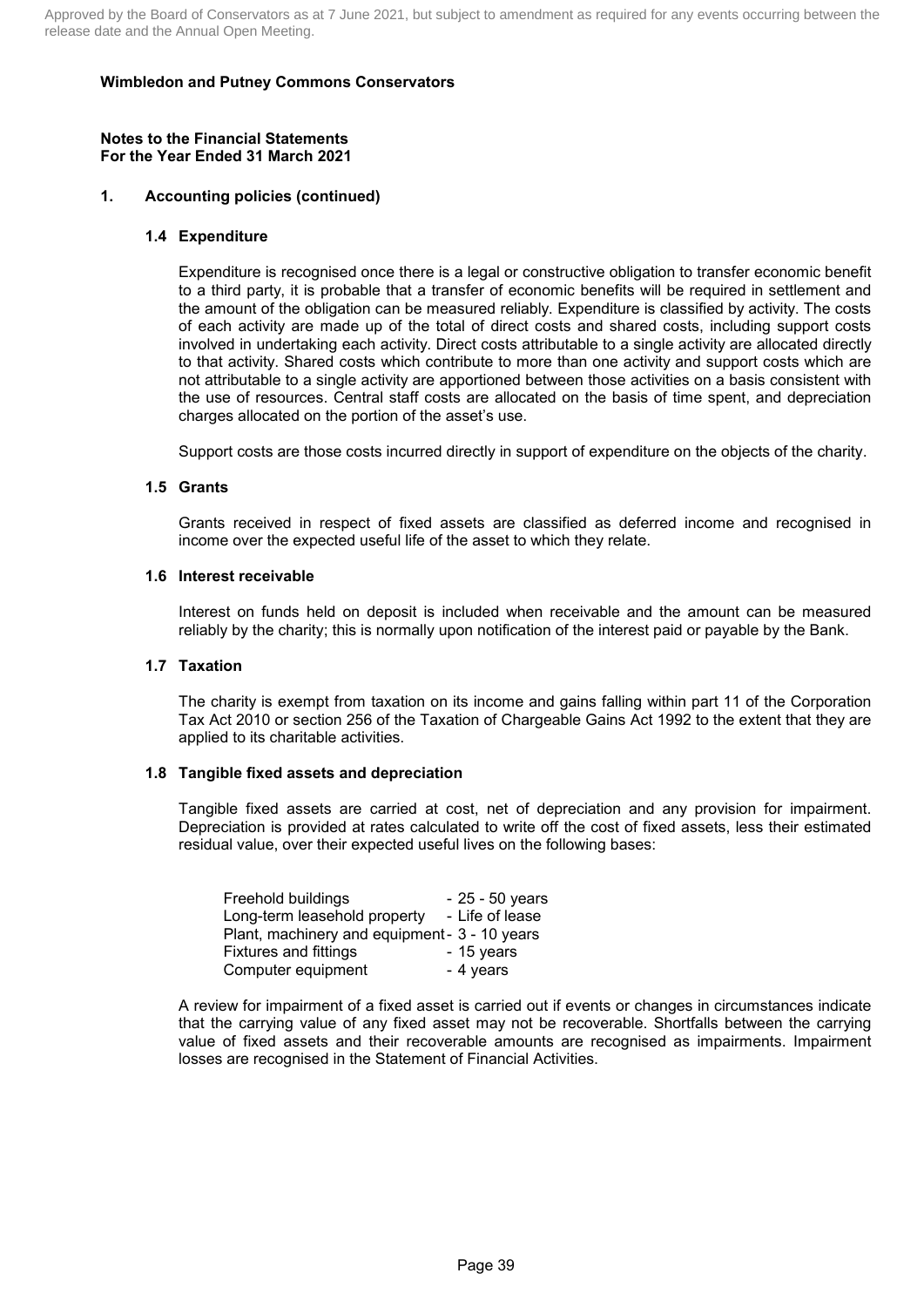#### **Notes to the Financial Statements For the Year Ended 31 March 2021**

### **1. Accounting policies (continued)**

#### **1.9 Heritage assets**

The charity considers that while the lands comprising the commons are heritage assets, the buildings, other than the windmill on Wimbledon Common, are not. As more fully explained in note 11, the heritage assets are recognised in the balance sheet at cost, where it has been possible to determine cost.

Heritage assets are depreciated over their useful economic life. However, because the majority of such assets are land with an indefinite useful economic life, the element of depreciation that would apply to the remainder of the heritage assets is considered immaterial to these financial statements. Heritage assets are reviewed annually at the reporting date for indications of impairment.

#### **1.10 Investments**

Investments are recognised initially at fair value which is normally the transaction price excluding transaction costs. Subsequently, they are measured at fair value with changes recognised in 'net gains / (losses) on investments' in the Statement of Financial Activities if the shares are publicly traded or their fair value can otherwise be measured reliably. Other investments are measured at cost less impairment.

### **1.11 Stocks**

This represents the stock of publications, maps, postcards, and Christmas cards at the lower figure of either cost or net realisable value at the balance sheet date. No value has been attributed to the stock held of the book 'Wimbledon Common and Putney Heath - A Natural History' as the cost of publication has already been covered by donations and sales. Future sales will be included in income as and when they occur.

### **1.12 Debtors**

Trade and other debtors are recognised at the settlement amount after any trade discount offered. Prepayments are valued at the amount prepaid net of any trade discounts due.

### **1.13 Cash at bank and in hand**

Cash at bank and in hand includes cash and short-term highly liquid investments with a short maturity of three months or less from the date of acquisition or opening of the deposit or similar account.

#### **1.14 Liabilities and provisions**

Liabilities are recognised when there is an obligation at the Balance sheet date as a result of a past event, it is probable that a transfer of economic benefit will be required in settlement, and the amount of the settlement can be estimated reliably. Liabilities are recognised at the amount that the charity anticipates it will pay to settle the debt or the amount it has received as advanced payments for the goods or services it must provide.

Provisions are measured at the best estimate of the amounts required to settle the obligation. Where the effect of the time value of money is material, the provision is based on the present value of those amounts, discounted at the pre-tax discount rate that reflects the risks specific to the liability. The unwinding of the discount is recognised in the Statement of Financial Activities as a finance cost.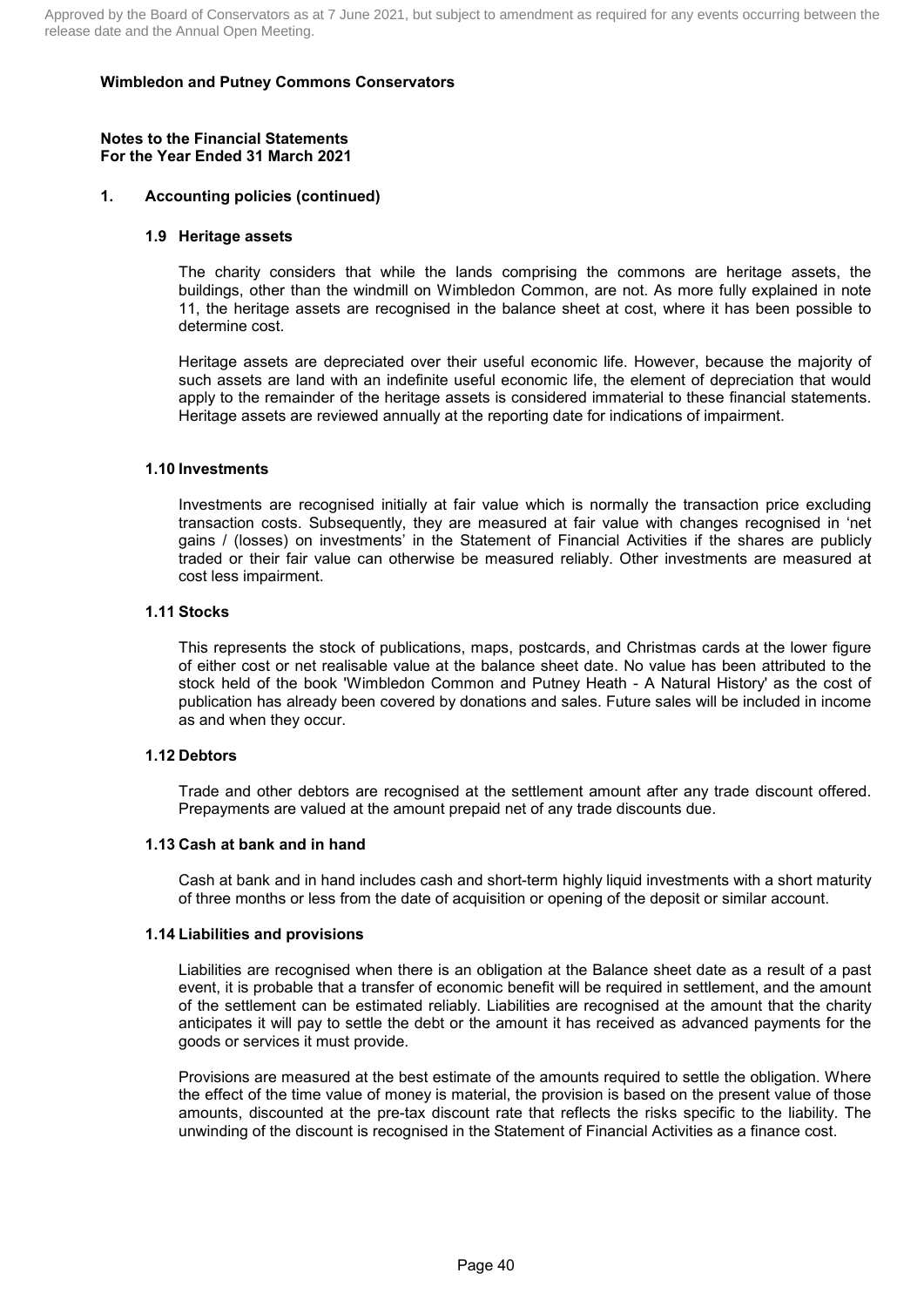#### **Notes to the Financial Statements For the Year Ended 31 March 2021**

### **1. Accounting policies (continued)**

### **1.15 Financial instruments**

The Charity only has financial assets and financial liabilities of a kind that qualify as basic financial instruments. Basic financial instruments are initially recognised at transaction value and subsequently measured at their settlement value with the exception of bank loans which are subsequently measured at amortised cost using the effective interest method.

### **1.16 Finance leases and hire purchase**

Assets obtained under hire purchase contracts and finance leases are capitalised as tangible fixed assets. Assets acquired by finance lease are depreciated over the shorter of the lease term and their useful lives. Assets acquired by hire purchase are depreciated over their useful lives. Finance leases are those where substantially all of the benefits and risks of ownership are assumed by the Charity. Obligations under such agreements are included in creditors, net of the finance charge allocated to future periods. The finance element of the rental payment is charged to the Statement of Financial Activities so as to produce a constant periodic rate of charge on the net obligation outstanding in each period.

### **1.17 Redundancy and termination benefits**

It is the Charity's policy to recognise termination benefits when they become committed, by legislation, by contractual or other agreements with employees or their representatives or by a constructive obligation or a desire to act equitably, to make payments (or provide other benefits) to employees when it terminates their employment. Termination payments do not provide the Charity with future economic benefits therefore it is the Charity's policy to recognise them as an expense in the Statement of Financial Activities immediately.

#### **1.18 Pensions**

The charity operates a defined benefits pension scheme and the pension charge is based on a full actuarial valuation. The latest full actuarial valuation was as at 31 March 2019.

Pension scheme assets are measured at fair value and liabilities are measured on an actuarial basis using the projected unit credit method and discounted at a rate equivalent to the current rate of return on a high quality corporate bond of equivalent term and currency to the liabilities. The actuarial valuations are obtained at least triennially and are updated at each balance sheet date. The amounts charged to operating surplus are the current service costs and the costs of scheme introductions, benefit changes, settlements and curtailments. They are included as part of staff costs as incurred. Net interest on the net defined benefit liability/asset is also recognised in the Statement of financial activities and comprises the interest cost on the defined benefit obligation and interest income on the scheme assets, calculated by multiplying the fair value of the scheme assets at the beginning of the period by the rate used to discount the benefit obligations. The difference between the interest income on the scheme assets and the actual return on the scheme assets is recognised in other recognised gains and losses.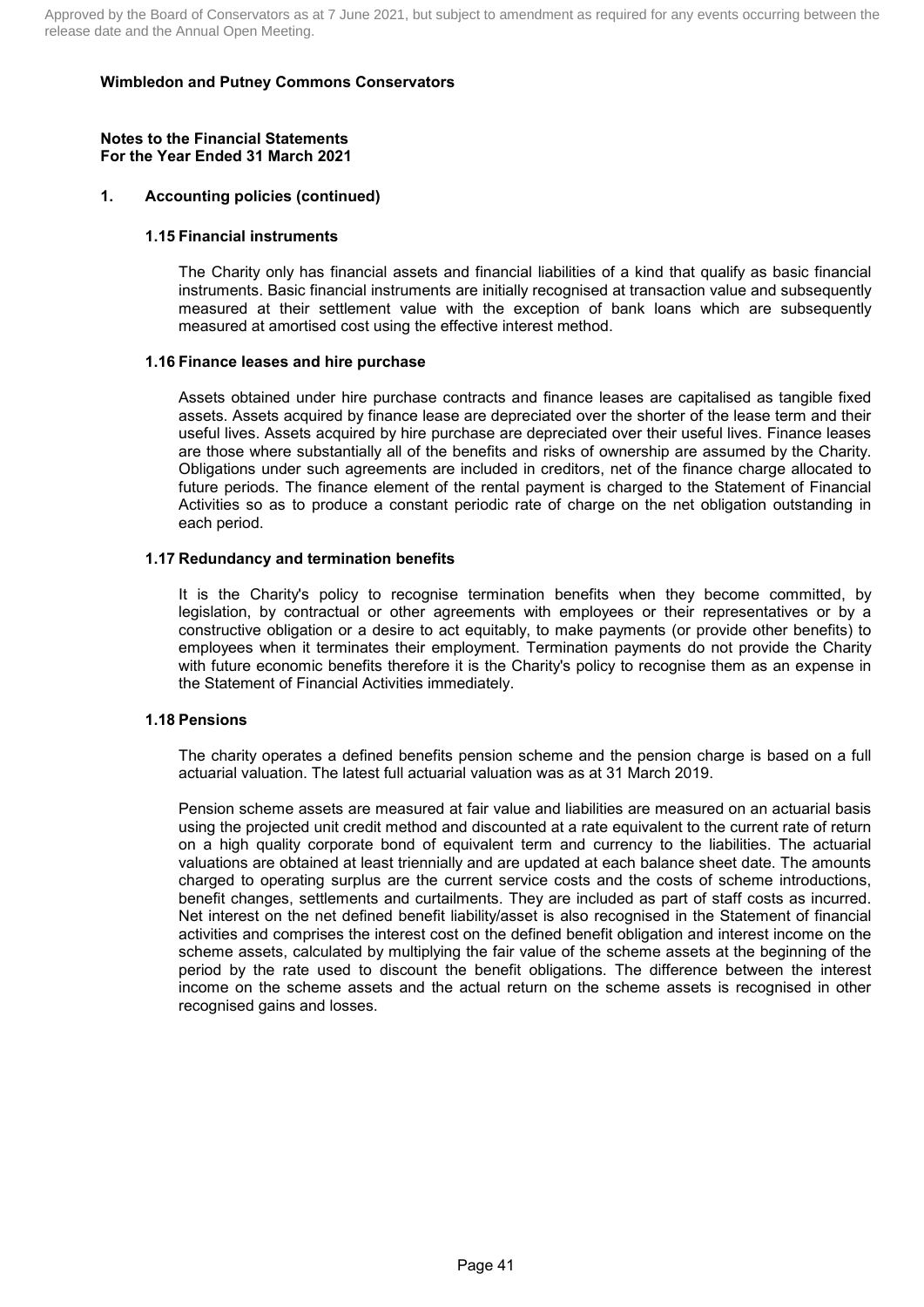#### **Notes to the Financial Statements For the Year Ended 31 March 2021**

### **1. Accounting policies (continued)**

### **1.19 Fund accounting**

General funds are unrestricted funds which are available for use at the discretion of the Conservators in furtherance of the general objectives of the Charity and which have not been designated for other purposes.

Designated funds comprise unrestricted funds that have been set aside by the Conservators for particular purposes. The aim and use of each designated fund is set out in the notes to the financial statements.

Restricted funds are funds which are to be used in accordance with specific restrictions imposed by donors or which have been raised by the Charity for particular purposes. The costs of raising and administering such funds are charged against the specific fund. The aim and use of each restricted fund is set out in the notes to the financial statements.

### **2. Critical accounting estimates and areas of judgment**

As detailed in note 24 the company operates a defined benefit pension scheme for the benefit of employees. The cost of operating the scheme is determined using actuarial valuations undertaken by the scheme actuary. Their valuation involves making assumptions about discount rates, future salary increases, mortality rates and future pension increases. Due to the complexity of the valuation, the underlying assumptions and the long term nature of the scheme, such estimates are subject to significant uncertainty.

The annual depreciation charge for fixed assets is sensitive to changes in estimated useful lives and residual values. The useful economic lives and residual values are re-assessed annually and amended as necessary.

## **3. Income from donations and legacies**

| <b>Donations</b>                | <b>Unrestricted</b><br>funds<br>2021<br>£ | <b>Restricted</b><br>funds<br>2021<br>£ | <b>Total</b><br>funds<br>2021<br>£ | Total<br>funds<br>2020<br>£ |
|---------------------------------|-------------------------------------------|-----------------------------------------|------------------------------------|-----------------------------|
|                                 |                                           |                                         |                                    |                             |
| Golf club contributions         | 18,042                                    |                                         | 18,042                             | 17,569                      |
| Horseride appeal                |                                           | 4,906                                   | 4,906                              | 20,408                      |
| Wildlife memorial garden appeal |                                           |                                         |                                    | 6,474                       |
| Other donations                 | 82,617                                    |                                         | 82,617                             | 53,688                      |
| <b>Total 2021</b>               | 100,659                                   | 4,906                                   | 105,565                            | 98,139                      |
| <b>Total 2020</b>               | 71,257                                    | 26,882                                  | 98,139                             |                             |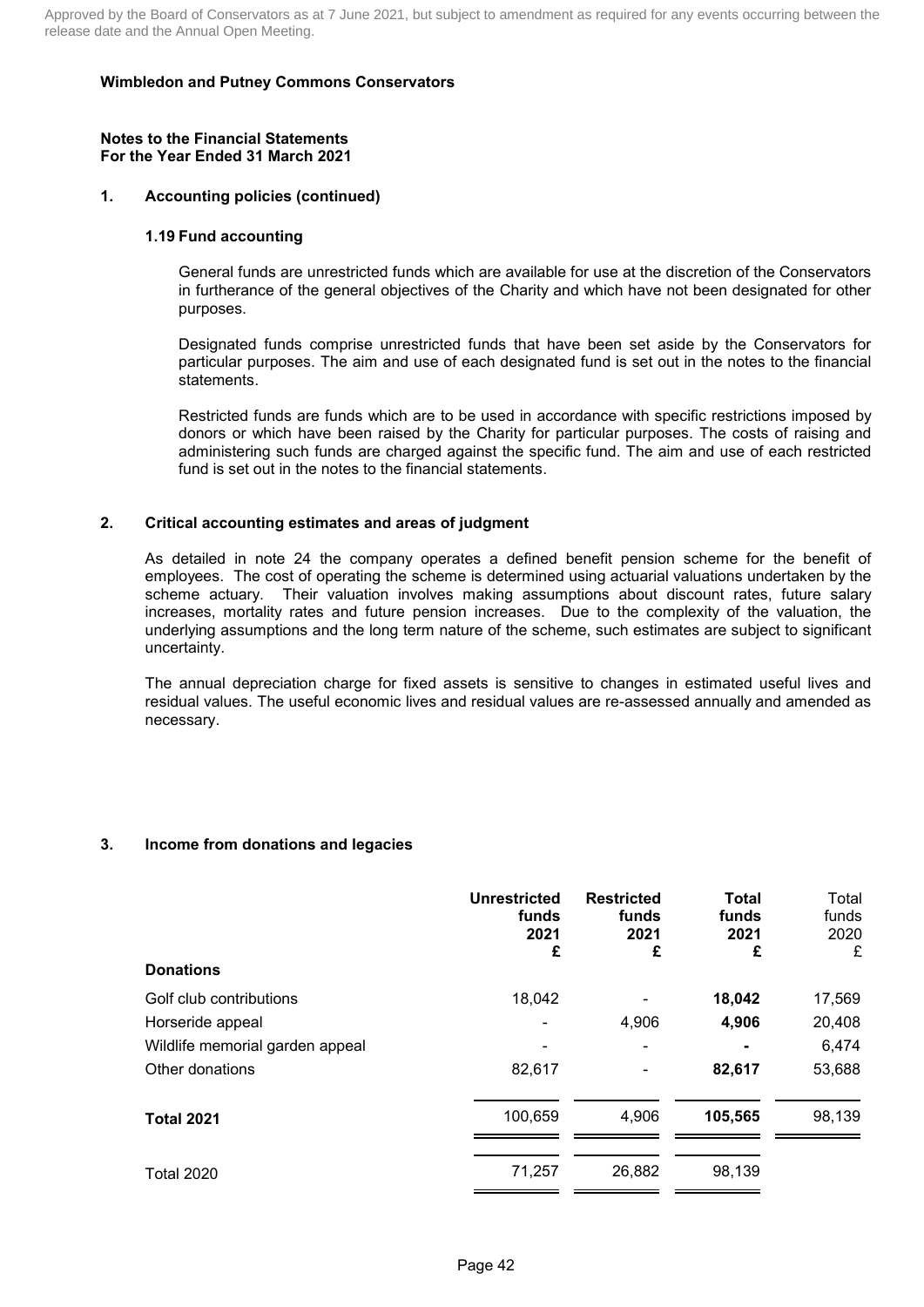#### **Notes to the Financial Statements For the Year Ended 31 March 2021**

### **4. Income from charitable activities**

|                                   | <b>Unrestricted</b><br>funds<br>2021<br>£ | <b>Restricted</b><br>funds<br>2021<br>£ | <b>Total</b><br>funds<br>2021<br>£ | Total<br>funds<br>2020<br>£ |
|-----------------------------------|-------------------------------------------|-----------------------------------------|------------------------------------|-----------------------------|
| Levy received from councils       | 1,247,917                                 |                                         | 1,247,917                          | 1,218,268                   |
| Countryside stewardship grant     | 36,677                                    |                                         | 36,677                             | 13,283                      |
| Sports facilities                 | 204,346                                   |                                         | 204,346                            | 242,573                     |
| Property rent and wayleaves       | 117,761                                   |                                         | 117,761                            | 132,665                     |
| Rent from filming and fairs       | 5,750                                     |                                         | 5,750                              | 32,075                      |
| Logs and timber sales             | 50                                        |                                         | 50                                 | 13,766                      |
| <b>Publication sales</b>          | 10                                        |                                         | 10                                 | 494                         |
| <b>NLHF</b> grant                 |                                           | 46,035                                  | 46,035                             | 73,233                      |
| Beverley Brook path project grant |                                           | 60,000                                  | 60,000                             |                             |
| <b>Total 2021</b>                 | 1,612,511                                 | 106,035                                 | 1,718,546                          | 1,726,357                   |
| <b>Total 2020</b>                 | 1,653,124                                 | 73,233                                  | 1,726,357                          |                             |

## **5. Investment income**

|                   | <b>Unrestricted</b><br>funds<br>2021<br>£ | <b>Total</b><br>funds<br>2021<br>£ | Total<br>funds<br>2020<br>£ |
|-------------------|-------------------------------------------|------------------------------------|-----------------------------|
| Investment income | 47,850                                    | 47,850                             | 49,538                      |
| <b>Total 2020</b> | 49,538                                    | 49,538                             |                             |

## **6. Analysis of expenditure by activities**

|                     | <b>Activities</b><br>undertaken<br>directly<br>2021<br>£ | <b>Support</b><br>costs<br>2021<br>£ | Total<br>funds<br>2021<br>£ | Total<br>funds<br>2020<br>£ |
|---------------------|----------------------------------------------------------|--------------------------------------|-----------------------------|-----------------------------|
| Charitable activity | 1,515,916                                                | 939,401                              | 2,455,317                   | 2,162,465                   |
| <b>Total 2020</b>   | 1,357,949                                                | 804,516                              | 2,162,465                   |                             |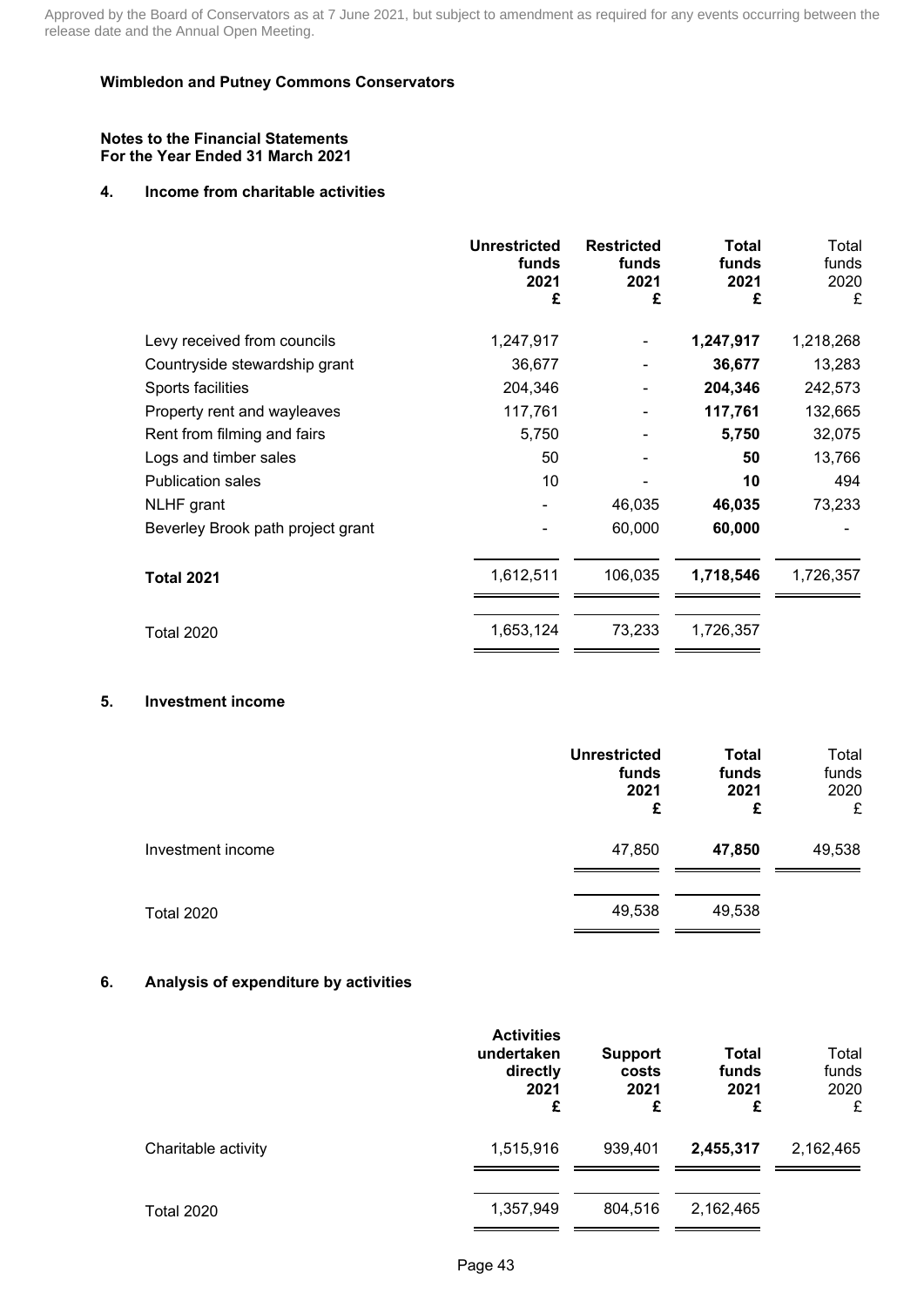### **Wimbledon and Putney Commons Conservators**

#### **Notes to the Financial Statements For the Year Ended 31 March 2021**

## **6. Analysis of expenditure by activities (continued)**

### **Analysis of direct costs**

|                                       | <b>Charitable</b><br><b>Activities</b><br>2021<br>£ | Total<br>funds<br>2021<br>£ | Total<br>funds<br>2020<br>£ |
|---------------------------------------|-----------------------------------------------------|-----------------------------|-----------------------------|
| Windmill                              | 8,345                                               | 8,345                       | 9,225                       |
| Keepers and Commons security          | 515,304                                             | 515,304                     | 490,629                     |
| Commons maintenance                   | 584,947                                             | 584,947                     | 424,805                     |
| Playing fields maintenance            | 220,627                                             | 220,627                     | 254,076                     |
| Property maintenance and improvements | 186,693                                             | 186,693                     | 179,214                     |
|                                       | 1,515,916                                           | 1,515,916                   | 1,357,949                   |
| <b>Total 2020</b>                     | 1,357,949                                           | 1,357,949                   |                             |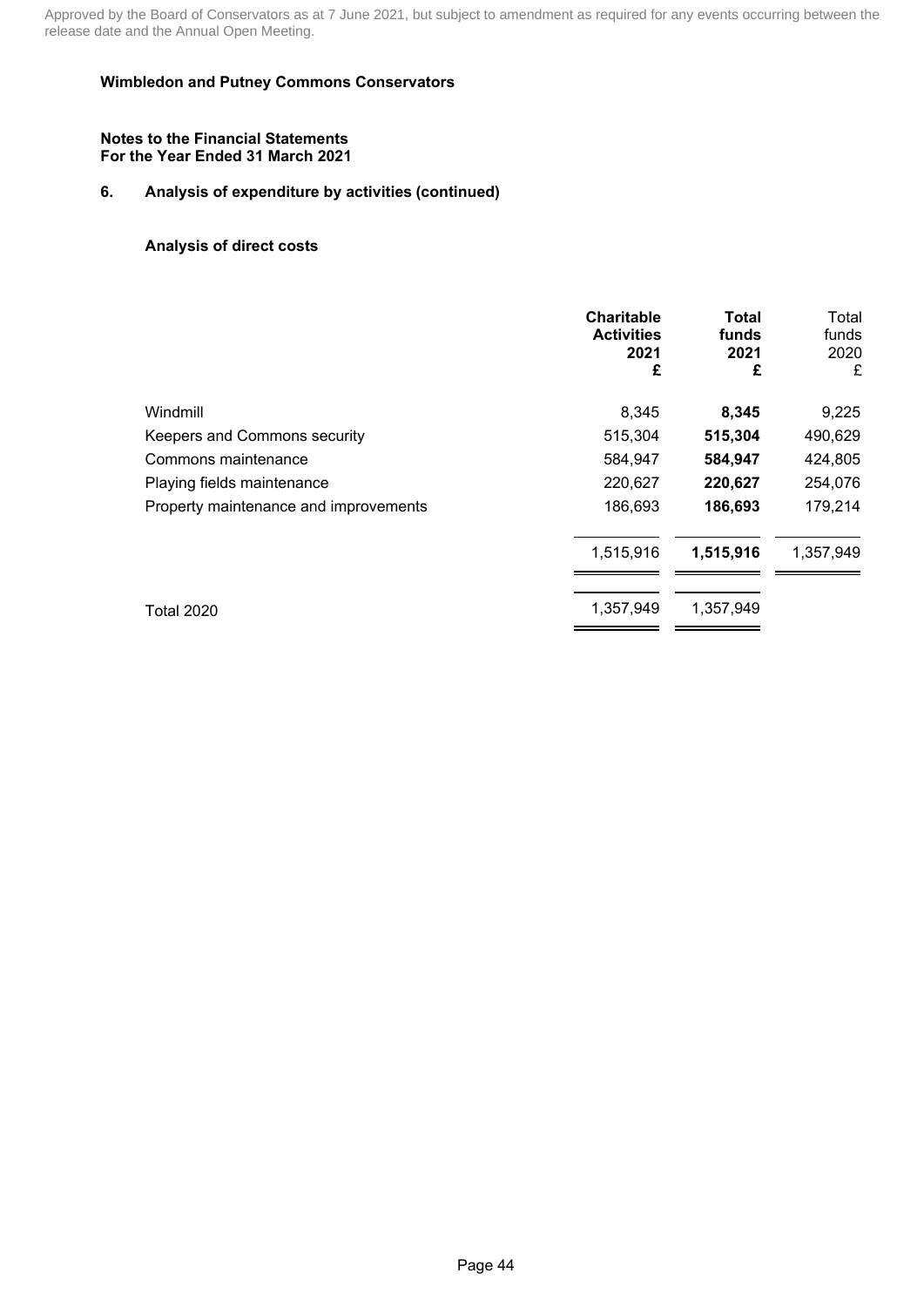### **Wimbledon and Putney Commons Conservators**

#### **Notes to the Financial Statements For the Year Ended 31 March 2021**

### **6. Analysis of expenditure by activities (continued)**

### **Analysis of support costs**

|                                                                | <b>Charitable</b><br><b>Activities</b><br>2021<br>£ | <b>Total</b><br>funds<br>2021<br>£ | Total<br>funds<br>2020<br>£ |
|----------------------------------------------------------------|-----------------------------------------------------|------------------------------------|-----------------------------|
| <b>NLHF</b> expenses                                           | 46,035                                              | 46,035                             | 73,233                      |
| Administration staff salaries                                  | 200,586                                             | 200,586                            | 109,951                     |
| Audit and accountancy                                          | 16,525                                              | 16,525                             | 19,247                      |
| Office expenses                                                | 8,440                                               | 8,440                              | 23,552                      |
| Insurance                                                      | 52,171                                              | 52,171                             | 33,783                      |
| Utilities and services                                         | 15,162                                              | 15,162                             | 19,188                      |
| Advertising and printing                                       | 14,799                                              | 14,799                             | 16,213                      |
| Computer and IT support                                        | 24,360                                              | 24,360                             | 29,126                      |
| Events                                                         | 8,085                                               | 8,085                              | 17,473                      |
| Council tax                                                    | 24,543                                              | 24,543                             | 24,466                      |
| Defined benefit pension cost in excess of contributions paid   | 240,000                                             | 240,000                            | 285,000                     |
| Profit on sale of fixed assets                                 |                                                     |                                    | (7, 430)                    |
| Interest cost on pension liability                             | 59,000                                              | 59,000                             | 63,000                      |
| Legal fees                                                     | 132,111                                             | 132,111                            | 22,691                      |
| Professional fees                                              | 28,414                                              | 28,414                             | 53,023                      |
| Deficit funding contribution to defined benefit pension scheme |                                                     |                                    | 22,000                      |
| <b>Bad debts</b>                                               | 10,920                                              | 10,920                             |                             |
| Election costs                                                 | 58,250                                              | 58,250                             |                             |
|                                                                | 939,401                                             | 939,401                            | 804,516                     |
| <b>Total 2020</b>                                              | 804,516                                             | 804,516                            |                             |

Included in support costs above are governance costs totalling £211,161 (2020: £41,938). These costs include audit and accountancy fees, legal fees and election costs.

### **7. Auditors' remuneration**

The auditors' remuneration amounts to an audit fee of £10,075 (2020: £9,825) and amounts relating to non audit services of £6,450 (2020: £9,422).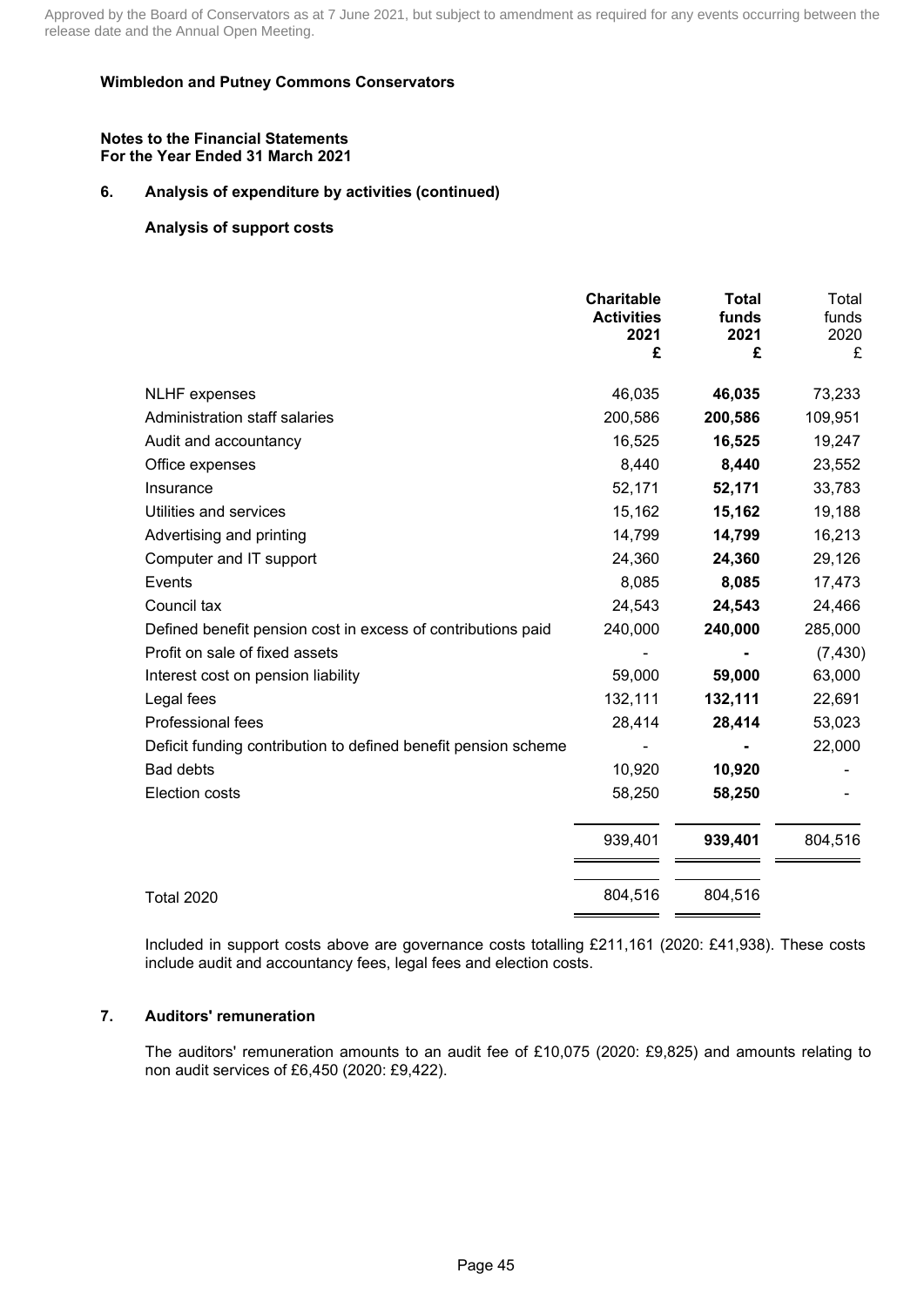#### **Notes to the Financial Statements For the Year Ended 31 March 2021**

#### **8. Staff costs**

|                       | 2021<br>£ | 2020<br>£ |
|-----------------------|-----------|-----------|
| <b>Staff Salaries</b> |           |           |
| Wages and salaries    | 914,403   | 863,508   |
| Social security costs | 96,024    | 86,520    |
| Other pension costs   | 449,497   | 444,549   |
|                       | 1,459,924 | 1,394,577 |

Total termination payments amount to £97,380 (2020: £nil) and relate to payments made to and on behalf of former WPCC employees. These payments include payments in lieu of notice; employers national insurance contributions; contributions to the defined benefit pension schemes; accrued holiday pay; and legal expenditure incurred by the former employees.

The average number of persons employed by the Charity during the year was as follows:

|                                   | 2021<br>No. | 2020<br>No. |
|-----------------------------------|-------------|-------------|
| <b>Chief Executive</b>            |             |             |
| <b>Chief Operations Manager</b>   |             |             |
| Deputy Clerk and Ranger           |             |             |
| Administration                    |             |             |
| Wildlife and Conservation Officer |             |             |
| Security                          |             |             |
| Maintenance                       | 6           |             |
| <b>Playing Fields</b>             |             | 3           |
| Property                          |             | 1           |
|                                   | 22          | 23          |

The number of employees whose employee benefits (excluding employer pension costs) exceeded £60,000 was:

|                                 | 2021<br>No.    | 2020<br>No.    |
|---------------------------------|----------------|----------------|
| In the band £60,001 - £70,000   |                | $\blacksquare$ |
| In the band £80,001 - £90,000   | $\blacksquare$ |                |
| In the band £110,001 - £120,000 |                |                |

The Board considers that the Conservators and Senior Leadership Team comprise the key management personnel of the charity in charge of directing, controlling, running and operating the Charity on a day to day basis. The Senior Leadership team consists of the Chief Executive Officer, Chief Operations Manager, Deputy Clerk and Ranger, Conservation & Engagement Officer and PA to Chief Executive Officer and Communications Officer.

Total key management personnel remuneration for the year was £427,799 (2020: £336,281).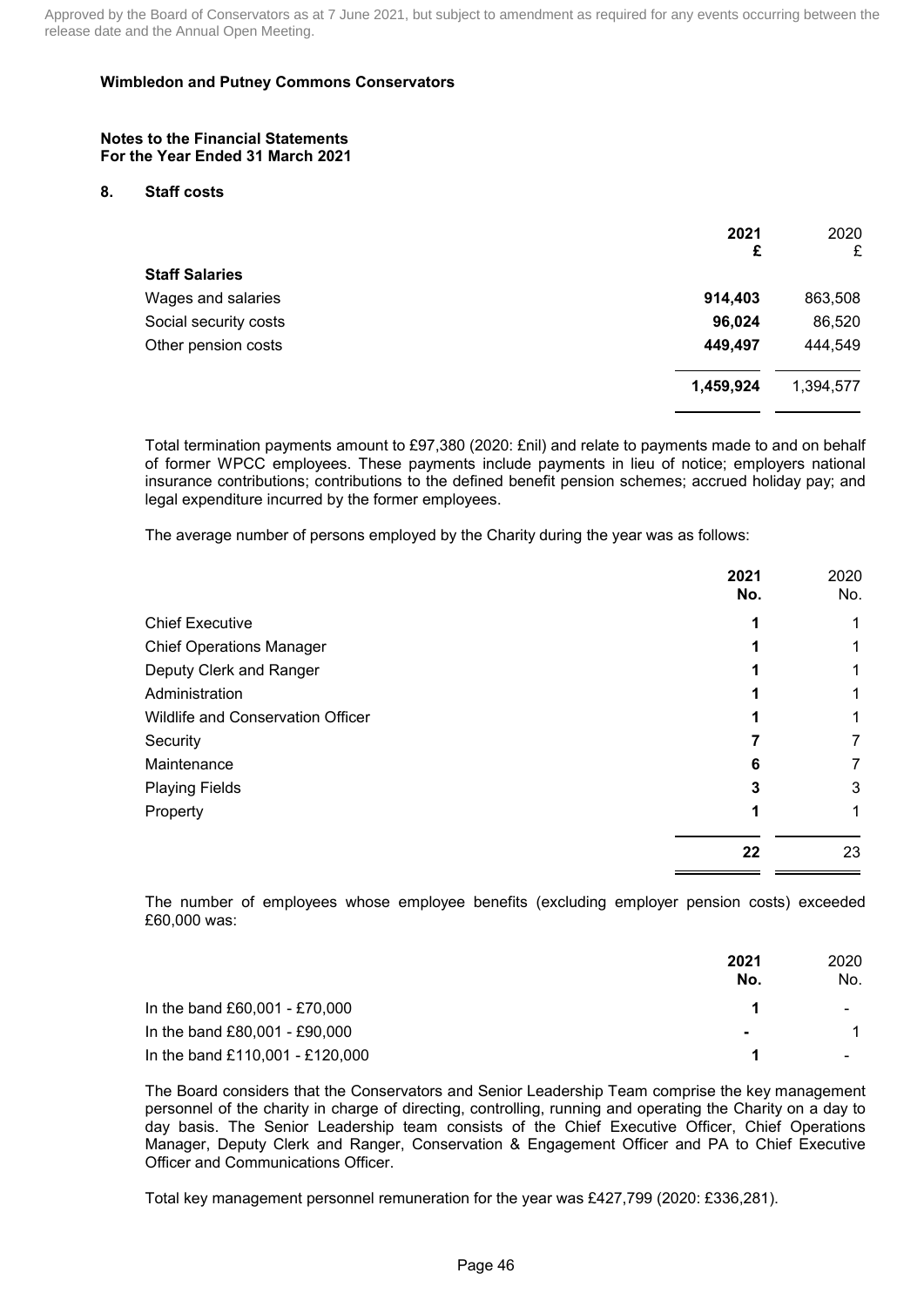#### **Notes to the Financial Statements For the Year Ended 31 March 2021**

### **9. Conservator's remuneration and expenses**

During the year, no Conservators received any remuneration or other benefits (2020 - £NIL).

During the year ended 31 March 2021, no Conservator expenses have been incurred (2020 - £NIL).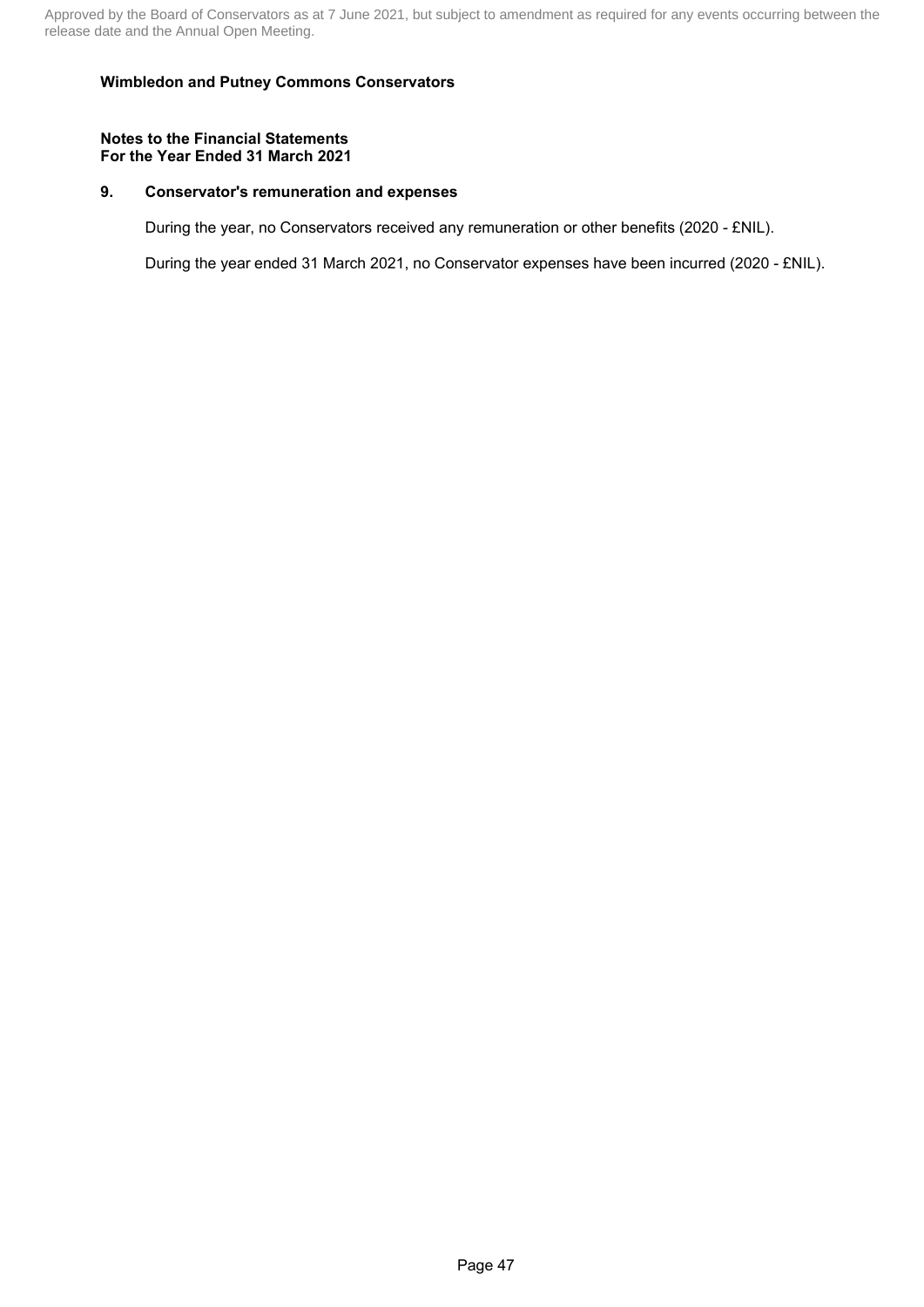## **Wimbledon and Putney Commons Conservators**

#### **Notes to the Financial StatementsFor the Year Ended 31 March 2021**

### **10. Tangible fixed assets**

|                          | Freehold<br>buildings | Long-term<br>leasehold<br>property | <b>Commons</b><br>plant and<br>machinery | <b>Playing</b><br>fields<br>equipment | <b>Fixtures and</b><br>fittings | Computer<br>equipment | <b>Total</b> |
|--------------------------|-----------------------|------------------------------------|------------------------------------------|---------------------------------------|---------------------------------|-----------------------|--------------|
|                          | £                     | £                                  | £                                        | £                                     | £                               | £                     | £            |
| <b>Cost or valuation</b> |                       |                                    |                                          |                                       |                                 |                       |              |
| At 1 April 2020          | 1,450,449             | 224,909                            | 345,672                                  | 93,616                                | 93,730                          | 16,028                | 2,224,404    |
| Additions                |                       |                                    |                                          | 4,995                                 | 3,000                           |                       | 7,995        |
| <b>Disposals</b>         | Ξ.                    | (5,829)                            | ۰                                        | $\blacksquare$                        |                                 |                       | (5,829)      |
| At 31 March 2021         | 1,450,449             | 219,080                            | 345,672                                  | 98,611                                | 96,730                          | 16,028                | 2,226,570    |
| <b>Depreciation</b>      |                       |                                    |                                          |                                       |                                 |                       |              |
| At 1 April 2020          | 419,601               | 89,308                             | 228,919                                  | 62,980                                | 73,739                          | 2,154                 | 876,701      |
| Charge for the year      | 34,871                | 7,749                              | 16,735                                   | 5,082                                 | 6,341                           | 4,007                 | 74,785       |
| At 31 March 2021         | 454,472               | 97,057                             | 245,654                                  | 68,062                                | 80,080                          | 6,161                 | 951,486      |
| Net book value           |                       |                                    |                                          |                                       |                                 |                       |              |
| At 31 March 2021         | 995,977               | 122,023                            | 100,018                                  | 30,549                                | 16,650                          | 9,867                 | 1,275,084    |
| At 31 March 2020         | 1,030,848             | 135,601                            | 116,753                                  | 30,636                                | 19,991                          | 13,874                | 1,347,703    |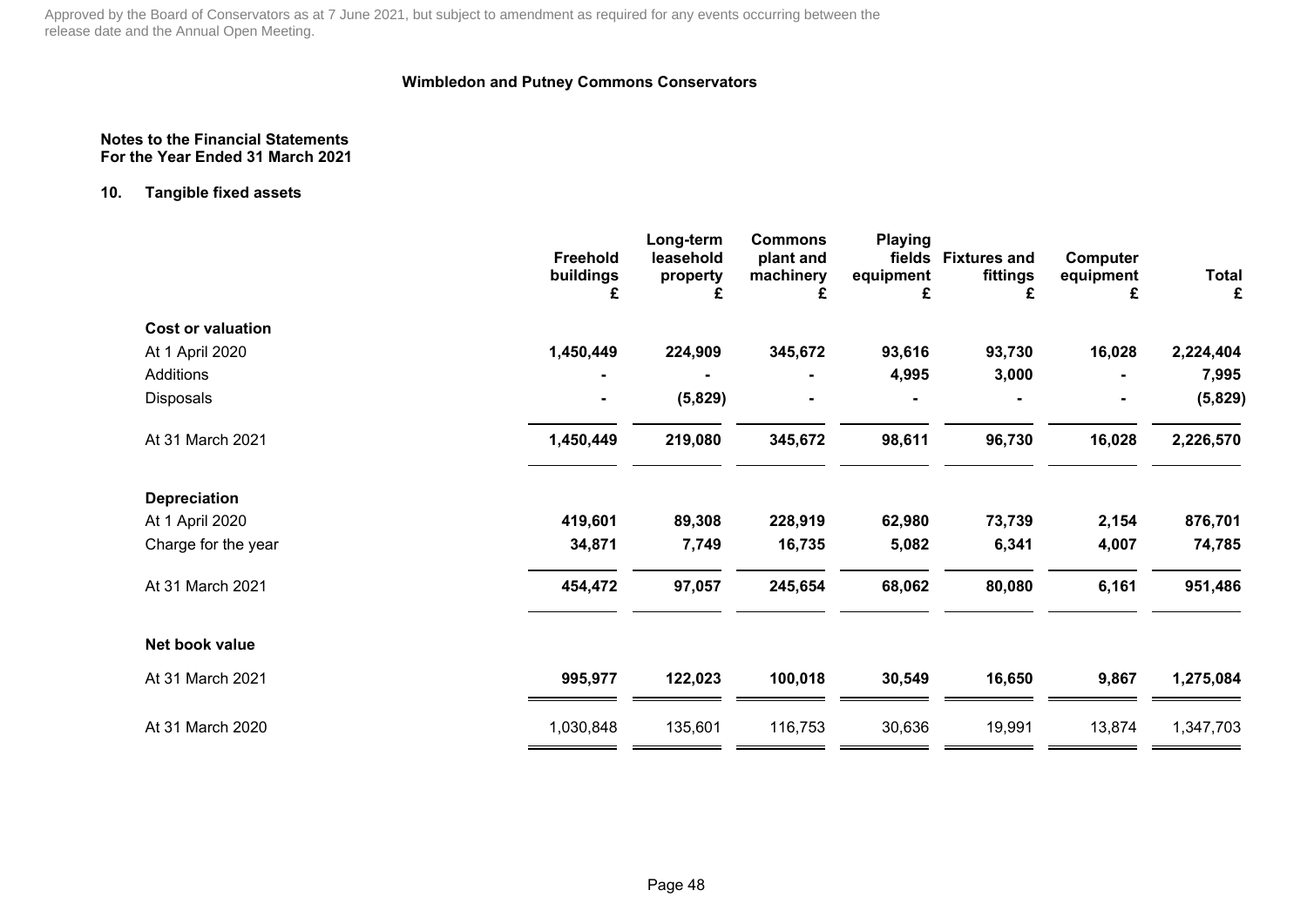### **Wimbledon and Putney Commons Conservators**

#### **Notes to the Financial Statements For the Year Ended 31 March 2021**

### **11. Heritage assets**

**Assets recognised at cost**

|                                 | Heritage<br>assets<br>2021<br>£ |
|---------------------------------|---------------------------------|
| Carrying value at 1 April 2020  | 151,800                         |
| Carrying value at 31 March 2021 | 151,800                         |

As explained in note 1.9, the charity considers that its heritage assets are the lands that comprise Wimbledon and Putney Commons within the meaning of the 1871 Act, together with the windmill on Wimbledon Common. The majority of the lands were acquired under the provisions of the 1871 Act together with all the buildings thereon in return for an annuity payment to Earl Spencer which terminated in 1958. The purchase price has been treated as the cost of the heritage assets together with amounts paid to third parties to acquire additional small parcels of land subsequent to 1871. Although part of the purchase price would have been attributable to those buildings which are not heritage assets, it is not possible to determine what the appropriate allocation would have been and therefore the whole purchase price has been allocated to the heritage assets.

The Richardson Evans Memorial Playing Fields were acquired in the 1930s but no detailed records exist of their cost to the charity, consequently no amount is included within heritage assets in respect of the playing fields.

There have been no additions to heritage assets since 1 April 2015.

#### **12. Fixed asset investments**

|                          | Listed<br>investments<br>£ |
|--------------------------|----------------------------|
| <b>Cost or valuation</b> |                            |
| At 1 April 2020          | 1,350,740                  |
| <b>Revaluations</b>      | 279,616                    |
| At 31 March 2021         | 1,630,356                  |
| Net book value           |                            |
| At 31 March 2021         | 1,630,356                  |
| At 31 March 2020         | 1,350,740                  |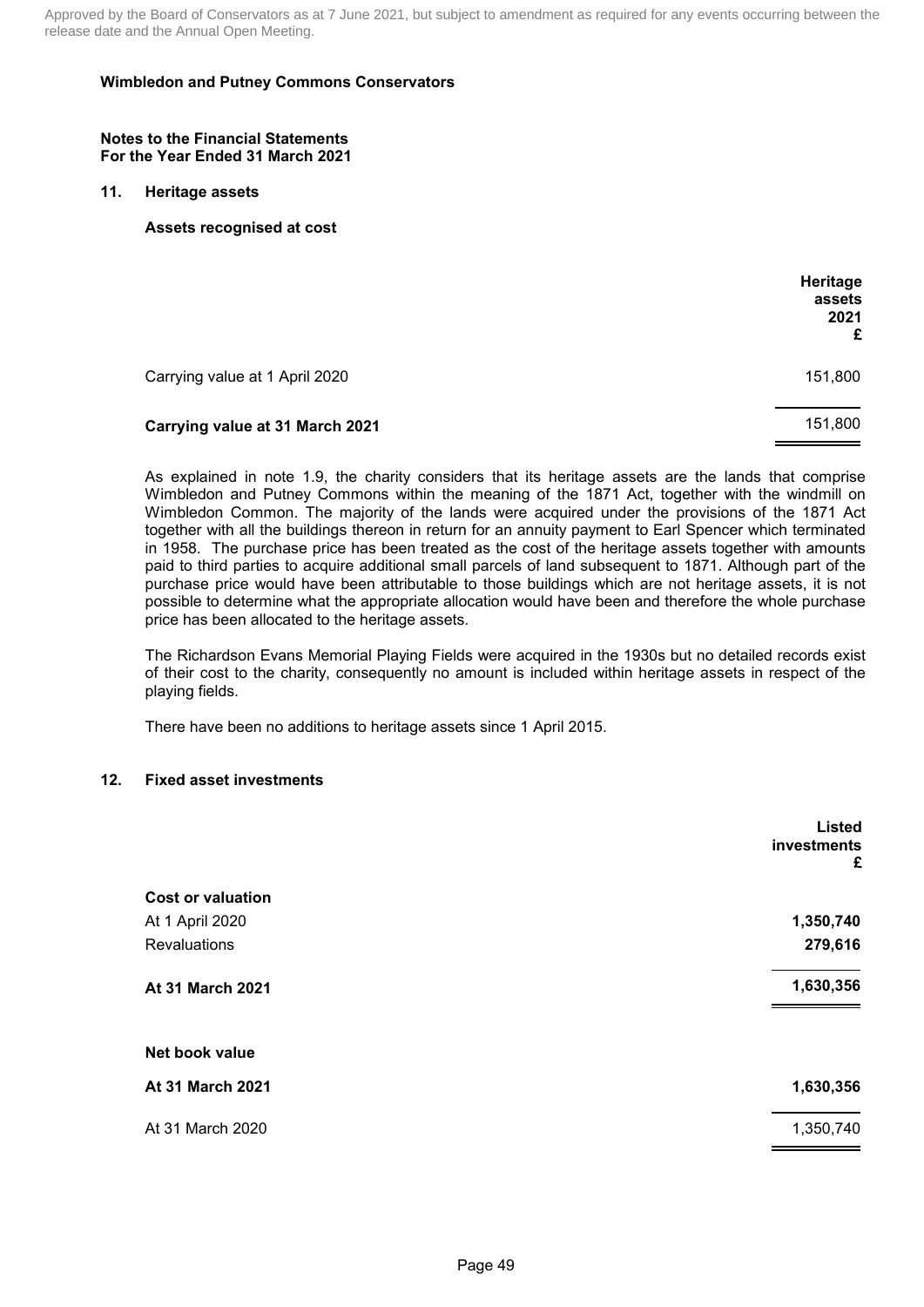#### **Notes to the Financial Statements For the Year Ended 31 March 2021**

### **13. Stocks**

**14. Debtors**

| Finished goods and goods for resale       |         |
|-------------------------------------------|---------|
|                                           | 85      |
|                                           |         |
| <b>Debtors</b>                            |         |
| 2021                                      | 2020    |
| £                                         | £       |
| Due within one year                       |         |
| Trade debtors<br>51,803                   | 86,866  |
| 40,673<br>Other debtors                   | 47,033  |
| 136,511<br>Prepayments and accrued income | 15,068  |
| 228,987                                   | 148,967 |

## **15. Creditors: Amounts falling due within one year**

|                                                             | 2021<br>£ | 2020<br>£ |
|-------------------------------------------------------------|-----------|-----------|
| Trade creditors                                             | 210,031   | 72,397    |
| Obligations under finance lease and hire purchase contracts | 2,201     | 5,470     |
| Other creditors                                             | 49,065    | 49,063    |
| Accruals and deferred income                                | 42,199    | 27,081    |
|                                                             | 303,496   | 154.011   |

## **16. Creditors: Amounts falling due after more than one year**

|                                                                 | 2021           | 2020<br>£ |
|-----------------------------------------------------------------|----------------|-----------|
| Net obligations under finance lease and hire purchase contracts | $\blacksquare$ | 2,216     |
| Accruals and deferred income                                    | 19.460         | 20,757    |
|                                                                 | 19.460         | 22.973    |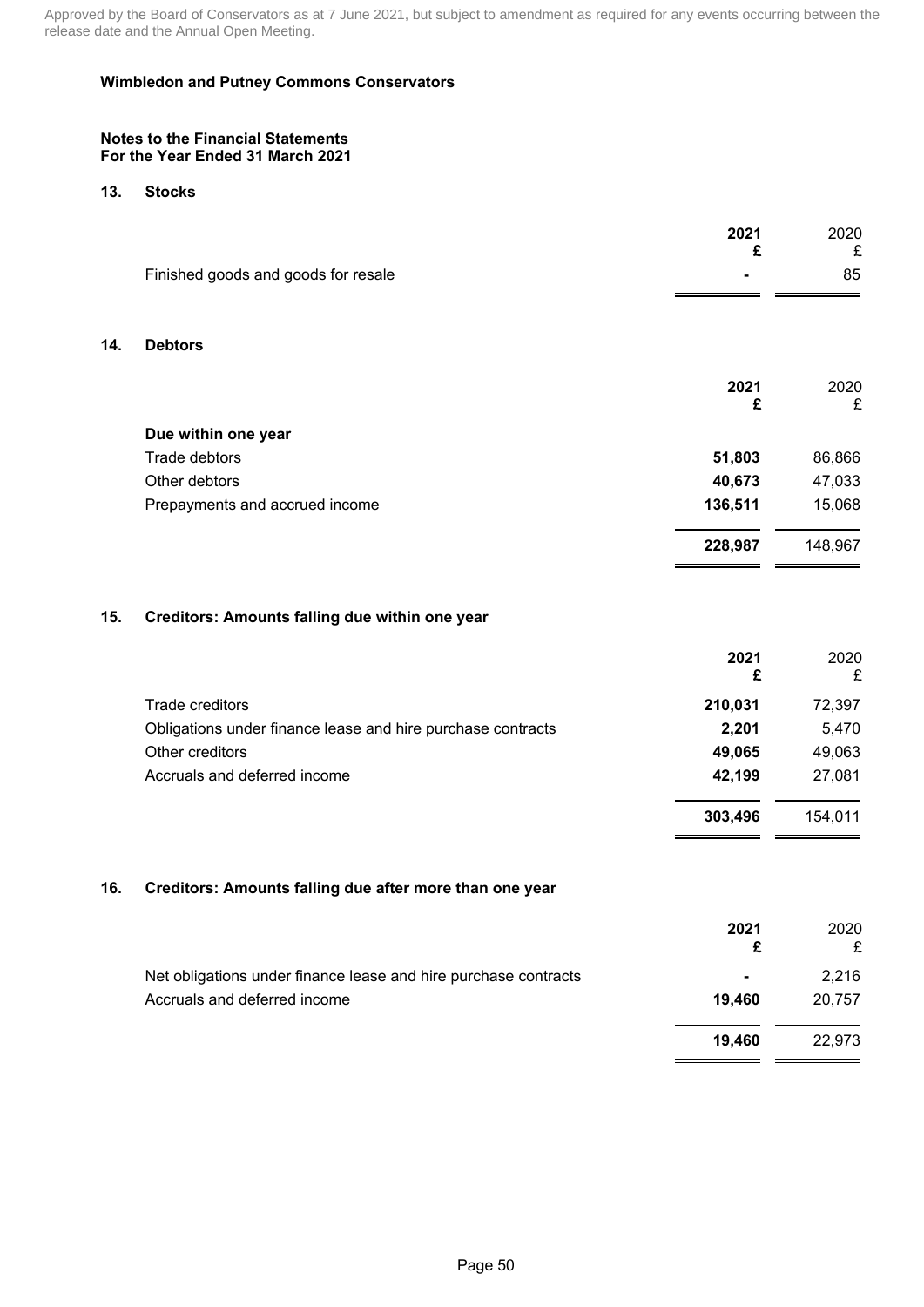#### **Notes to the Financial Statements For the Year Ended 31 March 2021**

### **17. Deferred income**

|                                        | 2021     | 2020<br>£ |
|----------------------------------------|----------|-----------|
| Deferred income at 1 April 2020        | 22.054   | 33,351    |
| Resources deferred during the year     | 19,930   |           |
| Amounts released from previous periods | (1, 297) | (11, 297) |
| Deferred income at 31 March 2021       | 40.687   | 22.054    |

Deferred income at the year end related to the Heritage Lottery Fund grant for the information centre of £20,757 and rent received in advance of £19,930. Deferred income at the previous year end related to the Heritage Lottery Fund grant for the information centre of £22,054.

### **18. Provisions**

The charity occupies a building which it built on land leased from a third party. Under the terms of the lease it has an obligation at the end of the lease to reinstate the land to its original state. A provision is made for this liability and the movements in the provision were as follows:

|                                      | <b>Provision</b><br>for liabilities |
|--------------------------------------|-------------------------------------|
|                                      | £                                   |
| At 1 April 2020                      | 75,688                              |
| Change in discount rate              | (5,829)                             |
| Interest cost charged to expenditure | 531                                 |
|                                      | 70,390                              |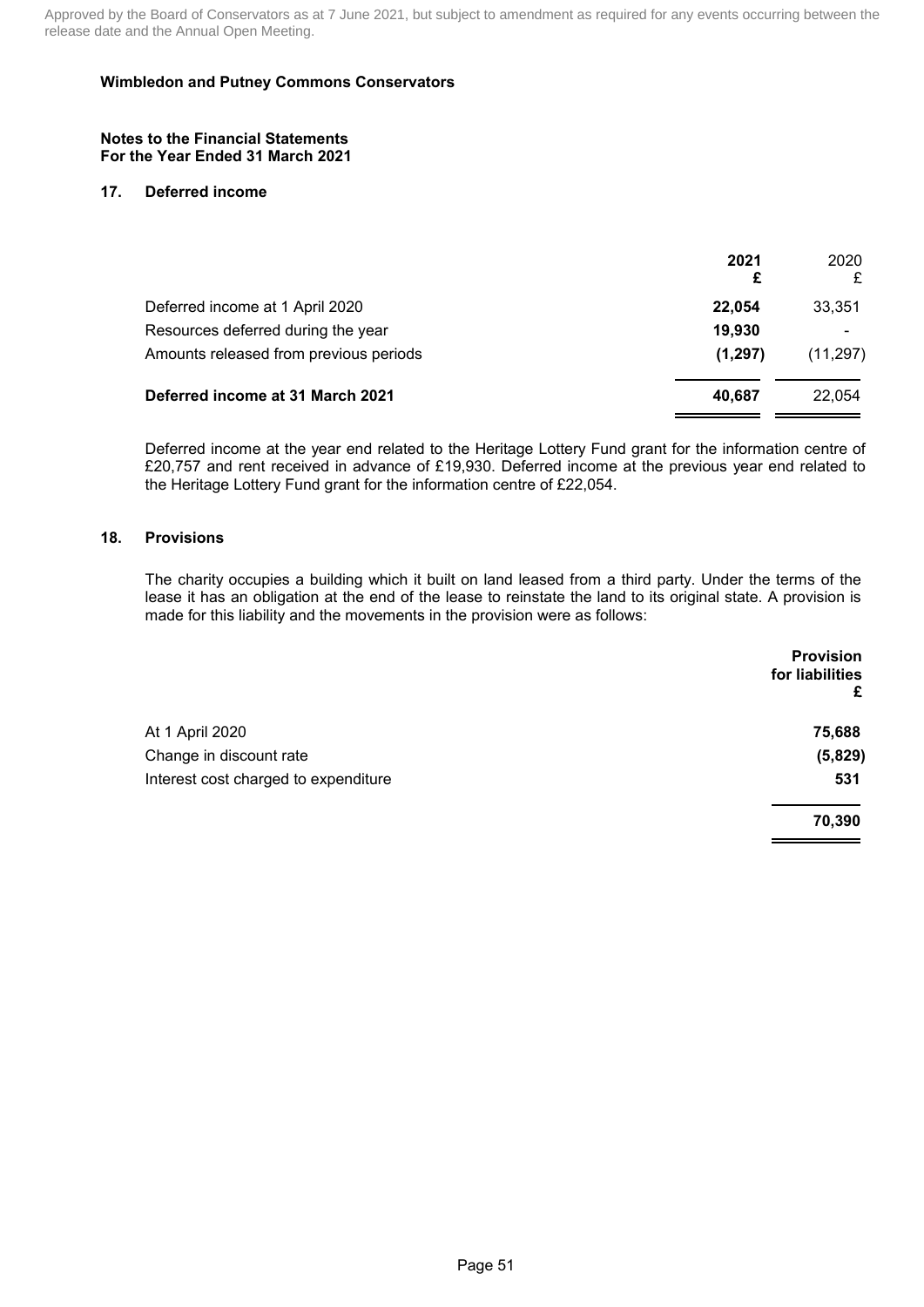### **Wimbledon and Putney Commons Conservators**

#### **Notes to the Financial Statements For the Year Ended 31 March 2021**

#### **19. Statement of funds**

## **Statement of funds - current year**

|                                                | <b>Balance at 1</b><br>April 2020<br>£ | £         | Income Expenditure<br>£ | <b>Transfers</b><br>in/out<br>£ | Gains/<br>(Losses)<br>£ | <b>Balance at</b><br>31 March<br>2021<br>£ |
|------------------------------------------------|----------------------------------------|-----------|-------------------------|---------------------------------|-------------------------|--------------------------------------------|
| <b>Unrestricted</b><br>funds                   |                                        |           |                         |                                 |                         |                                            |
| <b>Designated</b><br>funds                     |                                        |           |                         |                                 |                         |                                            |
| <b>Election Sinking</b><br>Fund                | 36,672                                 |           | (58, 250)               | 21,578                          |                         |                                            |
| <b>General funds</b>                           |                                        |           |                         |                                 |                         |                                            |
| General<br>Conservancy<br>Fund                 | 2,980,511                              | 1,761,020 | (1,971,942)             | (46, 578)                       | 279,616                 | 3,002,627                                  |
| <b>Defined Benefit</b><br>Pension              | (2,533,000)                            |           | (299,000)               |                                 | (25,000)                | (2,857,000)                                |
|                                                | 447,511                                | 1,761,020 | (2, 270, 942)           | (46, 578)                       | 254,616                 | 145,627                                    |
| <b>Total</b><br><b>Unrestricted</b><br>funds   | 484,183                                | 1,761,020 | (2,329,192)             | (25,000)                        | 254,616                 | 145,627                                    |
| <b>Restricted</b><br>funds                     |                                        |           |                         |                                 |                         |                                            |
| Windmill<br>Restoration<br>Fund                | 19,558                                 |           | (90)                    |                                 |                         | 19,468                                     |
| Horseride<br>Appeal                            | 23,896                                 | 4,906     |                         |                                 |                         | 28,802                                     |
| <b>Wildlife Garden</b><br>Appeal               | 18,115                                 |           |                         |                                 |                         | 18,115                                     |
| NLHF-<br>Masterplan                            |                                        | 46,035    | (46, 035)               |                                 |                         |                                            |
| <b>Bridge repairs</b><br><b>Beverley Brook</b> |                                        |           |                         | 5,000                           |                         | 5,000                                      |
| path project                                   |                                        | 60,000    | (80,000)                | 20,000                          |                         |                                            |
|                                                | 61,569                                 | 110,941   | (126, 125)              | 25,000                          |                         | 71,385                                     |
| <b>Total of funds</b>                          | 545,752                                | 1,871,961 | (2,455,317)             |                                 | 254,616                 | 217,012                                    |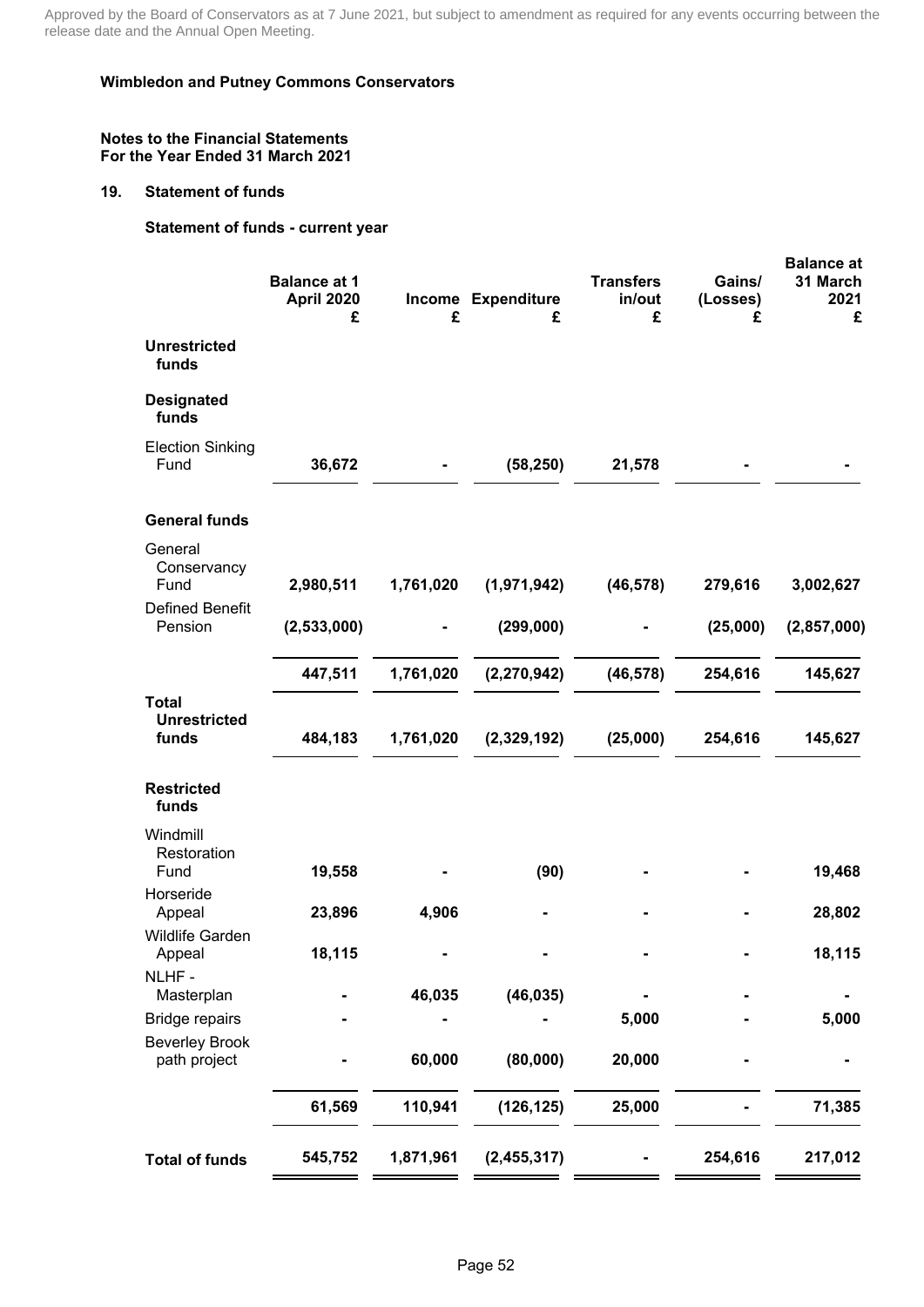### **Wimbledon and Putney Commons Conservators**

### **Notes to the Financial Statements For the Year Ended 31 March 2021**

## **19. Statement of funds (continued)**

## **Statement of funds - prior year**

|                                              | <b>Balance</b> at<br>1 April 2019<br>£ | Income<br>£ | Expenditure<br>£ | Transfers<br>in/out<br>£ | Gains/<br>(Losses)<br>£ | Balance at<br>31 March<br>2020<br>£ |
|----------------------------------------------|----------------------------------------|-------------|------------------|--------------------------|-------------------------|-------------------------------------|
| <b>Unrestricted</b><br>funds                 |                                        |             |                  |                          |                         |                                     |
| <b>Designated</b><br>funds                   |                                        |             |                  |                          |                         |                                     |
| <b>Election Sinking</b><br>Fund              | 18,336                                 |             |                  | 18,336                   |                         | 36,672                              |
| <b>General funds</b>                         |                                        |             |                  |                          |                         |                                     |
| General<br>Conservancy<br>Fund               | 3,051,735                              | 1,773,919   | (1,738,101)      | (18, 336)                | (88, 706)               | 2,980,511                           |
| <b>Defined Benefit</b><br>Pension            | (2,713,000)                            |             | (348,000)        |                          | 528,000                 | (2,533,000)                         |
|                                              | 338,735                                | 1,773,919   | (2,086,101)      | (18, 336)                | 439,294                 | 447,511                             |
| <b>Total</b><br><b>Unrestricted</b><br>funds | 357,071                                | 1,773,919   | (2,086,101)      |                          | 439,294                 | 484,183                             |
| <b>Restricted</b><br>funds                   |                                        |             |                  |                          |                         |                                     |
| Windmill<br>Restoration<br>Fund              | 20,624                                 |             | (1,066)          |                          |                         | 19,558                              |
| Footpath Appeal<br>Horseride                 | 1,072                                  |             | (1,072)          |                          |                         |                                     |
| Appeal<br>Wildlife Garden                    | 3,488                                  | 20,408      | ۰                |                          |                         | 23,896                              |
| Appeal<br>NLHF-                              | 12,634                                 | 6,474       | (993)            |                          |                         | 18,115                              |
| Masterplan                                   |                                        | 73,233      | (73, 233)        |                          |                         |                                     |
|                                              | 37,818                                 | 100,115     | (76, 364)        |                          |                         | 61,569                              |
| <b>Total of funds</b>                        | 394,889                                | 1,874,034   | (2, 162, 465)    |                          | 439,294                 | 545,752                             |
|                                              |                                        |             |                  |                          |                         |                                     |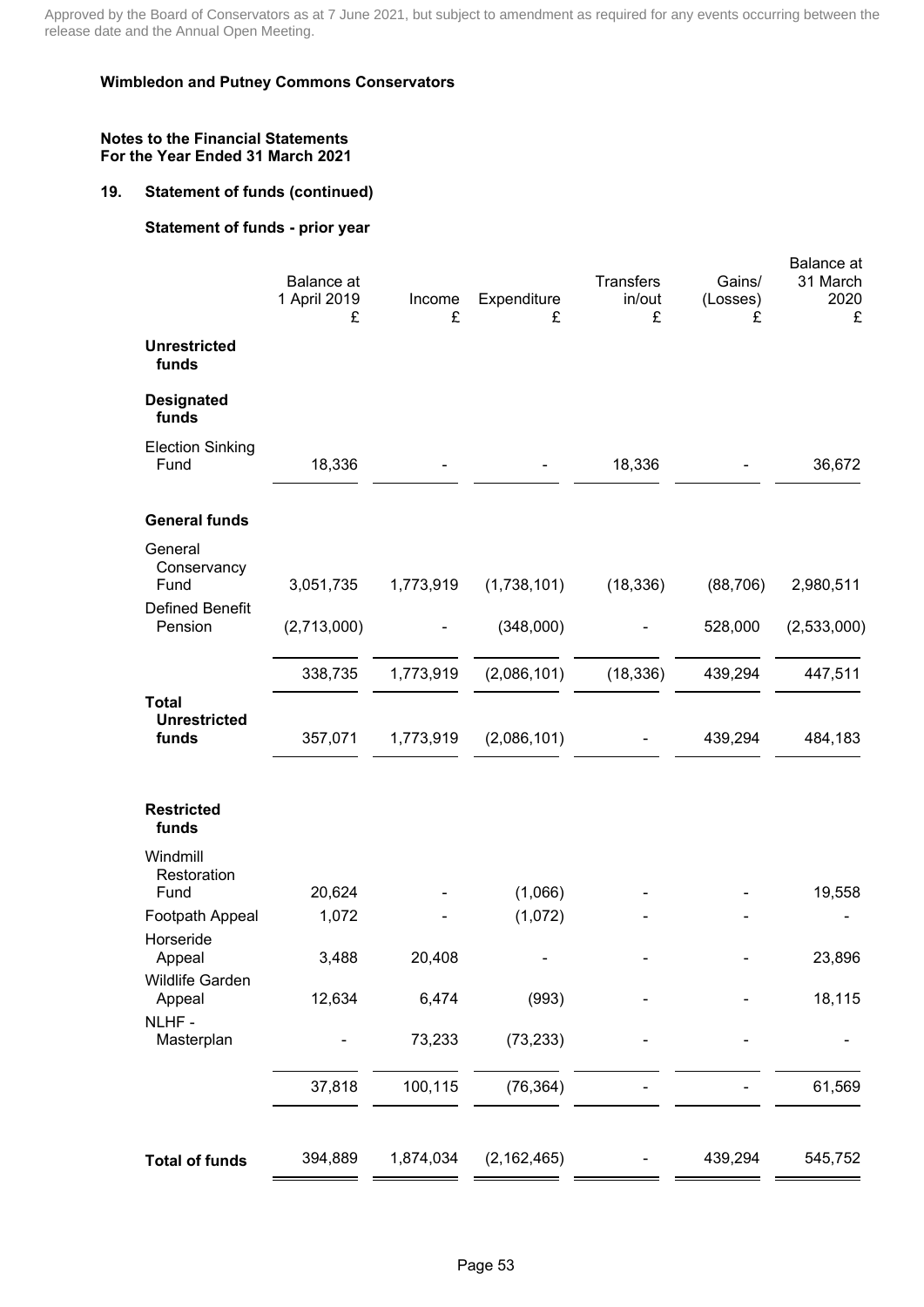#### **Notes to the Financial Statements For the Year Ended 31 March 2021**

The Election Sinking fund is maintained to provide for the fees and costs of conducting the triennial election of five Conservators.

The Windmill Restoration fund represents the fund remaining from a Heritage Lottery Grant received for use in restoring the Windmill, on Windmill Road.

The Defined Benefit Pension fund represents the defined benefit pension scheme liability.

The Footpath Appeal fund includes the donated income and related expenditure on the footpath restoration campaign run during the year ended 31 March 2018.

The Horseride Appeal fund includes donated income and related expenditure on the horse ride route restoration campaign started during the year ended 31 March 2018.

The Wildlife Garden Appeal fund includes donated income on the campaign to create a new wildlife garden at the Ranger's Office.

NLHF - Masterplan fund includes the grant income from the NLHF for the new 'masterplan' and its related expenditure.

Beverley Brook path project - includes grant income from South Western Railway's Customer and Community Improvement Fund and related expenditure for resurfacing pedestrian and cycle routes alongside the Beverley Brook.

Bridge repairs - donated income in respect of repairs to a bridge over the Beverley Brook.

## **20. Analysis of net assets between funds**

#### **Analysis of net assets between funds - current year**

|                                        | <b>Unrestricted</b><br>funds<br>2021<br>£ | <b>Restricted</b><br>funds<br>2021<br>£ | <b>Total</b><br>funds<br>2021<br>£ |
|----------------------------------------|-------------------------------------------|-----------------------------------------|------------------------------------|
| Tangible fixed assets                  | 1,275,084                                 | ۰                                       | 1,275,084                          |
| Fixed asset investments                | 1,630,356                                 | ۰                                       | 1,630,356                          |
| Heritage assets                        | 151,800                                   |                                         | 151,800                            |
| <b>Current assets</b>                  | 338,733                                   | 71,385                                  | 410,118                            |
| Creditors due within one year          | (303, 496)                                |                                         | (303, 496)                         |
| Creditors due in more than one year    | (19, 460)                                 | ۰                                       | (19, 460)                          |
| Provisions for liabilities and charges | (2,927,390)                               |                                         | (2,927,390)                        |
| Total                                  | 145,627                                   | 71,385                                  | 217,012                            |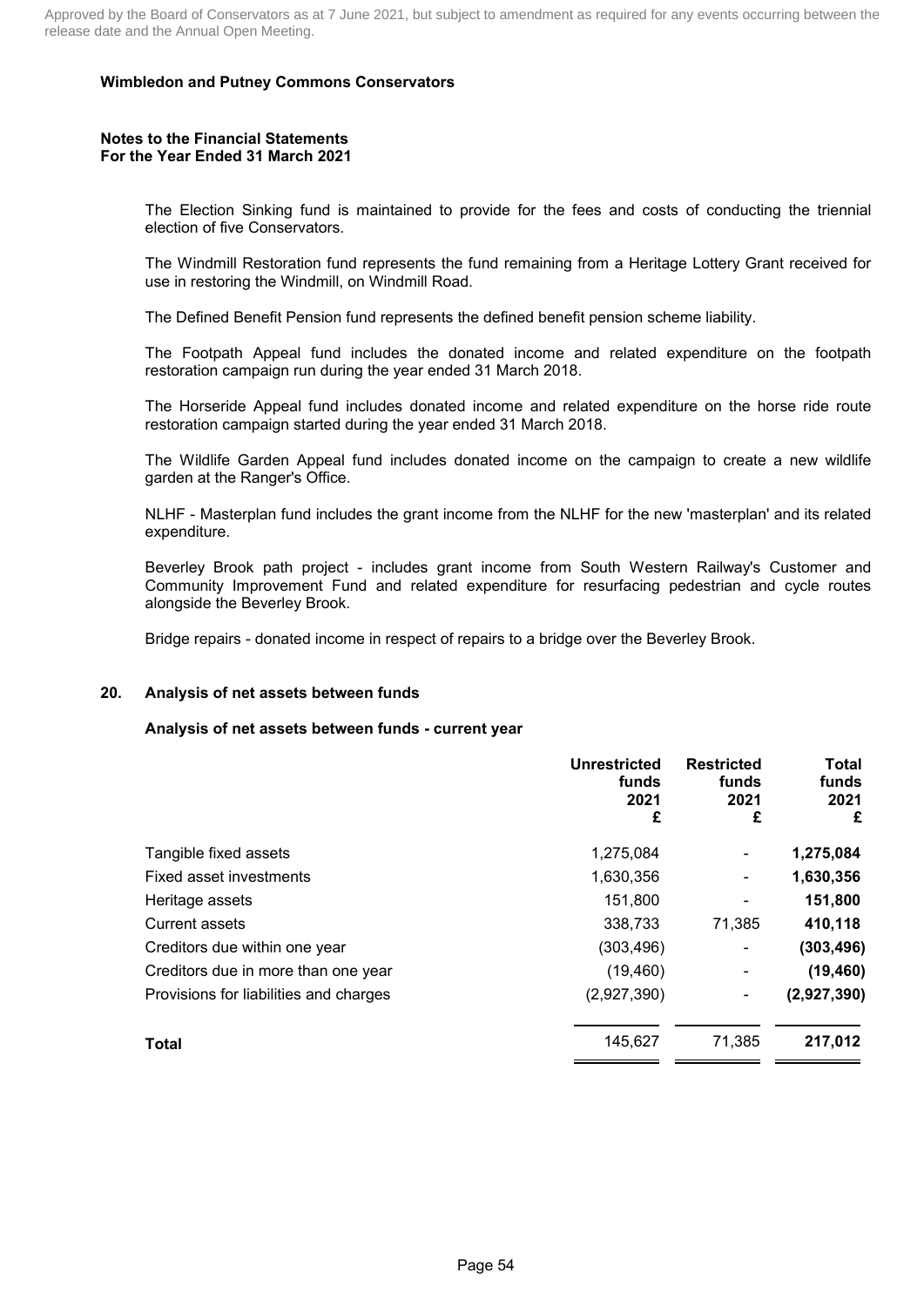#### **Notes to the Financial Statements For the Year Ended 31 March 2021**

## **20. Analysis of net assets between funds (continued)**

## **Analysis of net assets between funds - prior year**

|                                        | Unrestricted<br>funds<br>2020 | Restricted<br>funds<br>2020 | Total<br>funds<br>2020 |
|----------------------------------------|-------------------------------|-----------------------------|------------------------|
|                                        | £                             | £                           | £                      |
| Tangible fixed assets                  | 1,347,703                     | ۰                           | 1,347,703              |
| Fixed asset investments                | 1,350,740                     | ۰                           | 1,350,740              |
| Heritage assets                        | 151,800                       | ۰                           | 151,800                |
| <b>Current assets</b>                  | 419,612                       | 61,569                      | 481,181                |
| Creditors due within one year          | (154, 011)                    | ٠                           | (154, 011)             |
| Creditors due in more than one year    | (22, 973)                     |                             | (22, 973)              |
| Provisions for liabilities and charges | (2,608,688)                   | $\blacksquare$              | (2,608,688)            |
| <b>Total</b>                           | 484,183                       | 61,569                      | 545,752                |

## **21. Reconciliation of net movement in funds to net cash flow from operating activities**

|                                                                         | 2021<br>£  | 2020<br>£  |
|-------------------------------------------------------------------------|------------|------------|
| Net expenditure for the year (as per Statement of Financial Activities) | (303, 740) | (377, 137) |
| <b>Adjustments for:</b>                                                 |            |            |
| Depreciation charges                                                    | 74,785     | 66,332     |
| (Gains)/losses on investments                                           | (279, 616) | 88,706     |
| Dividends, interests and rents from investments                         | (47, 850)  | (49, 538)  |
| Loss/(profit) on the sale of fixed assets                               |            | (7, 430)   |
| Decrease in stocks                                                      | 85         |            |
| Increase in debtors                                                     | (80, 020)  | (61, 273)  |
| Increase in creditors                                                   | 151,457    | 31,283     |
| Pension fund adjustments                                                | 299,000    | 348,000    |
| Interest cost on provision                                              | 531        | 952        |
| Net cash provided by/(used in) operating activities                     | (185, 368) | 39,895     |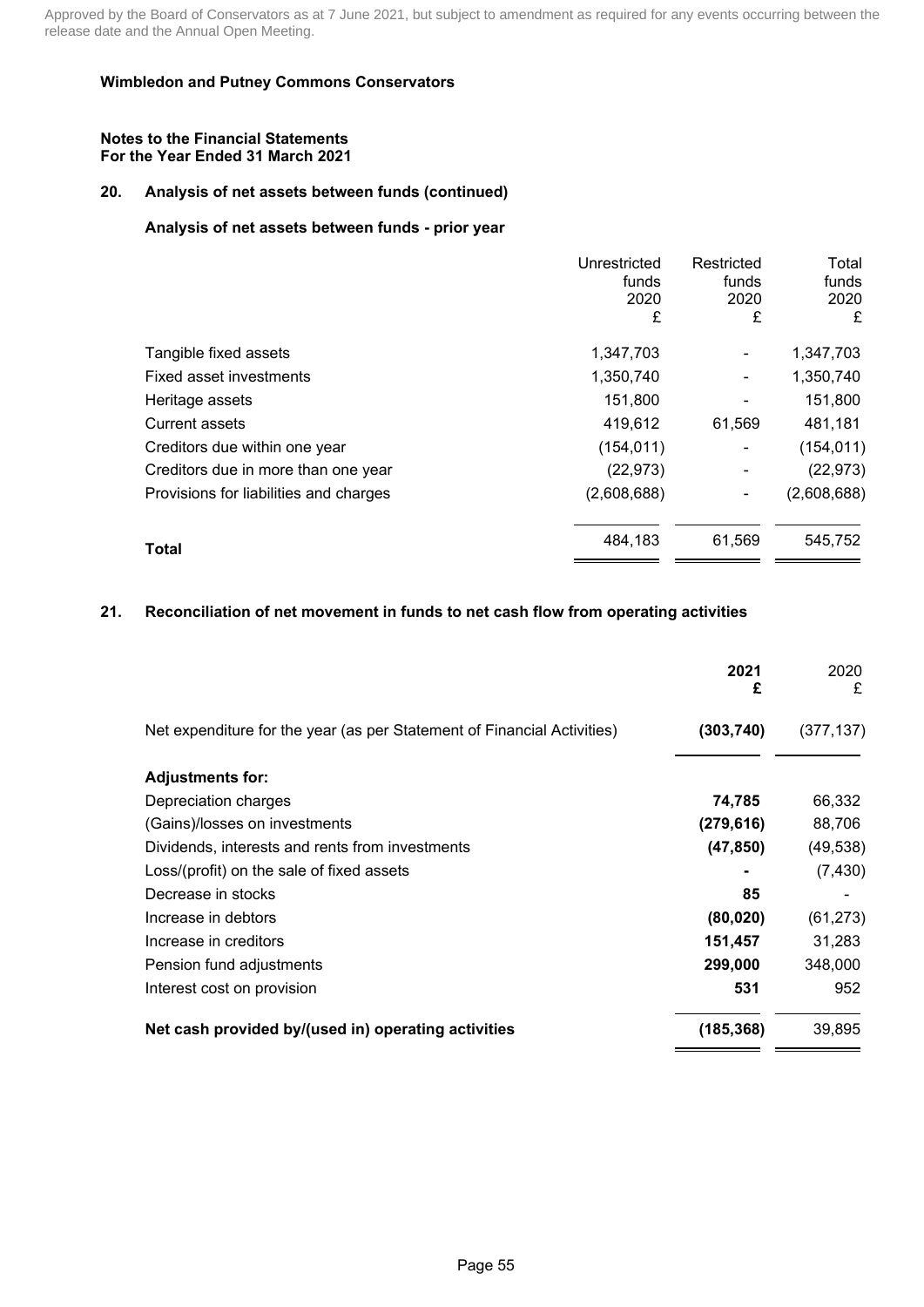### **Wimbledon and Putney Commons Conservators**

#### **Notes to the Financial Statements For the Year Ended 31 March 2021**

## **22. Analysis of cash and cash equivalents**

|                                 | 2021    | 2020<br>£ |
|---------------------------------|---------|-----------|
| Cash in hand                    | 181.131 | 332,129   |
| Total cash and cash equivalents | 181.131 | 332,129   |

### **23. Analysis of Net Funds**

|                          | At 1 April |                   |          | Finance At 31 March |
|--------------------------|------------|-------------------|----------|---------------------|
|                          | 2020       | <b>Cash flows</b> | leases   | 2021                |
|                          | £          | £                 | £        | £                   |
| Cash at bank and in hand | 332,129    | (145, 513)        | (5, 485) | 181,131             |
| Finance leases           | (7,686)    |                   | 5,485    | (2, 201)            |
|                          | 324.443    | (145, 513)        | ۰        | 178,930             |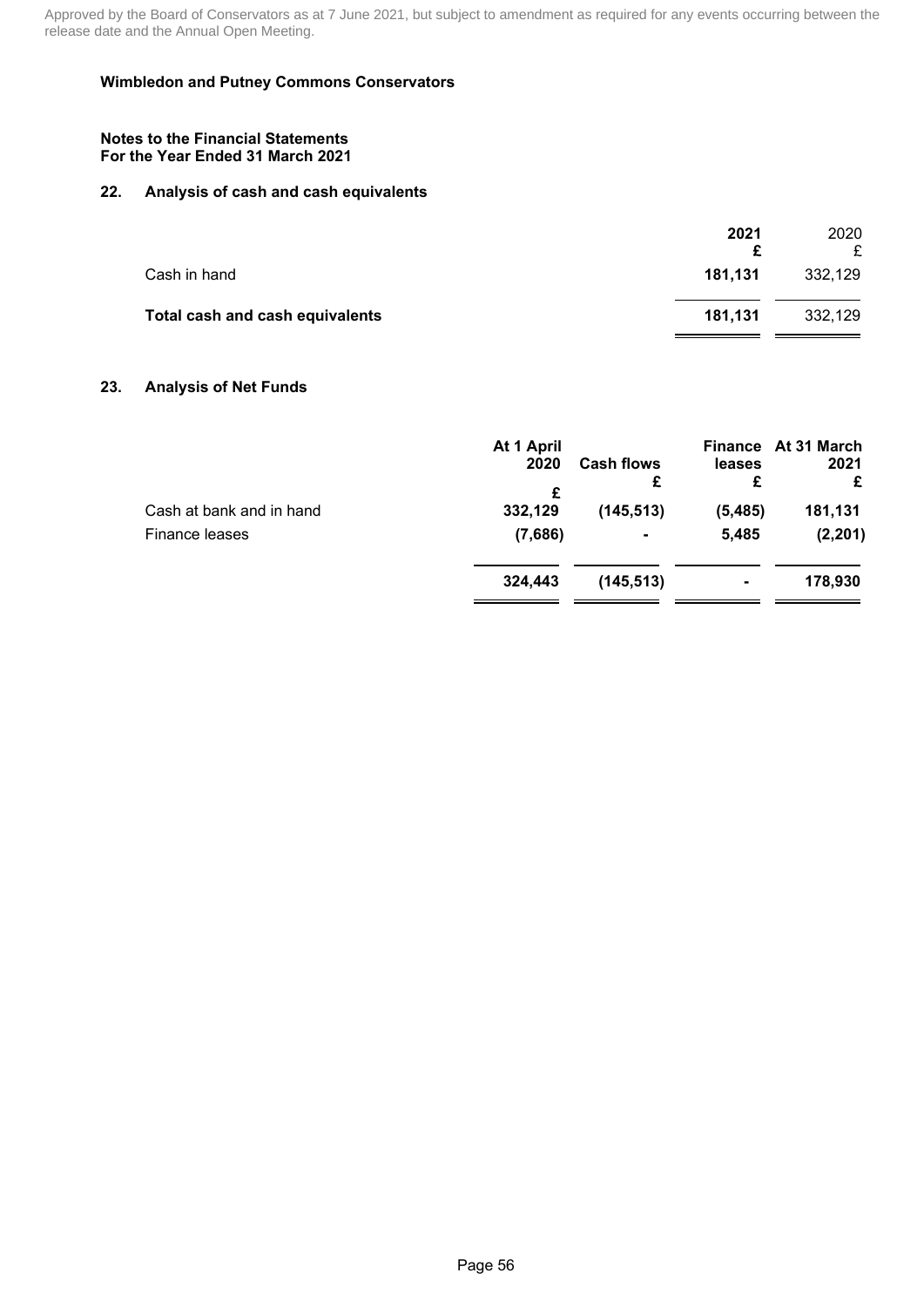#### **Notes to the Financial Statements For the Year Ended 31 March 2021**

#### **24. Pension commitments**

The Charity operates a defined benefit pension scheme.

Retirement benefits to employees of WPCC are provided by the LGPS which is a defined benefit scheme.

The LGPS is a funded scheme, administered by the London Borough of Merton. Contributions are set every three years as a result of an actuarial valuation of the fund. There are no minimum funding requirements but the contributions are generally set to target a funding level of 100%, using actuarial assumptions.

In general, participating defined benefit schemes mean that the employer is exposed to a number of risks:

- Investment risk
- Interest rate risk
- Inflation risk

- Longevity risk (where members live longer than assumed)

In addition many unrelated employers participate in the London Borough of Merton scheme, and there is a potential orphan liability risk where employers who leave the Fund with insufficient resources to cover their pension obligations, will leave a deficit in the scheme that may fall on the remaining employers. There is however no way of ascertaining the potential loss, should such an event take place.

Principal actuarial assumptions at the Balance Sheet date (expressed as weighted averages):

| At 31 March At 31 March |      |
|-------------------------|------|
| 2021                    | 2020 |
| %                       | %    |
| 2.00                    | 2.35 |
| 3.85                    | 2.95 |
| 2.85                    | 1.95 |
|                         |      |

|                                  | At 31 March<br>2021<br>Years | At 31 March<br>2020<br>Years |
|----------------------------------|------------------------------|------------------------------|
| Mortality rates (in years)       |                              |                              |
| - for a male aged 65 now         | 21.1                         | 21.4                         |
| - at 65 for a male aged 45 now   | 22.4                         | 22.8                         |
| - for a female aged 65 now       | 23.9                         | 24                           |
| - at 65 for a female aged 45 now | 25.3                         | 25.5                         |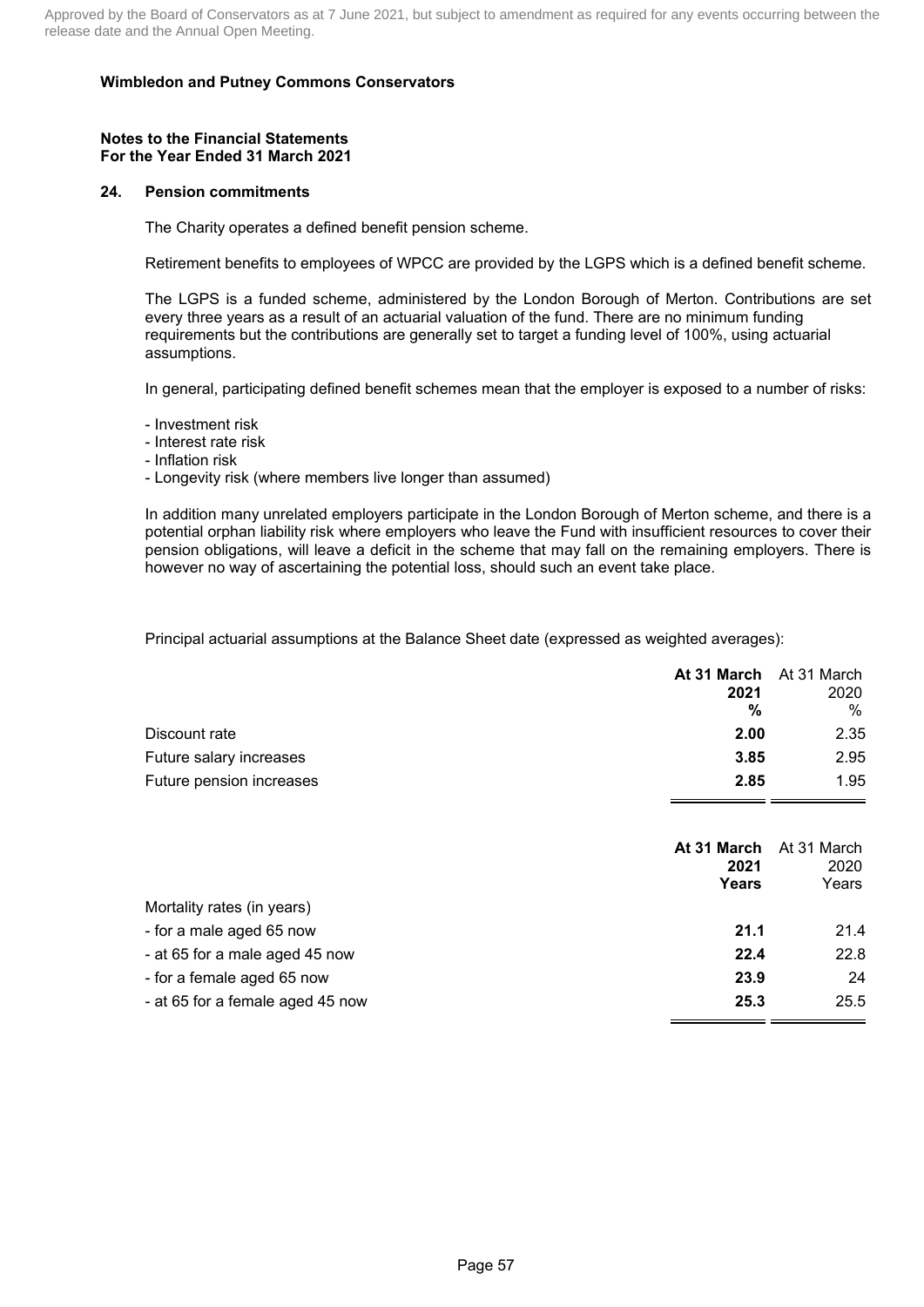#### **Notes to the Financial Statements For the Year Ended 31 March 2021**

### **24. Pension commitments (continued)**

The Charity's share of the assets in the scheme was:

|                                   | At 31 March<br>2021<br>£ | At 31 March<br>2020<br>£ |
|-----------------------------------|--------------------------|--------------------------|
| Equities                          | 5,770,000                | 4,101,000                |
| Gilts                             | 729,000                  | 887,000                  |
| Property                          | 239,000                  | 241,000                  |
| Cash and other liquid assets      | 341,000                  | 36,000                   |
| Diversified growth                | 722,000                  | 627,000                  |
| Multi asset credit                | 743,000                  | 596,000                  |
| Infrastructure                    | 362,000                  | 425,000                  |
| <b>Total fair value of assets</b> | 8,906,000                | 6,913,000                |

The actual return on scheme assets was £2,088,000 (2020 - £(310,000)).

The amounts recognised in the Statement of Financial Activities are as follows:

|                                                                         | 2021      | 2020<br>£ |
|-------------------------------------------------------------------------|-----------|-----------|
| Current service cost                                                    | (363,000) | (340,000) |
| Past service cost                                                       | (79,000)  | (99,000)  |
| Interest cost                                                           | (59,000)  | (63,000)  |
| Administrative expenses                                                 | (8,000)   | (7,000)   |
| <b>Total amount recognised in the Statement of Financial Activities</b> | (509,000) | (509,000) |

Movements in the present value of the defined benefit obligation were as follows:

|                                      | 2021<br>£  |
|--------------------------------------|------------|
| Opening defined benefit obligation   | 9,446,000  |
| Contributions by scheme participants | 61,000     |
| Benefits paid                        | (358,000)  |
| Service cost                         | 363,000    |
| Past service costs                   | 79,000     |
| Interest expense                     | 202,000    |
| Change in financial assumptions      | 2,211,000  |
| Change in demographic assumptions    | (130,000)  |
| Experience loss on obligation        | (111,000)  |
| Closing defined benefit obligation   | 11,763,000 |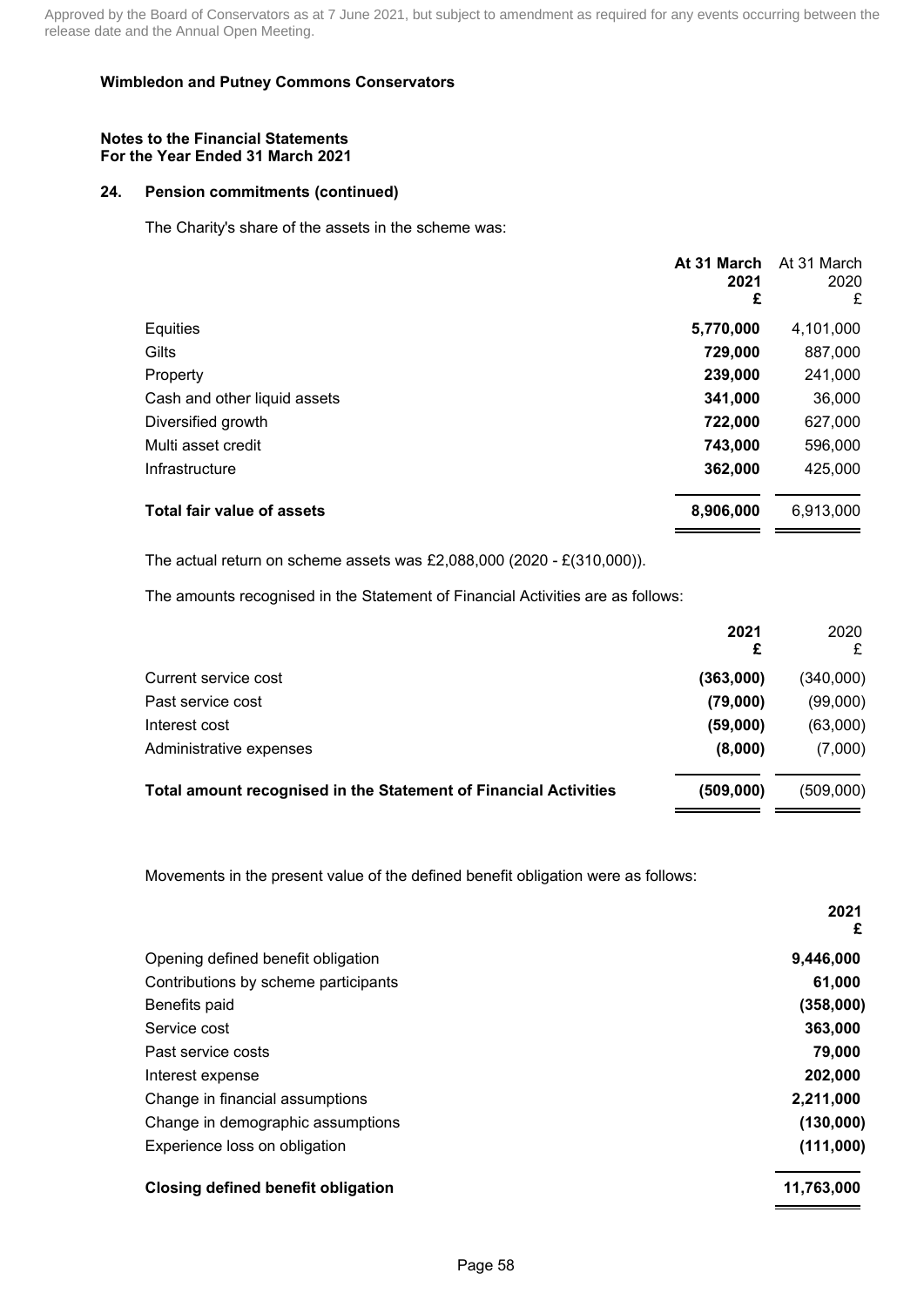### **Wimbledon and Putney Commons Conservators**

#### **Notes to the Financial Statements For the Year Ended 31 March 2021**

## **24. Pension commitments (continued)**

Movements in the fair value of the Charity's share of scheme assets were as follows:

|                                                         |                | 2021<br>£   |
|---------------------------------------------------------|----------------|-------------|
| Opening fair value of scheme assets                     |                | 6,913,000   |
| Interest income                                         |                | 143,000     |
| Contributions by employer                               |                | 210,000     |
| Contributions by scheme participants                    |                | 61,000      |
| Return on assets                                        |                | 1,945,000   |
| Benefits paid                                           |                | (358,000)   |
| Administration expenses                                 |                | (8,000)     |
| Closing fair value of scheme assets                     |                | 8,906,000   |
|                                                         | 2021<br>£      | 2020<br>£   |
| <b>Closing position</b>                                 |                |             |
| Defined benefit obligation                              | (11, 763, 000) | (9,446,000) |
| Scheme assets                                           | 8,906,000      | 6,913,000   |
| <b>Deficit</b>                                          | (2,857,000)    | (2,533,000) |
|                                                         | 2021<br>£      | 2020<br>£   |
| Total actuarial gains on defined benefit pension scheme |                |             |
| Return on assets                                        | 1,945,000      | (482,000)   |
| Other actuarial gains                                   |                | 78,000      |
| Change in financial assumptions                         | (2, 211, 000)  | 888,000     |
| Change in demographic assumptions                       | 130,000        | 554,000     |
| Experience loss on obligation                           | 111,000        | (510,000)   |
| <b>Total</b>                                            | (25,000)       | 528,000     |